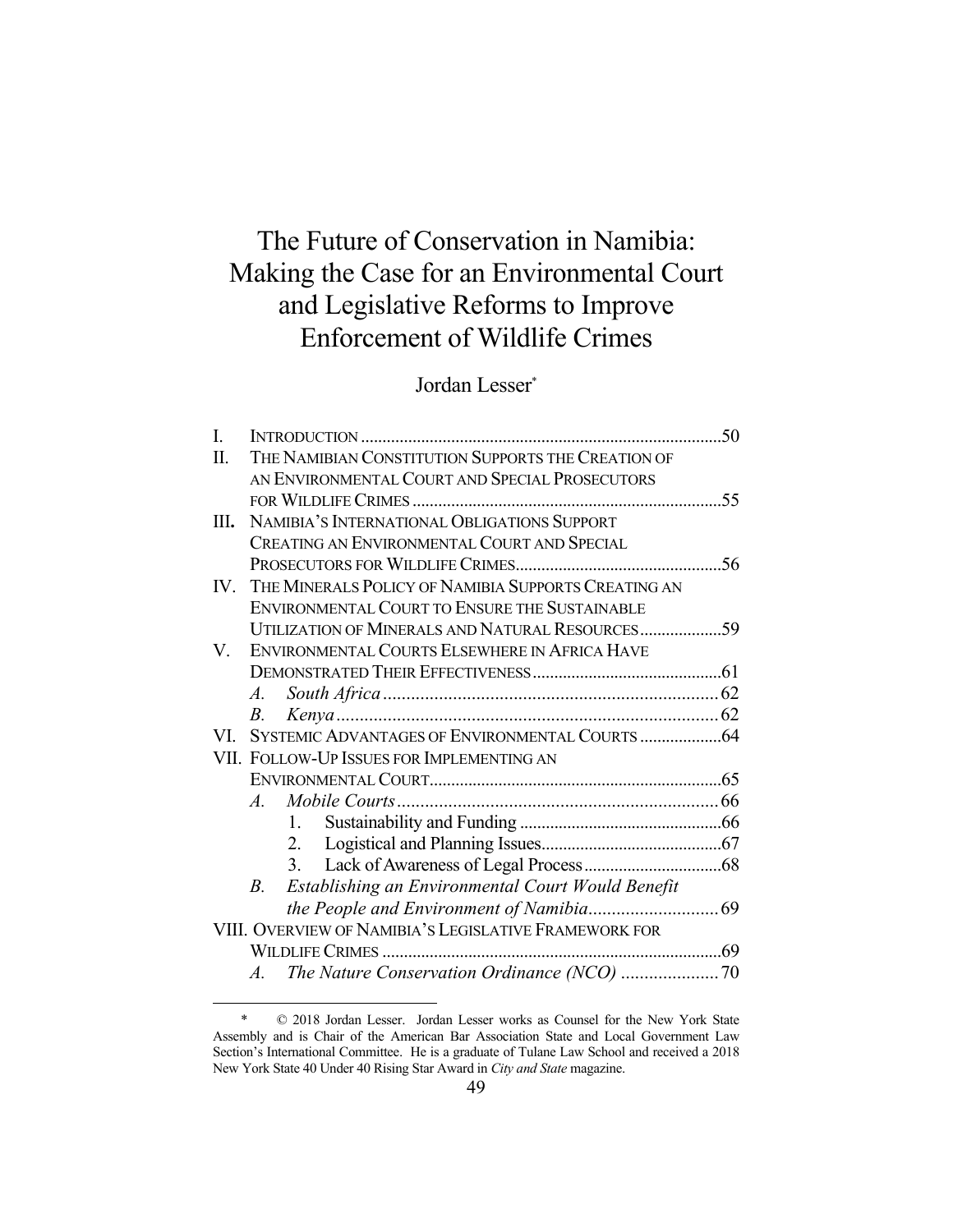| 50 |                 | TULANE ENVIRONMENTAL LAW JOURNAL                    | [Vol. 32:49 |
|----|-----------------|-----------------------------------------------------|-------------|
|    | $B$ .           |                                                     | 75          |
|    | $\mathcal{C}$ . | The Controlled Wildlife Products Trade Act 9 of     |             |
|    |                 |                                                     | .76         |
|    | D.              | Draft Protected Areas and Wildlife Management Bill  |             |
|    |                 | (as of July 17, 2017)                               | 77          |
|    | Е.              | The Legislative Framework Must Be Expanded to       |             |
|    |                 | Include Investigation and Prosecution of Aiders,    |             |
|    |                 | Abettors, and Corruption Crimes Related to Wildlife |             |
|    |                 |                                                     | 80          |
|    | G.              | Greater Coordination in the Prosecution of Wildlife |             |
|    |                 | Crimes Is Needed.                                   | 81          |
|    | Н.              | Judicial Reforms Are Needed to Enable Prosecutors   |             |
|    |                 | to More Diligently Prosecute Wildlife Crimes 83     |             |
|    | I.              | Communal Property Areas Need Improved               |             |
|    |                 |                                                     | 84          |
|    | J.              | Beyond the Poacher: Prosecuting Criminals Higher    |             |
|    |                 | Up the Chain                                        | 85          |
|    | K.              | Improving Coordination and Effectiveness of         |             |
|    |                 |                                                     |             |
|    |                 |                                                     |             |

#### I. INTRODUCTION

<u>.</u>

 The vast deserts and open spaces of Namibia are world-renowned for their diverse wildlife populations, bringing hundreds of thousands of visitors a year to the country in search of Africa's most famous, as well as elusive, species. Namibia is proud to have approximately forty percent of the global cheetah population, as well as black rhino, zebra, leopard, pangolin, and even a specially adapted desert elephant found nowhere else in the world.<sup>1</sup> Its rich biodiversity and unparalleled landscapes are a core part of Namibia's identity and puts the country on the global map for tourism. Without high-quality wildlife resources, not only would the spirit of Namibia suffer, but also its economy, people, and environment.

 Yet in recent years, Namibia's wildlife populations have faced a severe threat. Released in September 2016, the Great Elephant Census recorded elephant populations observable by air (namely, savannah elephants, which are not hidden by foliage like their jungle elephant

 <sup>1.</sup> Laurie Marker, *Cheetah Populations Continue to Decline Across Africa*, HUFFINGTON POST (Jan. 8, 2018), https://www.huffingtonpost.com/entry/cheetah-populations-continue-to-declineacross-africa\_us\_5873baa1e4b0eb9e49bfbd93.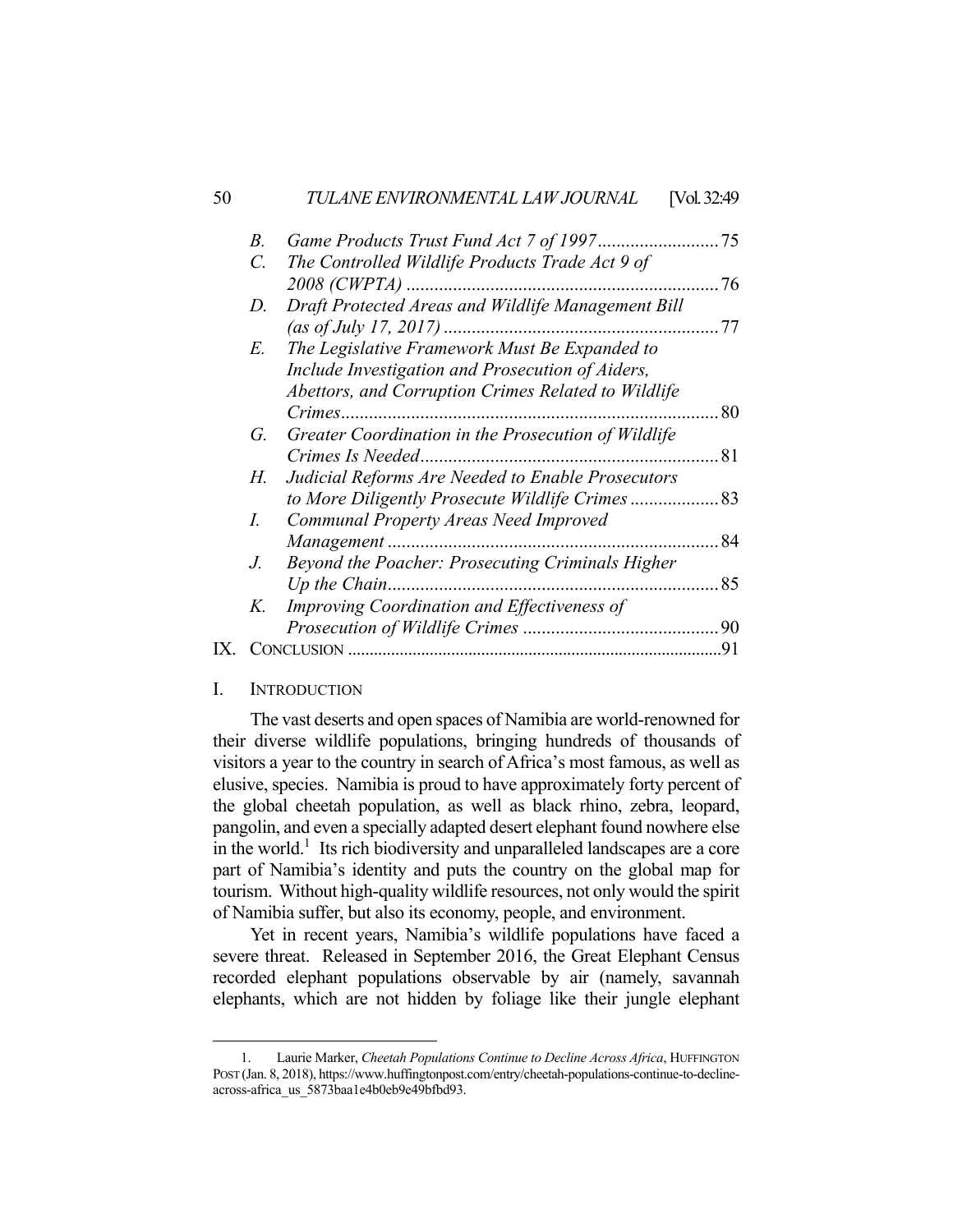counterparts) and found that the African elephant populations have dropped by thirty percent since 2007, largely due to an increase in poaching.2 While reports indicate that just two elephants died in Namibia due to poaching between  $2005$  and  $2011$ ,<sup>3</sup> there were forty-nine elephant poaching-related elephant deaths in 2015 and an additional thirty-one in the first eight months of  $2016<sup>4</sup>$ . These statistics, however, are in dispute, as Namibia declined to join the Great Elephant Census to verify elephant population levels in the country.<sup>5</sup>

 Additionally, the extremely endangered black rhino could be extirpated from Namibia within ten years due to poaching,<sup>6</sup> with reports indicating that the population has been reduced by 97.6% since  $1960$ .<sup>7</sup> A report compiled by IUCN's Species Survival Commission reveals that, while there were only four reported rhinoceros poaching mortalities in Namibia in 2013, this increased to thirty in 2014 and ninety in 2015.<sup>8</sup> Again, these numbers are in dispute, with the Minister of Environment and Tourism alternately reporting 125 killed rhinos in 2015, while the official Convention on International Trade in Endangered Species of Wild Fauna and Flora (CITES) report submitted by Namibia listed only ninety.<sup>9</sup> At least 201 rhinos have been killed there since 2011, largely for their extremely valuable horn, which fetches vast sums in China and Southeast

 <sup>2.</sup> Niraj Chokshi & Jeffrey Gettleman, *African Elephant Population Dropped 30 Percent in 7 Years*, N.Y.TIMES (Sept. 1, 2016), https://www.nytimes.com/2016/09/02/world/africa/africanelephant-population-dropped-30-percent-in-7-years.html.

 <sup>3.</sup> *Elephant, Rhino Poaching Up in Namibia*, NEWS24 (May 13, 2014), https://www. news24.com/Green/News/Elephant-rhino-poaching-up-in-Namibia-20140513.

 <sup>4.</sup> Alberta Nakale, *About 125 Rhinos Poached Over Past Year*, NEW ERA (Aug. 4, 2016), https://neweralive.na/posts/125-rhinos-poached-year.

 <sup>5.</sup> Christian Baakes & Marcia Fargnoli, *Migration to Extinction*, EARTH ORG. NAMIB. (Sept. 29, 2016), http://earthorganizationnamibia.blogspot.com/2016/09/migration-to-extinction. html.

 <sup>6.</sup> Levi Winchester, *Rhinos 'Could Become Extinct in Just Over 10 Years' if Poaching Continues*, DAILY EXPRESS (Jan. 15, 2015), https://www.express.co.uk/news/nature/552490/Save-The-Rhino-says-rhinos-could-become-extinct-in-just-over-10-years-time.

 <sup>7.</sup> Sandra Garcia, *Black Rhinos Roam Chad for the First Time in 46 Years*, N.Y. TIMES (May 11, 2018), https://www.nytimes.com/2018/05/11/science/rhinos-africa-extinction.html.

 <sup>8.</sup> RICHARD H. EMSLIE ET AL., AFRICAN AND ASIAN RHINOCEROSES—STATUS, CONSERVATION AND TRADE 2 (2016). This report was compiled in preparation for the 17th meeting of the Convention on International Trade in Endangered Species' (CITES) Conference of the Parties (CoP17). CITES is an international agreement among almost 200 parties that aims to regulate the international trade of endangered species, in order to ensure their continued survival. The parties to CITES meet every three years to discuss the future direction of the Convention and proposals to add or amend species regulated under CITES. The CITES CoP17 Conference took place in Johannesburg, South Africa, from September 24 to October 5, 2016.

 <sup>9.</sup> Nakale, *supra* note 4.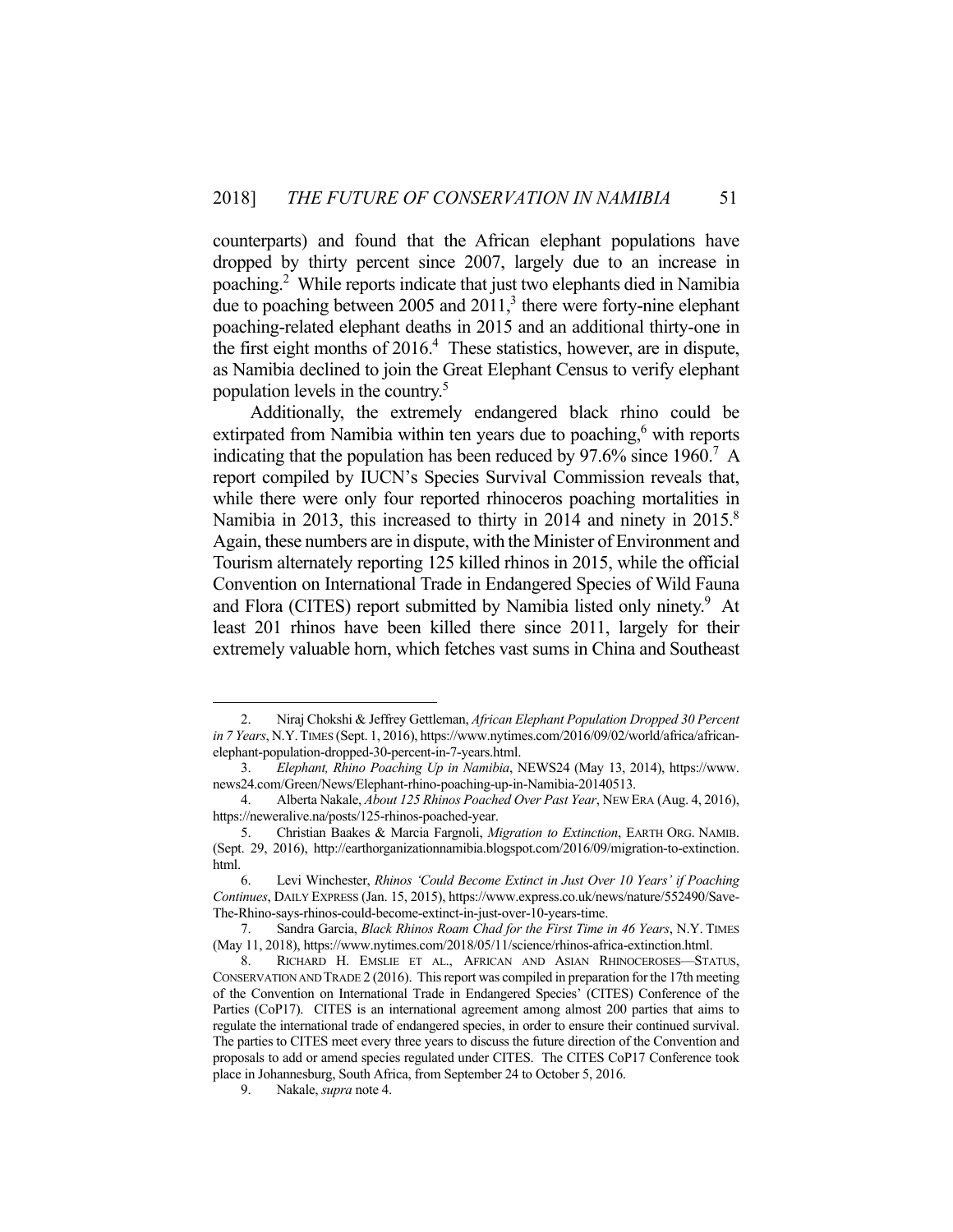Asia.10 These numbers are even more startling in the context of the entire black rhino population: it is estimated that a mere 5000 remain in the wild, approximately 28% of which live in Namibia.11 Besides these high-profile species, other animals in Namibia face great risks, as seen in the complete ban of pangolin trading under CITES, resulting from a Conference of Parties meeting in Johannesburg, South Africa, in September and October 2016.12 Shockingly, the Namibian government was the only CITES member to oppose the ban on pangolin trade across the globe, claiming that a decline in the species could not be verified and was insufficiently documented.13 Despite Namibia's documented failure to advocate on behalf of wildlife conservation, clearly there is a significant problem with poaching and illegal trade of animals and animal products, which is increasingly acknowledged across the world and gravely threatens Namibia.

 Even with the stark rise in poaching in Namibia in recent years, prosecution and enforcement of environmental laws and international environmental treaties in Namibia remain insufficient to prevent wildlife losses. Not until September 2016 was a major prosecution announced, when four convicted poachers received a sentence of fourteen years each—twice the jail time that any poacher had previously received.<sup>14</sup> Even if this conviction sent a strong message, the bottom line is that most

 <sup>10.</sup> Werner Menges, *Poaching Could Wipe Out Rhino Population*, NAMIBIAN (Sept. 27, 2016), https://www.namibian.com.na/156115/archive-read/Poaching-could-wipe-out-rhinopopulation.

 <sup>11.</sup> FIN. INTELLIGENCE CTR., REPUBLIC OF NAMIB., RHINO AND ELEPHANT POACHING, ILLEGAL TRADE IN RELATED WILDLIFE PRODUCTS AND ASSOCIATED MONEY LAUNDERING IN NAMIBIA 19 (2017), https://www.fic.na/uploads/TrendsandTypologies/FICTrendsandTypology Reports/Namibias%20Wildlife%20Poaching%20and%20related%20Money%20Laundering%20 Typology%20Report.pdf.

 <sup>12.</sup> Rachel Nuwer, *Trade Ban to Protect Pangolins: Enough to Save Them?*, N.Y. TIMES (Sept. 29, 2016), https://www.nytimes.com/2016/09/30/science/endangered-pangolins-trade-ban. html.

 <sup>13.</sup> Convention on International Trade in Endangered Species of Wild Fauna and Flora, Conference of Parties 17, Proposal 12, at 21, Sept. 24—Oct. 5, 2016, 27 U.S.T. 1087. The official position of Namibia against increased protections for pangolins stated:

No: do not support CoP17 transfer to Appendix I because: 1) the local and regional wild population of this species is not well researched and documented; 2) there is no verifiable literature and data as evidence of the decline of the wild population of the species locally or regionally; 3) except for an average of three skins per year seized by the PRU within the Namibian territory, there is inadequate verifiable recorded hunting and trade cases of the species.

 <sup>14.</sup> Werner Menges, *Rhino Horn Smugglers Get 14 Years in Prison*, NAMIBIAN (Sept. 30, 2016), https://www.namibian.com.na/156302/archive-read/Rhino-horn-smugglers-get-14-years-inprison.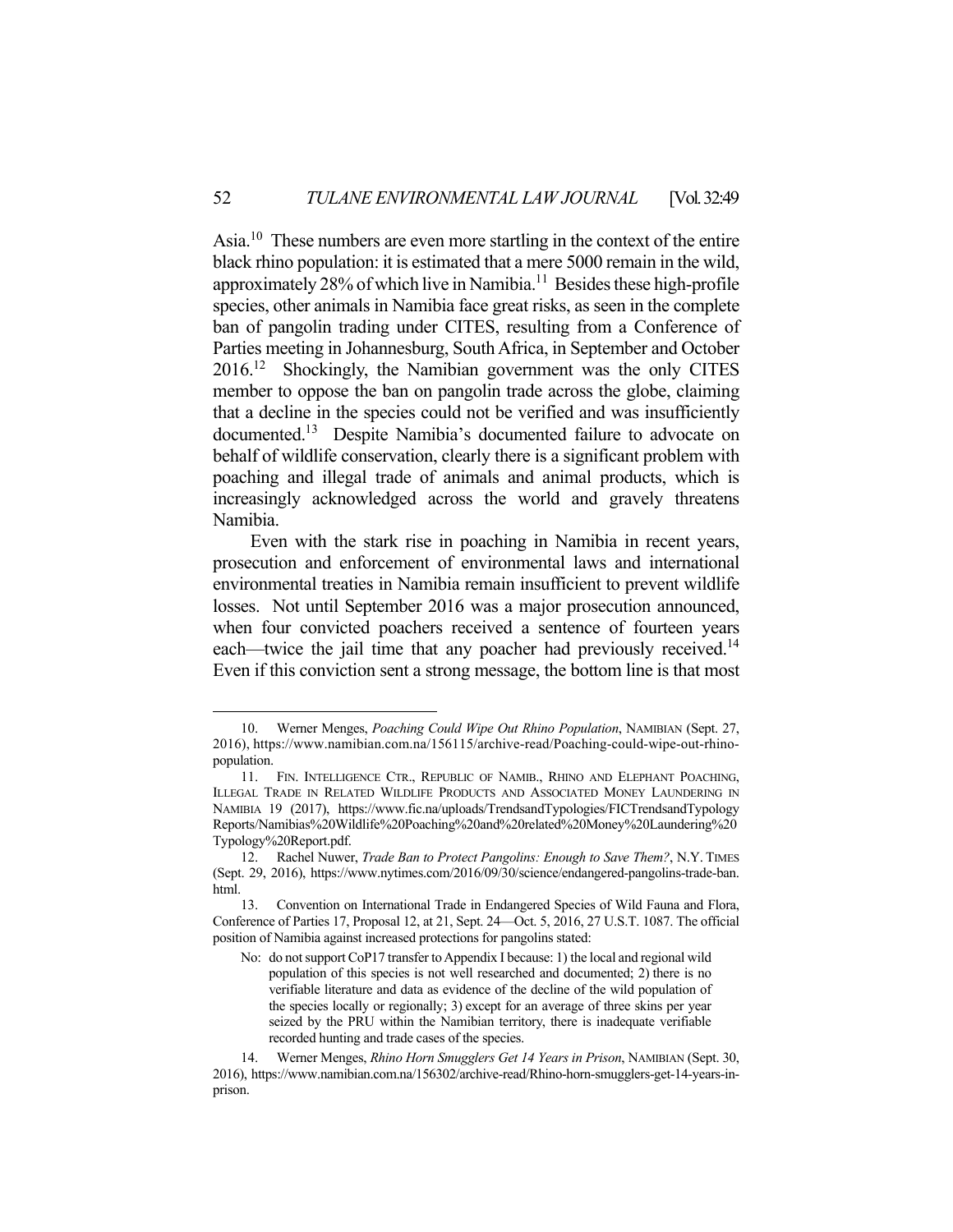criminals involved in poaching have not been convicted, let alone arrested, and rhinos and many other at-risk species are nearing extinction in Namibia.

 To address this severe problem, and to effectively and comprehensively deal with wildlife crimes, the author traveled to Namibia in 2016 and 2017 with an international team of lawyers from the United Kingdom, United States, and Namibia.<sup>15</sup> In July 2017, we arrived to conduct a first-of-its-kind workshop in Namibia with government officials, including the Minister of Environment and Tourism, representatives from the Anti-Corruption Commission, the Prosecutor General's Office, the Office of the Ombudsman, and other officials, as well as many wildlife and nonprofit conservation organizations that have been working on wildlife protection for decades. Access to these officials was achieved through the efforts of the public interest law group in Namibia for whom we had done our preliminary research, following an extensive series of interviews and information-gathering from the initial voyage in September 2016. Thus, we arrived for the workshop prepared with recommendations to reform existing law, including the establishment of an environmental court, to stop the loss of wildlife in the face of new, sophisticated networks of organized crime, which have pervaded many African nations in recent years. This Article will outline the critical problems facing Namibia's anti-poaching efforts that were identified through in-person meetings and interviews with government officials, prosecutors, and law enforcement officials and discuss the recent changes that have been implemented, along with the results of our workshop and a path forward for reform efforts. Will wildlife survive the influx of organized crime in Namibia?

 Through in-person meetings and interviews with government officials, prosecutors, and law enforcement officials in Namibia in September 2016, we identified the following court system limitations, which hinder effective enforcement and prosecution of wildlife crimes: (1) cases are not processed quickly enough and often become bottled up in magistrate courts, which are overburdened and prioritize other criminal

 <sup>15.</sup> The team was tasked with researching and developing a legislative reform report to prevent wildlife crimes in Namibia, as commissioned by the Legal Assistance Centre (LAC)— Namibia's only public interest legal organization. Making the voyage and representing the American Bar Association Section of State and Local Government Law was the author, Jordan Lesser, and Sorell Negro, formerly of Robinson & Cole (R&C). R&C partnered with DLA Piper in the United Kingdom to assist this project as a pro bono exercise. We developed, with critical support from LAC staff, a legislative recommendation report; this is the "we" referred to in this Article.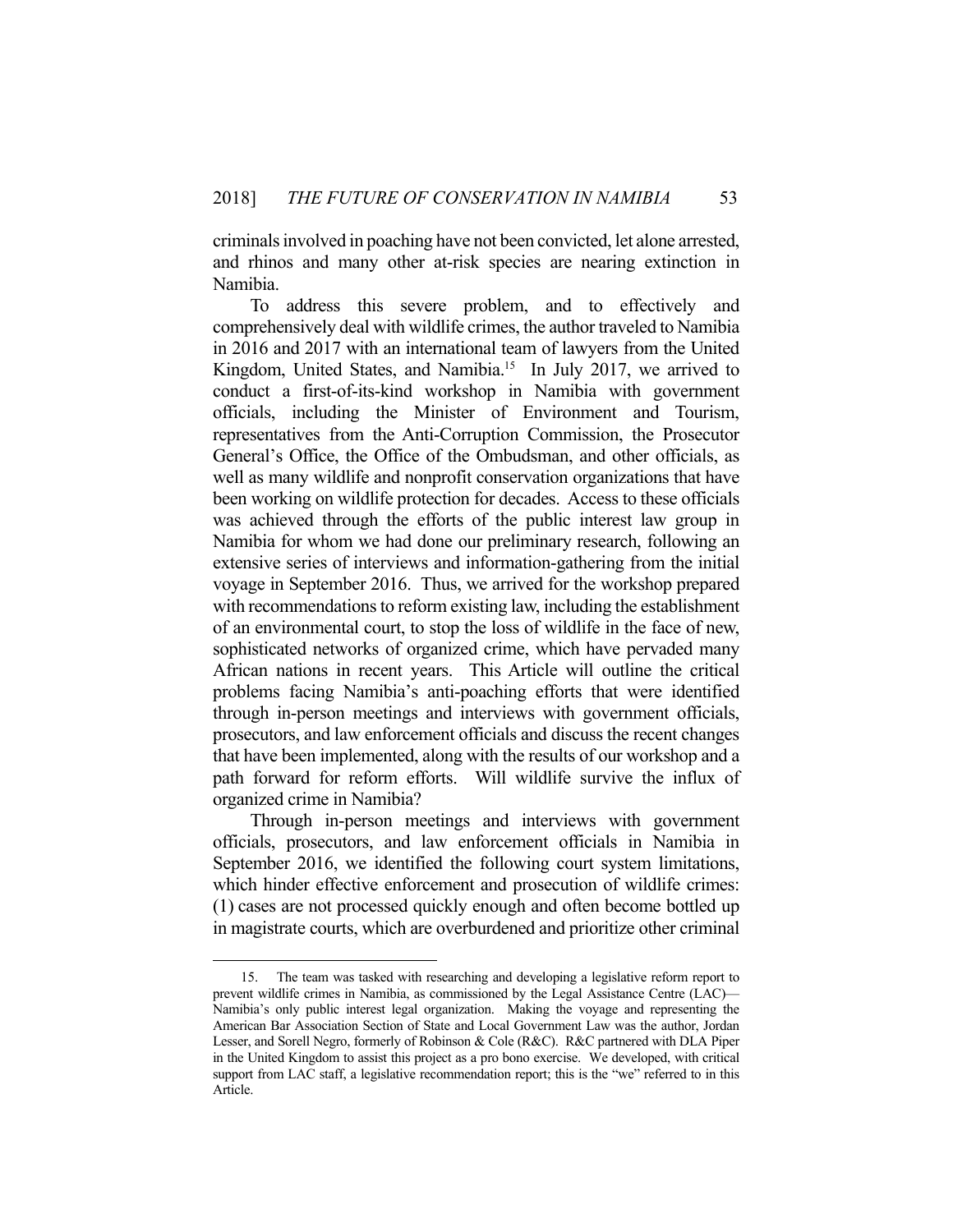cases; (2) there is often insufficient training and knowledge among judges and prosecutors regarding wildlife crimes, including effective prosecution, how these crimes relate to corruption and organized crime, and appreciation of their severity; (3) the public has little to no knowledge of the outcomes of wildlife-crime cases and sentencing of these criminals because decisions of the magistrate courts are not publicly available; and (4) there is insufficient coordination between prosecution of individual offenses and follow-up investigations into broader misconduct, including related criminal syndicate activity.

 Namibia's cultural and legal history make it uniquely suited to take a bold and promising step by creating a specialized environmental court to specifically address wildlife crimes. This would alleviate the burden on magistrate courts by relieving them of cases pertaining to wildlife crimes and would ensure that there are sufficient judicial resources available to efficiently adjudicate these cases. In addition, under this approach, wildlife-crime training could comprise the judges who would sit on the environmental court and special wildlife crimes prosecutors, ultimately requiring fewer resources. Further, by requiring electronic and print publication of decisions by the environmental court, the public's awareness of prosecutions related to wildlife crimes would be greatly enhanced, which may have a deterrent effect.

 An environmental court in Namibia could have jurisdiction over any case or controversy related to an environmental matter, beyond wildlife crimes. One prominent example of an environmental case, from 2018, surrounded the improper issuance of a seabed phosphate mining permit under Namibia's Environmental Management Act of 2007, resulting in a lawsuit against the government and various relevant officials.<sup>16</sup> For cases such as this, an environmental court could provide an expert venue to address environmental law procedures and ensure these decisions were being made in the public interest, as required by law. As discussed later, soil and water degradation from mining operations pose a significant risk to the health and welfare of the people, wildlife, and lands of Namibia.

 <sup>16.</sup> *See* Namib. Marine Phosphate (Proprietary) Ltd. v. Minister of Env't & Tourism, (2018) NAHCMD 122 (Namib.); Andreas Thomas, *Namibia: Marine Phosphate Mining: The Tugof-War Continues*, PAN AFRICAN VISIONS (June 24, 2018), https://www.panafricanvisions.com/ 2018/namibiamarine-phosphate-mining-tug-war-continues/.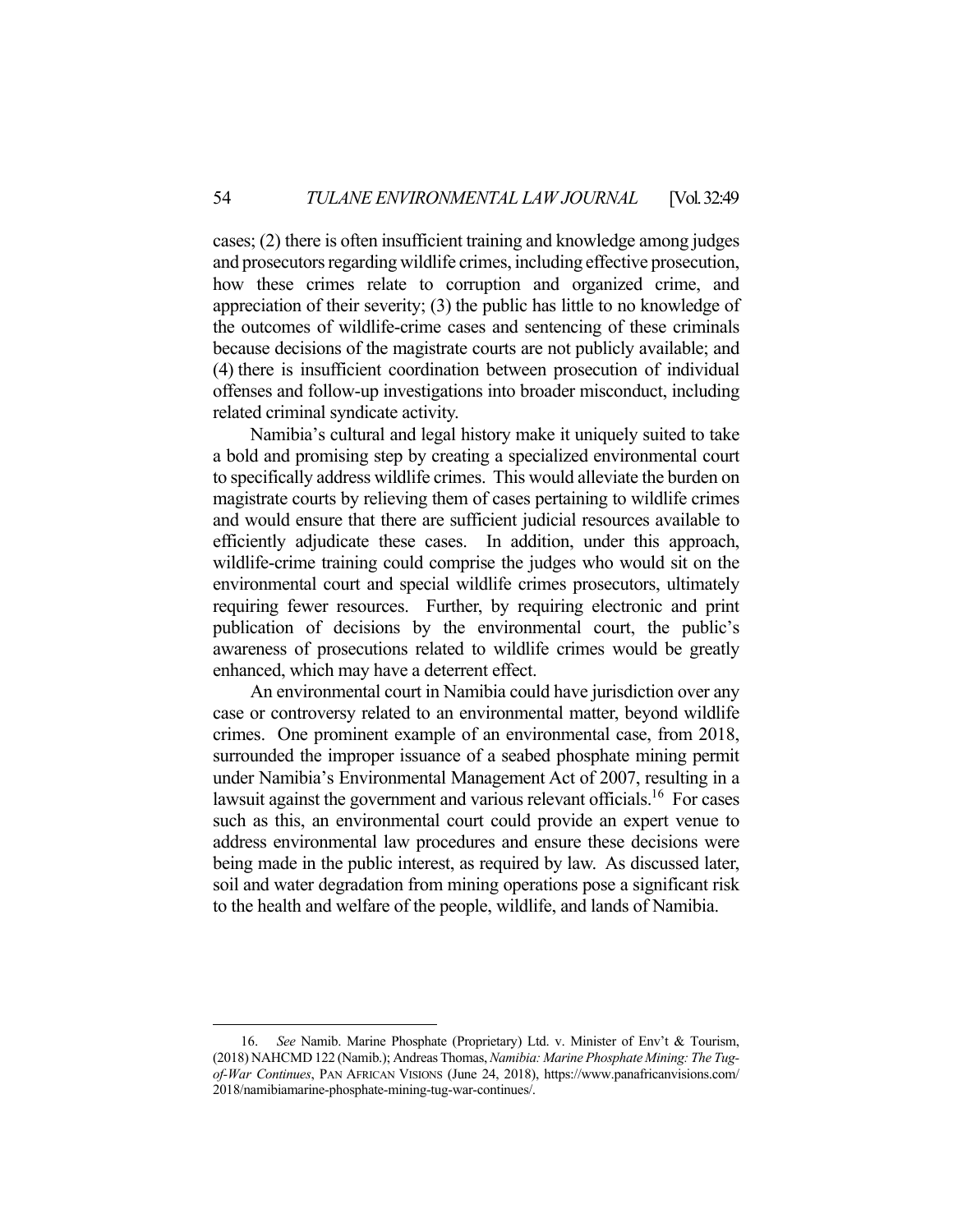## II. THE NAMIBIAN CONSTITUTION SUPPORTS THE CREATION OF AN ENVIRONMENTAL COURT AND SPECIAL PROSECUTORS FOR WILDLIFE CRIMES

Since its independence on March 21, 1990, Namibia has recognized the value of environmental protection within the context of its legal and constitutional framework. In fact, it was the first nation to expressly enshrine environmental protections in its constitution.<sup>17</sup> The Constitution of the Republic of Namibia, Article 95, Promotion of the Welfare of the People, mandates:

 The State shall actively promote and maintain the welfare of the people by adopting, *inter alia*, policies aimed at the following: (l) maintenance of ecosystems, essential ecological processes, and biological diversity of Namibia and utilization of living natural resources on a sustainable basis for the benefit of all Namibians, both present and future; in particular, the Government shall provide measures against the dumping or recycling of foreign nuclear and toxic waste on Namibian territory.<sup>18</sup>

 This provision supports the creation of an environmental court in two ways. First, it establishes an affirmative duty that the state preserve ecosystems and, critically for anti-poaching purposes, biological diversity. It requires the state to adopt policies that meet these obligations. Second, the state is required to manage these living natural resources sustainably, for all future generations in perpetuity. By tying the ecological value of Namibia's wildlife resources to the rights of the public in Article 95, the Constitution affirms that environmental degradation is a human rights issue, as well as an environmental and sustainability issue, that necessitates redress through Namibia's statutory framework.

 Given the grave and undeniable increase in poaching across Namibia, it is an open question if the government is meeting its constitutional duties under Article 95, and if the current judicial and legislative framework is sufficient to tackle this significant and growing threat. Article 95 obligates the government to take action to address this catastrophic problem. Creating an environmental court and special wildlife crimes prosecutors will help the government fulfill these duties by effectively prosecuting those involved in poaching and related activities, ideally acting as a deterrent and protecting wildlife from future crimes.

 <sup>17.</sup> CIA, THE WORLD FACTBOOK ON NAMIBIA (Aug. 1, 2018), https://www.cia.gov/library/ publications/the-world-factbook/geos/wa.html.

 <sup>18.</sup> CONSTITUTION art. 95 (1990) (Namib.).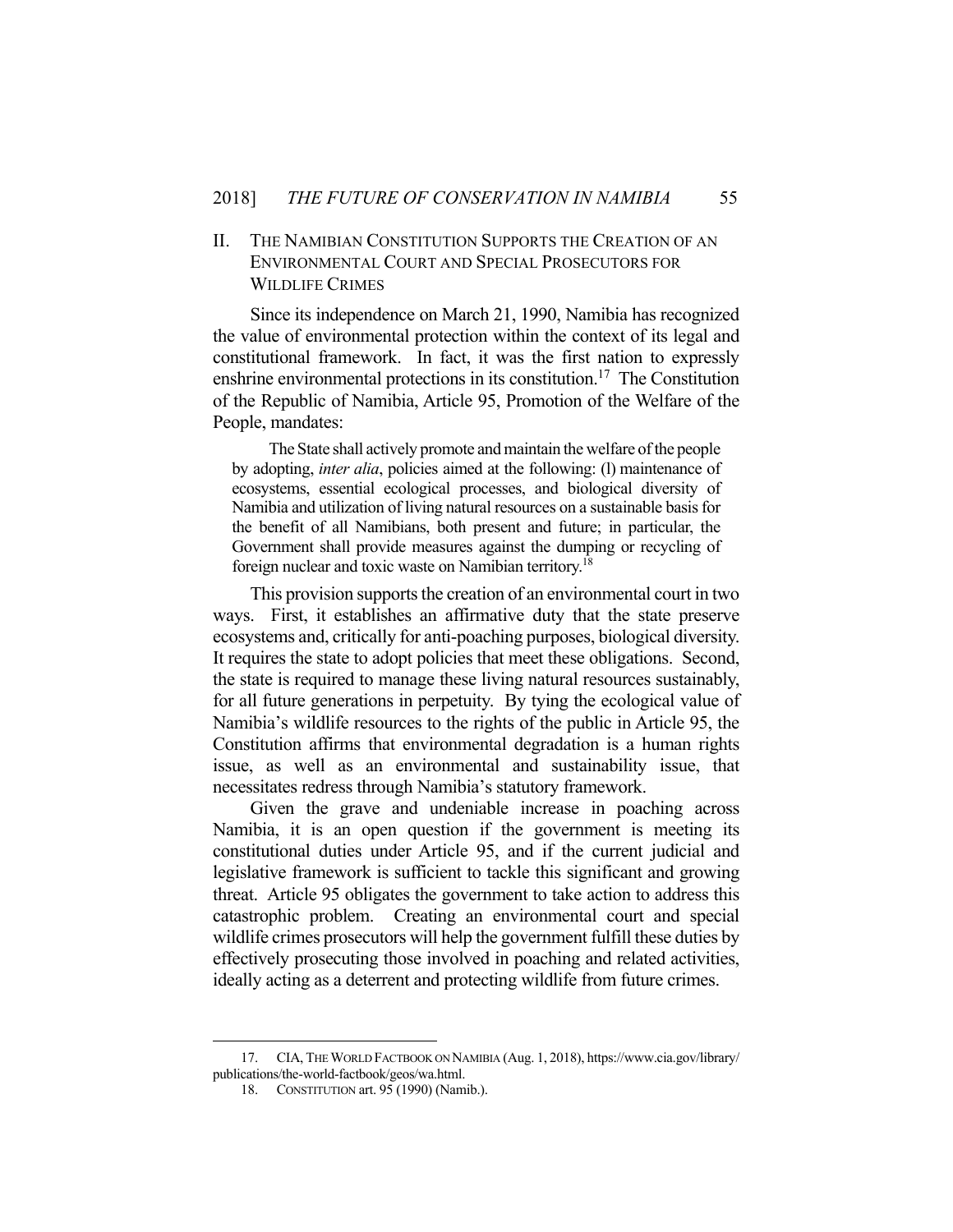Additionally, the office of the Ombudsman is empowered under Article 91(c) of the Constitution with "the duty to investigate complaints concerning the over-utilization of living natural resources, the irrational exploitation of non-renewable resources, the degradation and destruction of ecosystems and failure to protect the beauty and character of Namibia."<sup>19</sup> While this is a progressive step toward recognition of environmental protection as an important human rights cause for all Namibians, the investigatory duties prescribed can vary wildly in scope, subject to individual discretion. There are also limitations. The Ombudsman can only investigate a specific claim brought forth by an aggrieved citizen, culminating with a recommended action for other branches of government to pursue a remedy. In isolation, this is insufficient to prevent widespread poaching because such claims are rarely brought. However, if an Ombudsman could fulfill his or her constitutional duty to investigate natural resources complaints by issuing a recommendation for action within a prosecutorial structure, it would allow for more direct environmental enforcement capabilities. An environmental court system to resolve investigations is also consistent with the State fulfilling its duty under Article 95.

III**.** NAMIBIA'S INTERNATIONAL OBLIGATIONS SUPPORT CREATING AN ENVIRONMENTAL COURT AND SPECIAL PROSECUTORS FOR WILDLIFE CRIMES

In addition to the obligations under its own Constitution, Namibia also has sustainable environmental management obligations under international agreements. Article 144 of the Constitution affirms that international laws and the international agreements to which Namibia is a party are automatically incorporated into domestic  $law<sup>20</sup>$  Many of these international agreements compel the promulgation and enactment of national laws to fulfill the basic requirements of implementation.

 Several multilateral environmental agreements (MEAs), now part of the "law of the land" in Namibia, support the creation of an environmental court system. Specifically, Principle 10 of the Rio Declaration of the 1992 U.N. Conference on Environment and Development, which was signed by Namibia in 1992 and ratified in 1995, states:

Environmental issues are best handled with the participation of all concerned citizens, at the relevant level. At the national level, each individual shall

 <sup>19.</sup> *Id.* art. 91(c).

 <sup>20.</sup> *Id.* art. 144.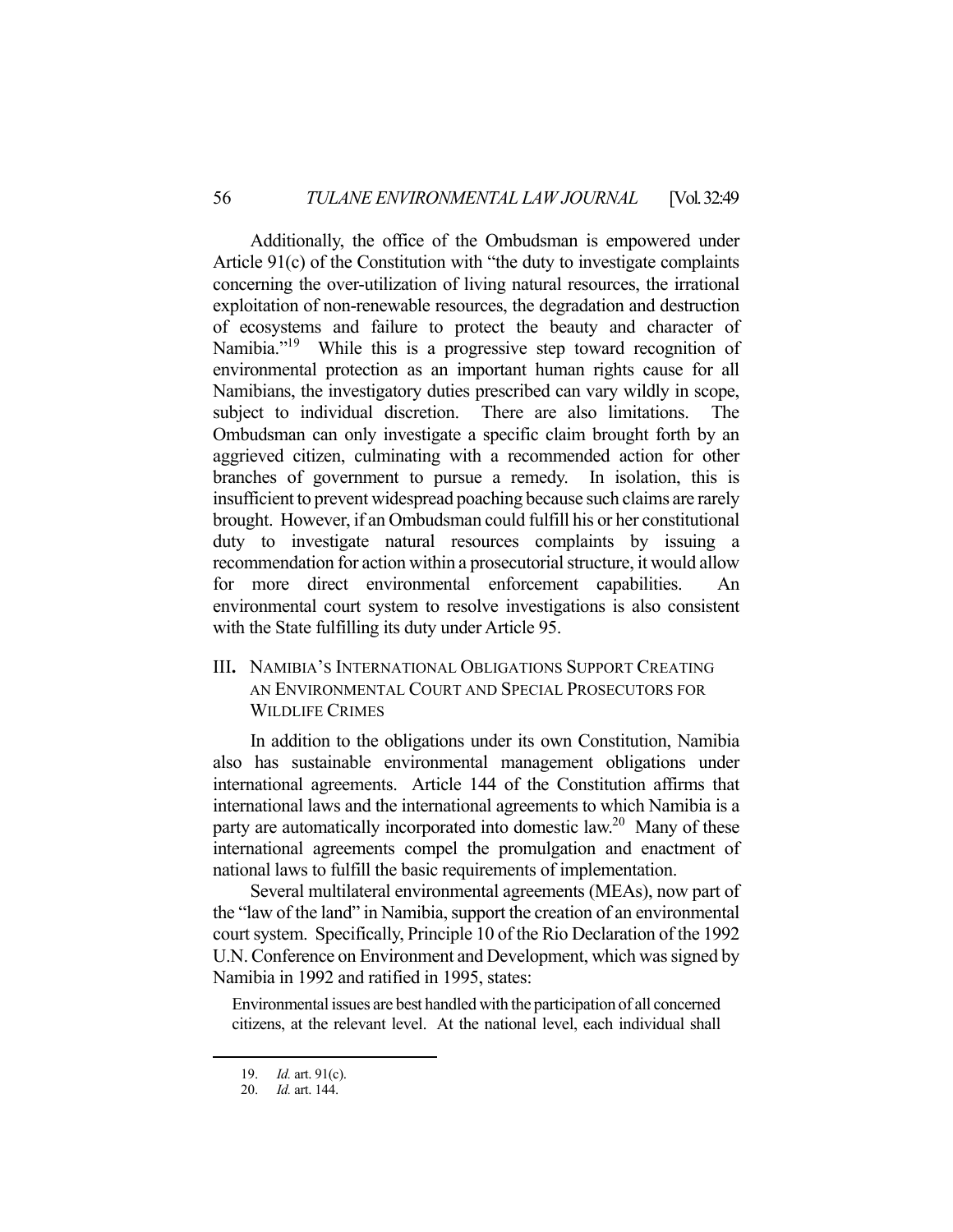have appropriate access to information concerning the environment that is held by public authorities, including information on hazardous materials and activities in their communities, and the opportunity to participate in decisionmaking processes. States shall facilitate and encourage public awareness and participation by making information widely available. *Effective access to judicial and administrative proceedings, including redress and remedy, shall be provided*. 21

 Wildlife poaching is a crime against the country and, according to the Rio Declaration, the Namibian public "shall" have effective access, redress, and remedy through the judiciary.<sup>22</sup> Providing access to environmental justice through the judiciary has become a customary international norm, as restated in the Rio Declaration and oft demanded by the public, who recognize increasing environmental decline and degradation.<sup>23</sup> Under Namibia's current court system, the vast majority of wildlife cases are heard in the regional magistrate courts. However, there is no public reporting of these cases and no data to determine if wildlife-crime laws are being applied consistently across jurisdictions. With uneven enforcement of the law or the outright failure to bring prosecutions by overburdened magistrate courts, and perhaps a lack of specialized training, the citizenry of Namibia requires a specialized court to deal with environmental issues.

 Establishing special environmental prosecutors is also a key procedural reform to ensure compliance through access to environmental justice and redress. They could ensure that wildlife crimes are treated seriously and effectively and also build critical relationships between law enforcement and legal counsel. Based on interviews conducted while in Namibia, it was clear that communication breakdowns between law enforcement, prosecutors, and investigators were commonplace and often led to a failure to prosecute wildlife crimes. Special prosecutors would be more likely to overcome those barriers and reduce the burden on other prosecutors, leading to more effective handling of environmental crimes.

 While Namibia was not an original signatory, it joined CITES in December 1990 through accession, with the relevant national legislation incorporating CITES coming into force in March  $1991<sup>24</sup>$  CITES is

 <sup>21.</sup> *Rio Declaration on Environment and Development*, *Principle 10*, U.N. Doc. A/CONF. 151/26/Rev.1 (vol. 1) (Jan. 1993) (emphasis added).

 <sup>22.</sup> *Id.* 

 <sup>23.</sup> Nicholas Robinson, *Ensuring Access to Justice Through Environmental Courts*, 29 PACE ENVTL. L. REV. 363, 365 (2012).

 <sup>24.</sup> Convention on International Trade in Endangered Species of Wild Fauna and Flora (CITES), List of Contracting Parties, July 1, 1975, 27 U.S.T. 1087.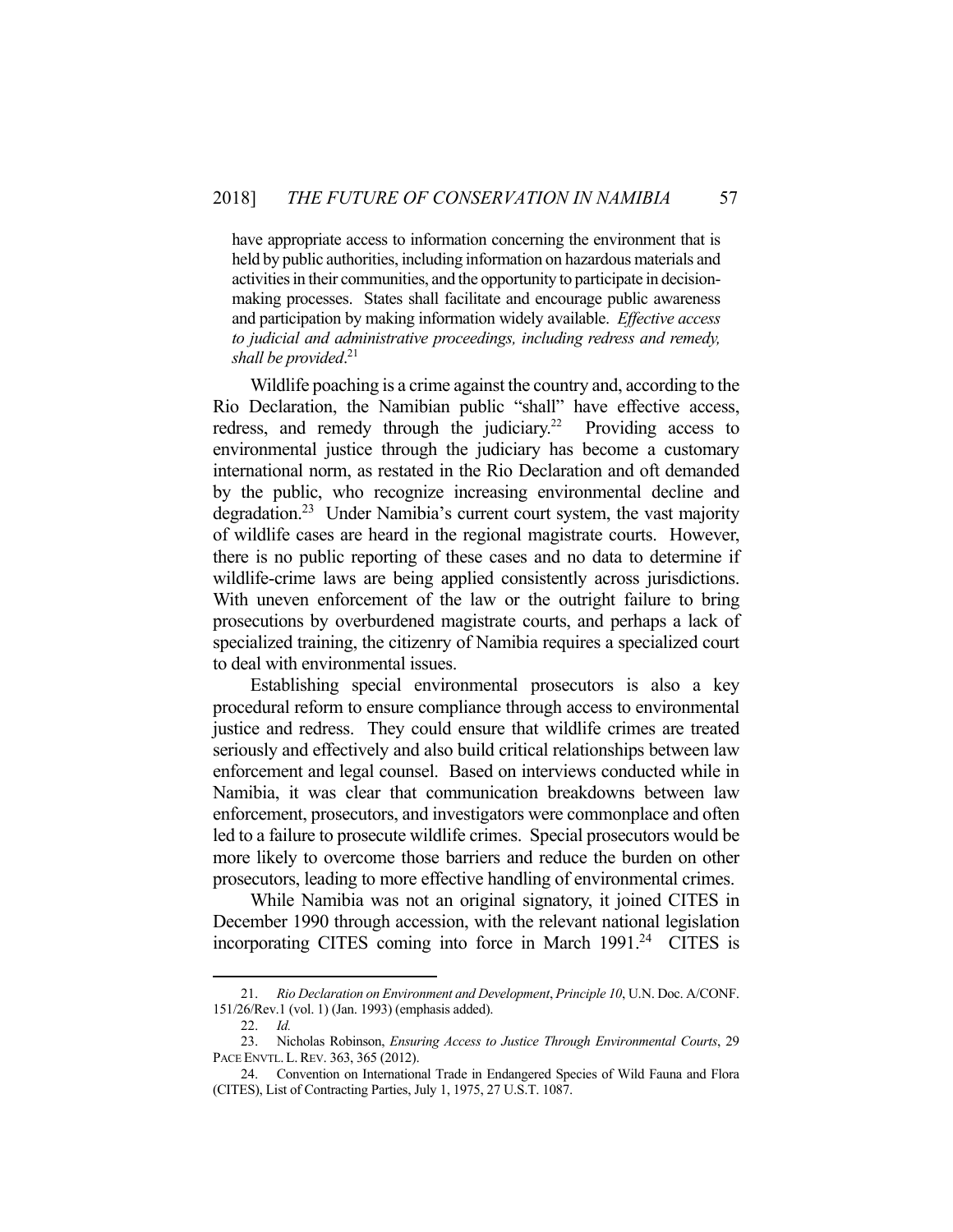implemented in Namibia through the Controlled Wildlife Products and Trade Act (WTA), enacted on December 14,  $2008$ <sup>25</sup> with the entire text of CITES and its appendices being replicated in Schedules 2 and 3 of the WTA.<sup>26</sup> Under the terms of CITES, article VIII provides that the parties to the Convention shall "take appropriate measures" to enforce its provisions, including the penalization of trade and confiscation of specimens.<sup>27</sup> Thus, Namibia is also expressly obligated under CITES to ensure adequate prosecution and enforcement of wildlife crimes, however, "Implementation of CITES . . . is impossible without a firm legislative basis covering, at a minimum, the granting of permits, the control of the validity of foreign permits, and the imposition of penalties, including the confiscation of unlawfully traded specimens."28

 Namibia meets these basic requirements and is considered a "Category One" country under CITES, for having adequate domestic legislation that meets the following criteria: (1) designation of national CITES authorities; (2) prohibition of trade in violation of the Convention; (3) penalization of illegal trade; and (4) authorization to confiscate illegally traded or possessed specimens.<sup>29</sup> However, a Category One country with little enforcement and few prosecutions of those who commit wildlife crimes leaves the country's natural resources open to exploitation, particularly with the increase in sophisticated organized crime syndicates—a new situation requires new solutions. The existing domestic legal framework will be reviewed below, as well as proposed improvements.

 Additionally, Namibia signed the U.N. Convention on Biological Diversity in 1992 and ratified it in 1997, agreeing to the three core principles of the Convention: (1) the conservation of biological diversity, (2) the sustainable use of the components of biological diversity, and (3) the fair and equitable sharing of the benefits arising out of the utilization of genetic resources.<sup>30</sup> Each party to the Convention is required

 <sup>25.</sup> Controlled Wildlife Products and Trade Act (Dec. 14, 2008) GOV'T GAZETTE OF THE REPUBLIC OF NAMIB.

 <sup>26.</sup> *Id.*

 <sup>27.</sup> Convention on International Trade in Endangered Species of Wild Fauna and Flora, art. VIII(1), July 1, 1975, 27 U.S.T. 1087.

 <sup>28.</sup> CYRILLE DE KLEMM, GUIDELINES FOR LEGISLATION TO IMPLEMENT CITES, 26 IUCN ENVTL. POL'Y & L. PAPER 10 (1993), https://portals.iucn.org/library/efiles/documents/EPLP-026.pdf.

 <sup>29.</sup> CITES Conference of the Parties, Resolution Conf. 8.4 (Rev. CoP15), National Laws for Implementation of the Convention (1992, 2010), para. (a).

 <sup>30.</sup> U.N. Convention on Biological Diversity (June 5, 1992).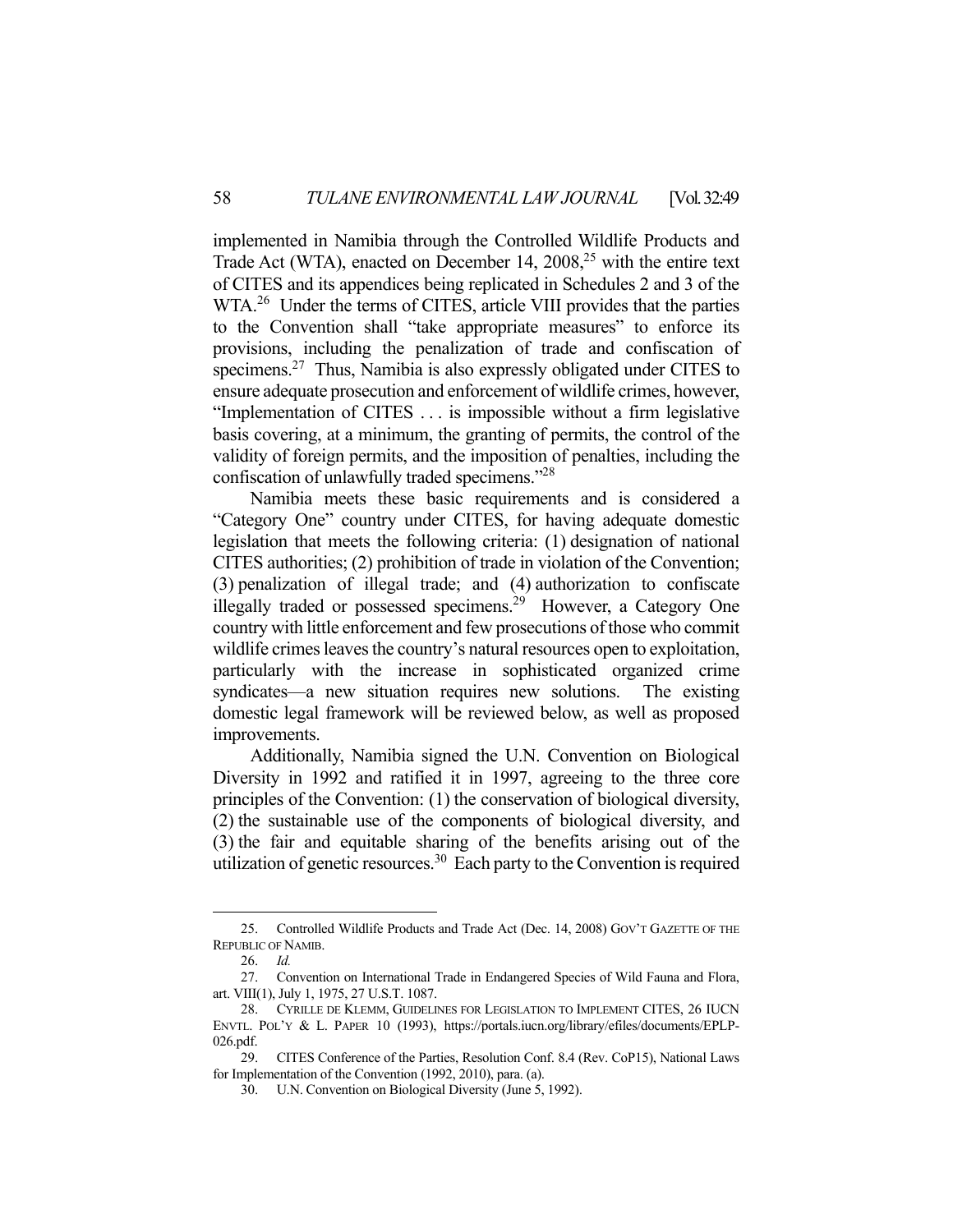to establish a National Biodiversity Strategy and Action Plan (NBSAP).<sup>31</sup> Namibia's Second NBSAP was adopted in 2013, establishing a vision for "Namibia's biodiversity to be healthy and resilient to threats, and for the conservation and sustainable use of biodiversity to be key drivers of poverty alleviation and equitable economic growth, particularly in rural areas."32 Despite a detailed plan of over sixty pages, setting the nation's strategy through the year 2022, the document lacked any mention of poaching, and only referred to hunting in the context of revenue gained through trophy-hunting permit sales.<sup>33</sup> Unless the biological diversity management plan addresses steep losses in wildlife due to illegal poaching, then it is inadequate to ensure the conservation of biological diversity, in contravention of the U.N. Convention and Article 95 of the Constitution.

## IV. THE MINERALS POLICY OF NAMIBIA SUPPORTS CREATING AN ENVIRONMENTAL COURT TO ENSURE THE SUSTAINABLE UTILIZATION OF MINERALS AND NATURAL RESOURCES

 Beyond the scope of wildlife crimes, an environmental court would benefit Namibians by providing a forum to address disputes over minerals and other natural resources. The need for enhanced efforts in preventing environmental harm from intensive, industrialized mining operations is described in foundational state mining policy and was recently exemplified by a 2016 lawsuit over an improperly granted phosphate mining license, described below.

 In the 2002 Minerals Policy for Namibia (Minerals Policy), the Ministry of Minerals and Energy described its mission as follows: "[A]s the custodian of Namibia's rich endowment of mineral and energy resources, [the Ministry] facilitates and regulates the responsible development and *sustainable utilization* of these resources for the benefit of all Namibians."34 By affirming an express duty to manage these resources sustainably, the Ministry clarified the basic principles upon which mining operations in Namibia are to be conducted. The Minerals Policy also recognized difficulties in fostering a robust mining sector while also ensuring a clean environment, stating that "[w]hile mining

 <sup>31.</sup> *Id.* art. 6.

 <sup>32.</sup> MINISTRY OF ENV'T & TOURISM, NAMIBIA'S SECOND NATIONAL BIODIVERSITY STRATEGY AND ACTION PLAN 2013-2022, at 11 (2014).

 <sup>33.</sup> *Id.* at 4-5.

 <sup>34.</sup> MINISTRY OF MINERALS &ENERGY,MINERALS POLICY OF NAMIBIA 4 (2002) (emphasis added).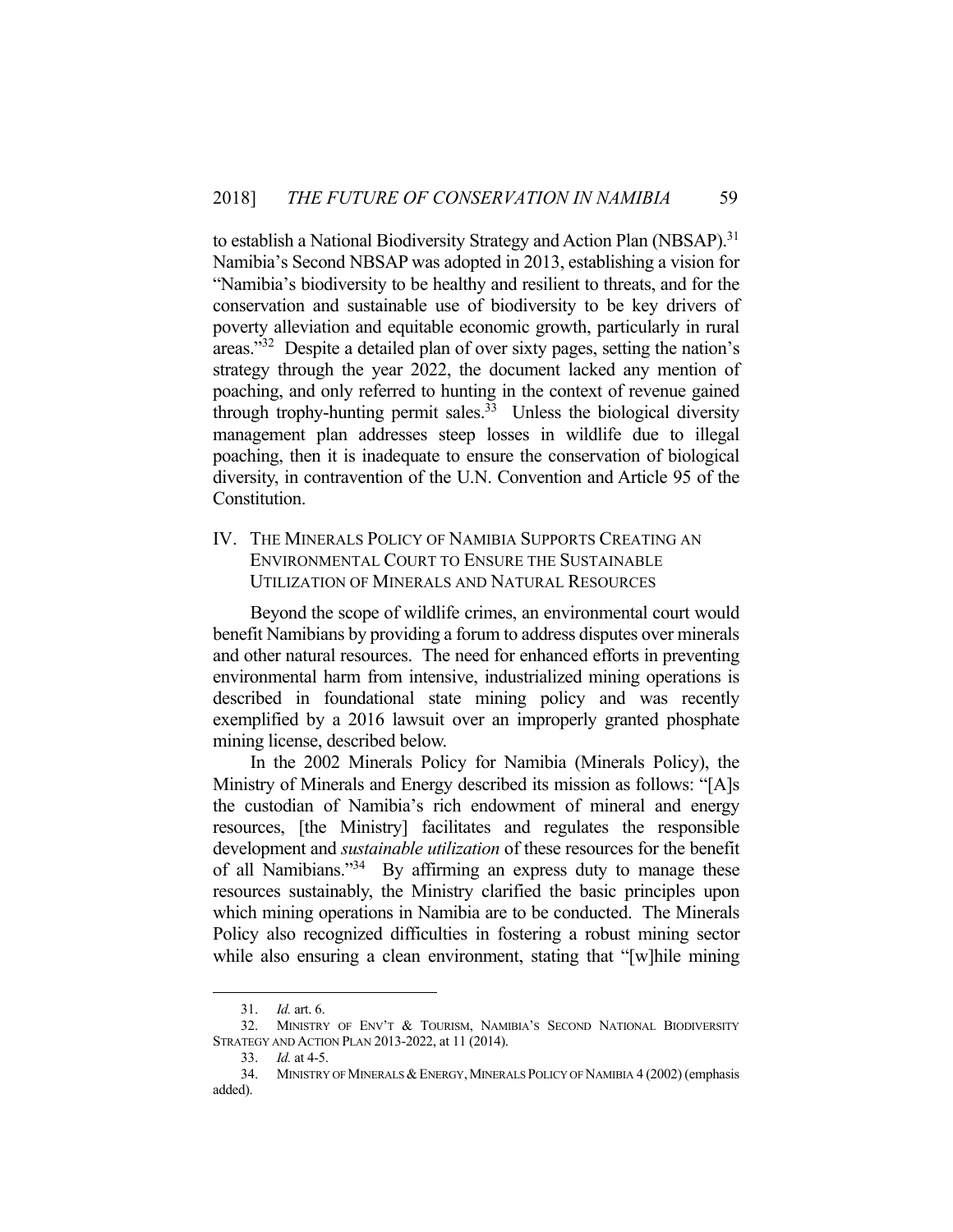forms a very important part of the Namibian economy, it also has contributed to *major environmental degradation*. At present, there are over 240 abandoned mine sites where the responsibility for rehabilitation now rests with the State."35 Following the admission that mining poses a major risk to the environment of Namibia, the Minerals Policy declared that the "Government will ensure that the development of Namibia's mining industry proceeds on an environmentally sustainable basis."36 Mining permits are currently granted under the Environmental Management Act of 2012.

 Nonetheless, a controversy in the spring of 2016 arose due to allegations of improper issuance of a permit allowing widespread seabed phosphate mining. The granting of this permit led to a lawsuit by the aggrieved fishing industry and environmental groups against several highranking officials of the Ministry of the Environment and the Ministry of Minerals and Energy, and against the Ministers themselves.<sup>37</sup> The Minister of Environment and Tourism rescinded the certificate two months after issuance due to an unprecedented public outcry and allegations of secrecy and failure to follow statutory procedure.<sup>38</sup> A watershed moment in public engagement with environmental policy led to the blockage of this permit, sparing the fishing industry and preventing massive degradation of the marine environment, but the "soft" remedy of political pressure cannot be exclusively relied upon to protect Namibia in the future. Under the Namibian Constitution, Article 95(l), the state bears the duty for:

<u>.</u>

 38. *Shifeta Sets Aside NMP Environmental Clearance Certificate*, LELA MOBILE ONLINE (Nov. 2, 2016), http://www.lelamobile.com/content/65374/Shifeta-sets-aside-NMP-environmentalclearance-certificate/.

 <sup>35.</sup> *Id.* at 24 (emphasis added).

 <sup>36.</sup> *Id.* 

 <sup>37.</sup> *See* Namib. Marine Phosphate (Proprietary) Ltd. v. Minister of Env't & Tourism, (2018) NAHCMD 122 (Namib). In this case, decided on appeal on May 11, 2018, the High Court of Namibia set aside the decision of the Minister of Environment and Tourism to revoke an environmental clearance certificate allowing for deep ocean phosphate mining for a period of twenty years, which had been previously granted by the Environmental Commissioner. Several fishery associations filed suit, arguing that the certificate had been improperly granted, amidst an unprecedented public outcry over environmental concerns, and the Minister revoked it on November 2, 2016, citing failure to comply with the public consultation provisions of the Environmental Management Act of 2007. Namibian Marine Phosphate, however, appealed the withdrawal of the certificate and received a favorable ruling in May 2018. That victory was shortlived, however, as the Minister announced a rehearing for the environmental clearance certificate in June 2018, which could take up to six months and will undoubtedly receive testimony from fishing associations and environmentalists. *See* Thomas, *supra* note 16.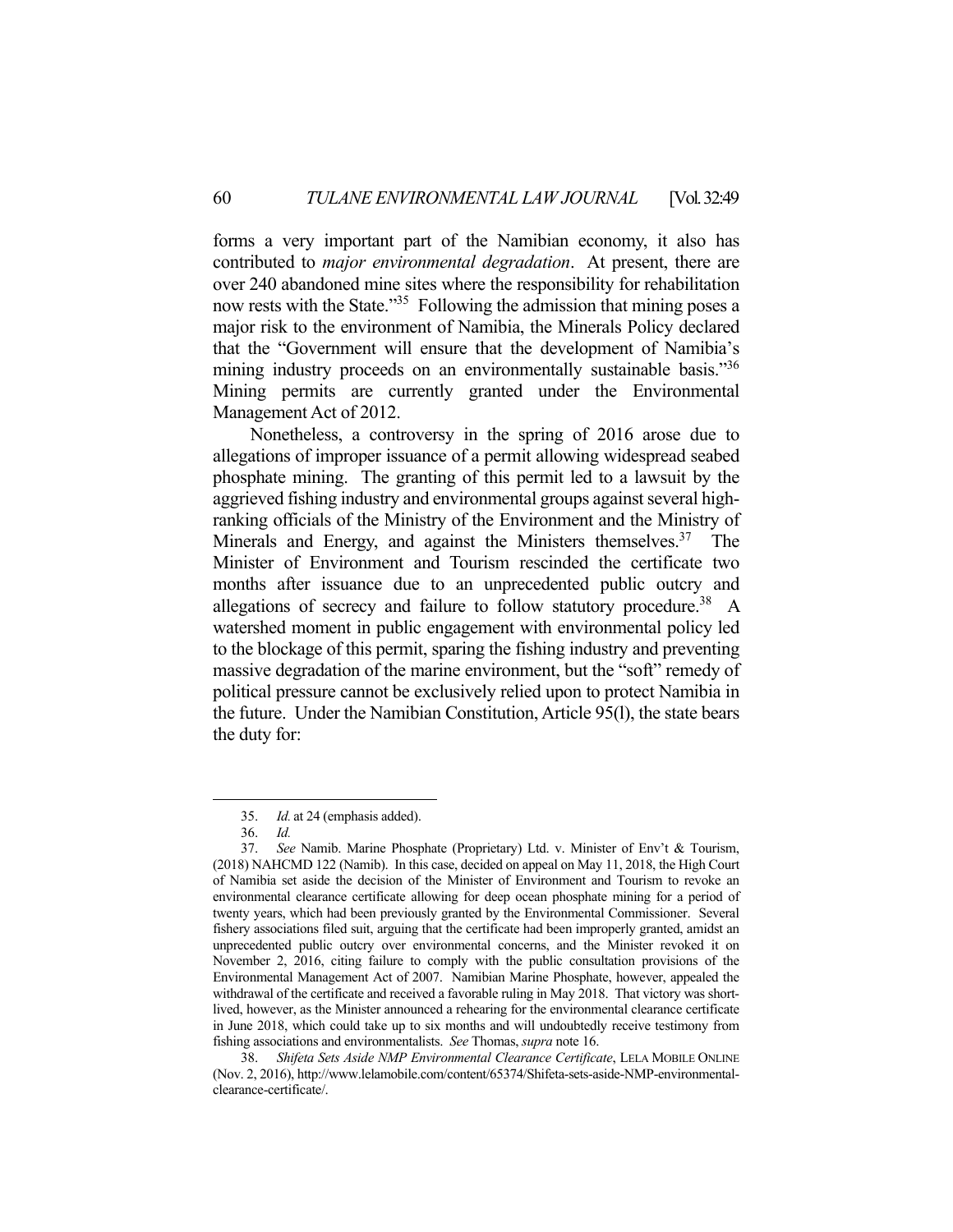[M]aintenance of ecosystems, essential ecological processes and biological diversity of Namibia and utilization of living natural resources on a sustainable basis for the benefit of all Namibians, both present and future; in particular, the Government shall provide measures against the dumping or recycling of foreign nuclear and toxic waste on Namibian territory.<sup>39</sup>

This basic principle—to establish environmental policies in the public interest—applies to actions taken under the Environmental Management Act, including the issuance of mining permits.<sup>40</sup>

 An environmental court in Namibia would be ideally suited to deal with the marine phosphate case, as well as other cases that could arise from complex permitting and monitoring of mining operations. With the potential for severe environmental degradation at every mine and a legacy of hundreds of abandoned sites,<sup>41</sup> having an effective and specialized court could assist with the adjudication of these controversies and thereby improve environmental management of these high-risk mines.

 Due to concerns with proper implementation of the Environmental Management Act throughout this phosphate mining incident, this report includes draft amendments to the Act to clarify the independent role of the Environmental Commissioner from the Minister of the Environment and provide additional strengthened elements to the law. Combining public participation and engagement, as seen in the phosphate mining dispute, with effective legal recourse through the proposed environmental court and legislative reforms would greatly strengthen the ability for Namibia to protect its environment in the public interest.

#### V. ENVIRONMENTAL COURTS ELSEWHERE IN AFRICA HAVE DEMONSTRATED THEIR EFFECTIVENESS

 Implementation of environmental courts elsewhere in Africa support the creation of an environmental court as an effective mechanism for combatting wildlife crimes. Specifically, environmental courts created in South Africa and Kenya are discussed below.

 <sup>39.</sup> CONSTITUTION art. 95 (1990) (Namib.).

 <sup>40.</sup> Lameck v. President of the Republic of Namib. (2012) (1) NR 255 (HC) (Namib.). In fact, in the phosphate mining case referenced above, the Minister of Environment and Tourism invoked Article 95 of the Constitution when ordering a rehearing for the contested mining permit, saying: "Article 95 (1) of the Namibian Constitution evidently underlines the importance of environmental protection. Our founders of the Constitution intended for Namibian citizens and residents to have the regard to the issues of environmental protection." Thomas, *supra* note 16.

 <sup>41.</sup> *See* MINISTRY OF MINERALS & ENERGY, MINERALS POLICY OF NAMIBIA 24 (2002).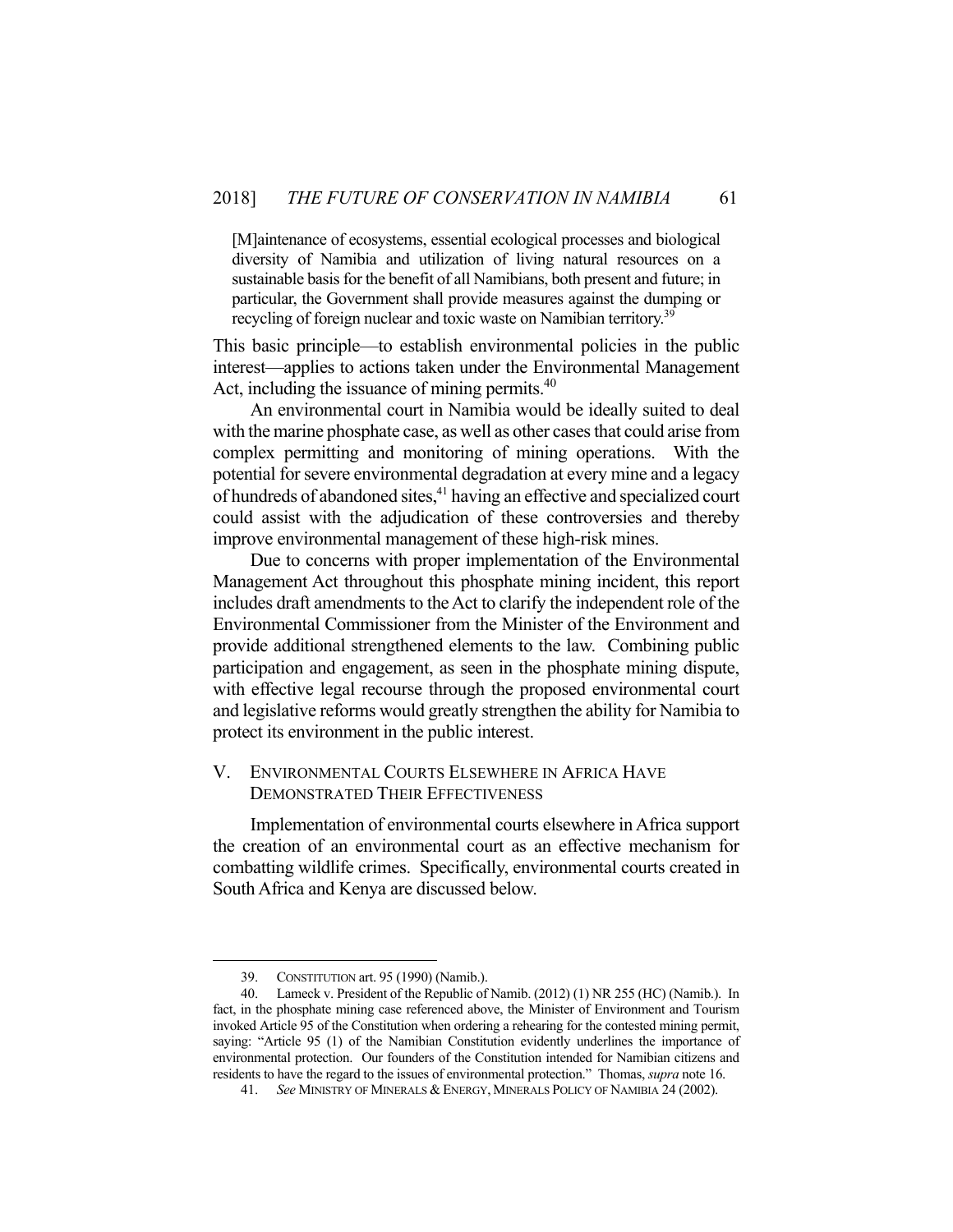#### *A. South Africa*

 In 2003, an environmental court (SAEC) was established in the Western Cape Province in South Africa. Namibia and South Africa share the same background of Roman-Dutch law, English common law, and African customary law, and due to decades of occupation integrating Namibia as a territory within the South African judicial system, South African jurisprudence can be influential in Namibia as well. $^{42}$ 

 The SAEC was originally established in South Africa to provide a forum to prosecute abalone poachers who were damaging coastal marine parks.<sup>43</sup> Tellingly, the Minister of the Environment called the establishment of the SAEC part of a "war on poaching syndicates" and stated that the Government was "determined to break these syndicates destroying our country's valuable resources."<sup>44</sup> With a first-year conviction rate of seventy percent, up from ten percent prior to the establishment of the SAEC, this was demonstrably a successful method of prosecuting poaching crime syndicates in South Africa.<sup>45</sup>

 Unfortunately, however, the SAEC (including a second court established in 2007) was subsequently shut down due to the lack of a legislative mandate for its establishment and an unwillingness of the court administration to provide funding and facilities.<sup>46</sup> Notwithstanding this, Namibia can learn from the success rate of these courts, especially in tackling poaching syndicates. The South African example also demonstrates that domestic law authorizing the environmental court is important to ensure the court's existence. Formalizing the courts via statute, as compelled by Article 95 of the Constitution through its duty to enact state policy that provides environmental protections, could also avoid the inopportune closure seen in South Africa.

#### *B. Kenya*

 In 2010, Kenya finalized a new constitution, which established an Environment and Land Court (Kenya ELC).<sup>47</sup> The Kenya ELC was

<sup>42.</sup> MICHAEL FAURE & WILLEMIEN DU PLESSIS, THE BALANCING OF INTERESTS IN ENVIRONMENTAL LAW IN AFRICA 424 (2011).

 <sup>43.</sup> *South Africa Sets Up New Environmental Court*, AFROL NEWS (Feb. 24, 2004), http://www.afrol.com/articles/11360.

 <sup>44.</sup> *Id.* 

 <sup>45.</sup> *Id.* 

 <sup>46.</sup> *See* FAURE & DU PLESSIS, *supra* note 42, at 424.

 <sup>47.</sup> CONSTITUTION art. 162 § 2(b) (2010) (Kenya).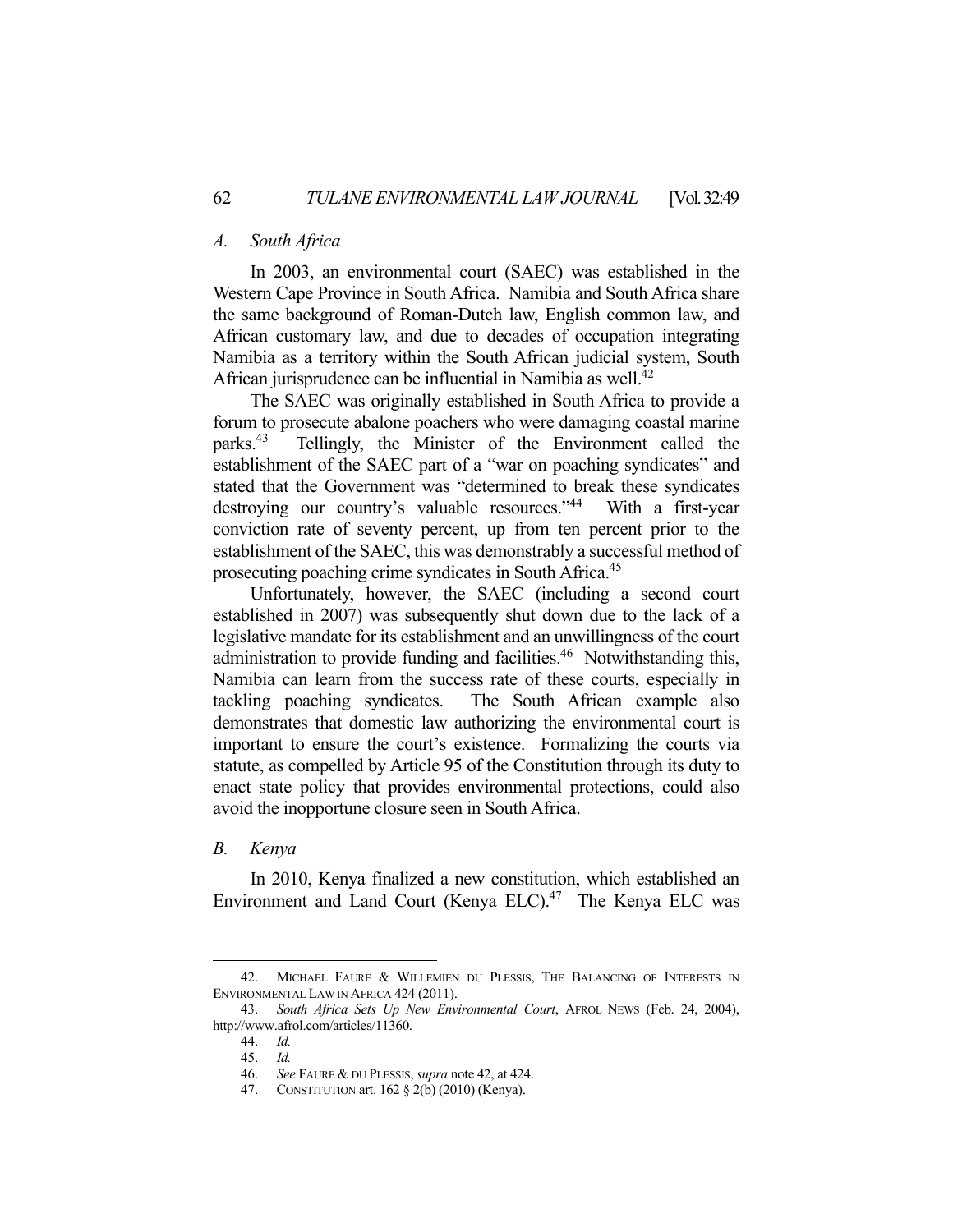authorized by an organic statute that placed several progressive environmental principles at the core of its regulatory framework:

 In exercise of its jurisdiction under this Act, the Court shall be guided by the following principles—

(a) the principles of sustainable development, including;

 (i) the principle of public participation in the development of policies, plans, and processes for the management of the environment and land;

 (ii) the cultural and social principles traditionally applied by any community in Kenya for the management of the environment or natural resources insofar as the same are relevant and not inconsistent with any written law;

 (iii) the principle of international cooperation in the management of environmental resources shared by two or more states; (iv) the principles of intergenerational and intra-generational equity; (v) the polluter-pays principle; and (vi) the precautionary principle  $\ldots$ .<sup>48</sup>

 By creating the specialized Kenya ELC, Kenya recognized the role of the judiciary in protecting and advancing human and environmental rights.49 An independent judiciary plays a critical role in enforcing domestic environmental laws as well as integrating the human rights and environmental provisions of international agreements.<sup>50</sup> Indeed, the Kenyan court has taken steps to affirm the environmental rule of law and promote environmental justice, particularly in a 2012 case establishing a positive duty for the state to provide access to all relevant information during environmental proceedings, in order to foster public participation.<sup>51</sup> The ability of an environmental court to compel sustainable management of natural resources for future generations would enhance the Article 95 provisions in the Namibian Constitution. A Namibian environmental court with the principles of sustainable development in its authorizing statute would help to satisfy the sustainability mandate of that article of the Constitution.

 <sup>48.</sup> Environment and Land Court Act (2011) Cap. 12A 19 § 18 (Kenya).

 <sup>49.</sup> Joel Kimutai Bosek, *Environmental Rights in Kenya's New Constitutional Order*, 2 AFR. HUM.RTS. L.J. 489, 500 (2014).

 <sup>50.</sup> *Id.* 

 <sup>51.</sup> Joyce Lutomia, *Kenya CJ Highlights Need to Protect Environment*, KENYA NEWS AGENCY (June 25, 2014), http://kenyanewsagency.go.ke/en/?p=27531.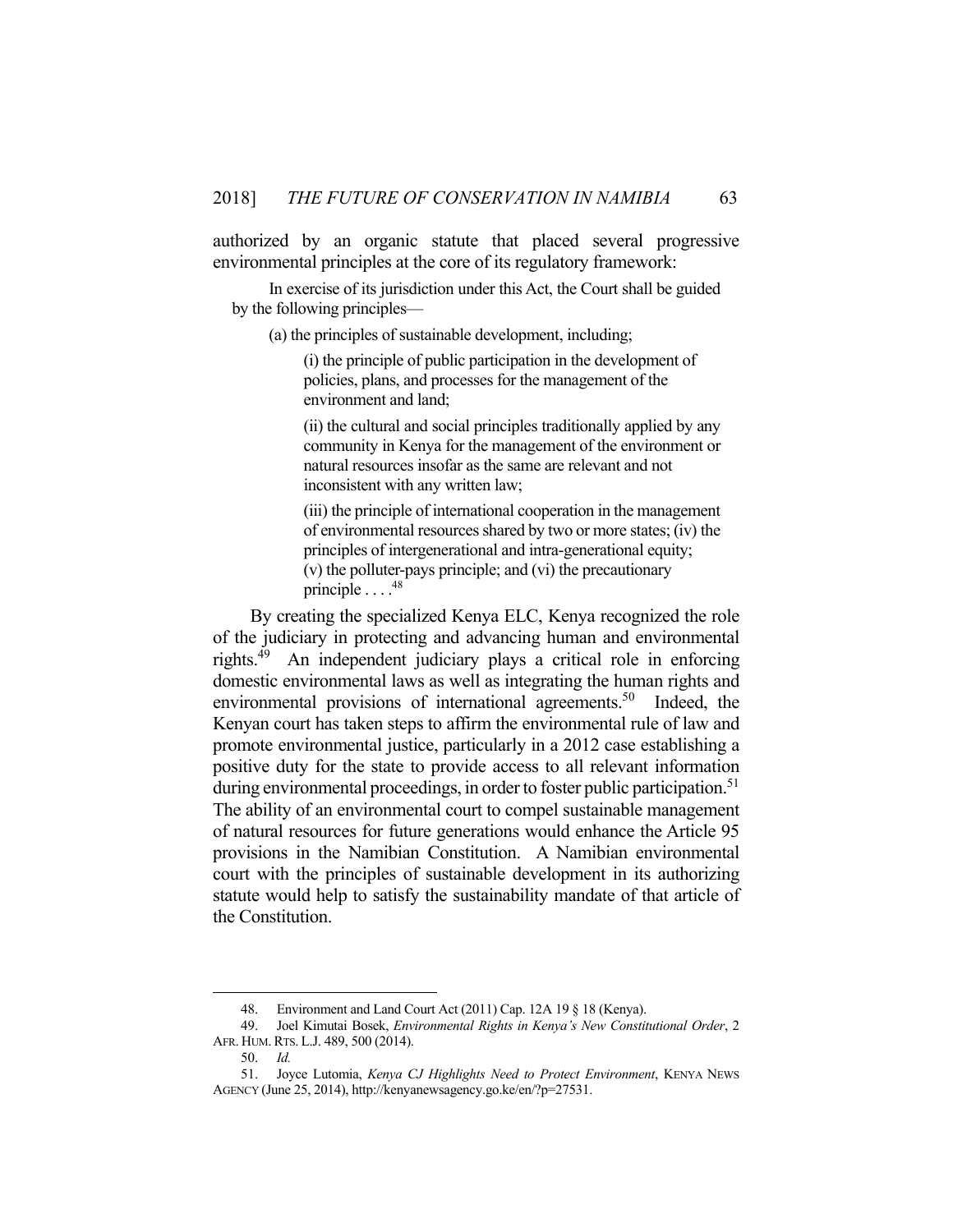#### VI. SYSTEMIC ADVANTAGES OF ENVIRONMENTAL COURTS

 By creating a new environmental court system, Namibia could, in its enabling legislation, enhance the strengths inherent in a dedicated court. Several definitive studies based on national examples of environmental courts and tribunals, as well as a review of best practices, have underscored the potential of such a judiciary. Specifically, a dedicated environmental court could be expected to provide the following systemic advantages: (1) expertise via specialized training and exclusive jurisdiction for expert environmental courts; (2) efficiency; (3) visibility (of environmental crimes and judgments); (4) reduced cost (rules and procedures could be adapted to lower costs); (5) greater uniformity in the application of laws and precedent; (6) standing could be more broadly defined to enhance access; (7) commitment to environmental justice; (8) government accountability (the court could provide oversight of executive and ministry policy); (9) prioritization; (10) creativity by using flexible rules of procedure and/or evidence; (11) alternative dispute resolution could be implemented; (12) issue integration (with respect to wildlife poaching and organized crime, many laws may be required for effective prosecution, outside the scope of traditional environmental management); (13) remedy integration; (14) public participation, with enhanced Internet-based information for reporting; (15) public confidence (the public could be more confident that wildlife crimes were being dealt with adequately); (16) problem-solving (a dedicated court could look at the issue of wildlife poaching broadly, to solve the problem through all appropriate legal means); and (17) effective judicial interpretation (through interpretation and rulings a dedicated court could give teeth to Namibia's environmental laws and constitutional environmental provisions).52

 Further, a mobile environmental court, as detailed in the draft legislation below, would allow the courts to function in the locations where environmental issues arise, including where wildlife poaching cases are most prevalent. Mobility could be a critical piece of the successful

 <sup>52.</sup> *See* GEORGE PRING & KATHERINE PRING, U.N. ENV'T PROGRAMME, ENVIRONMENTAL COURTS AND TRIBUNALS: A GUIDE FOR POLICY MAKERS 13-14 (2016); GEORGE PRING & KATHERINE PRING, GREENING JUSTICE: CREATING AND IMPROVING ENVIRONMENTAL COURTS AND TRIBUNALS 14-16 (2009); MALCOM GRANT, REPORT TO THE DEPARTMENT OF ENVIRONMENT, TRANSPORT AND THE REGIONS 2-3 (2000); U.N. ENV'T PROGRAMME, UNEP GLOB. JUDGES PROGRAMME, APPLICATION OF ENVIRONMENTAL LAW BY NATIONAL COURTS AND TRIBUNALS: PRESENTATION 9: REMEDIES IN ENVIRONMENTAL CASES, https://wedocs.unep.org/bitstream/handle/ 20.500.11822/20277/Remedies-Environmental-Cases.pdf?sequence=1&isAllowed=y (last visited Nov. 18, 2018).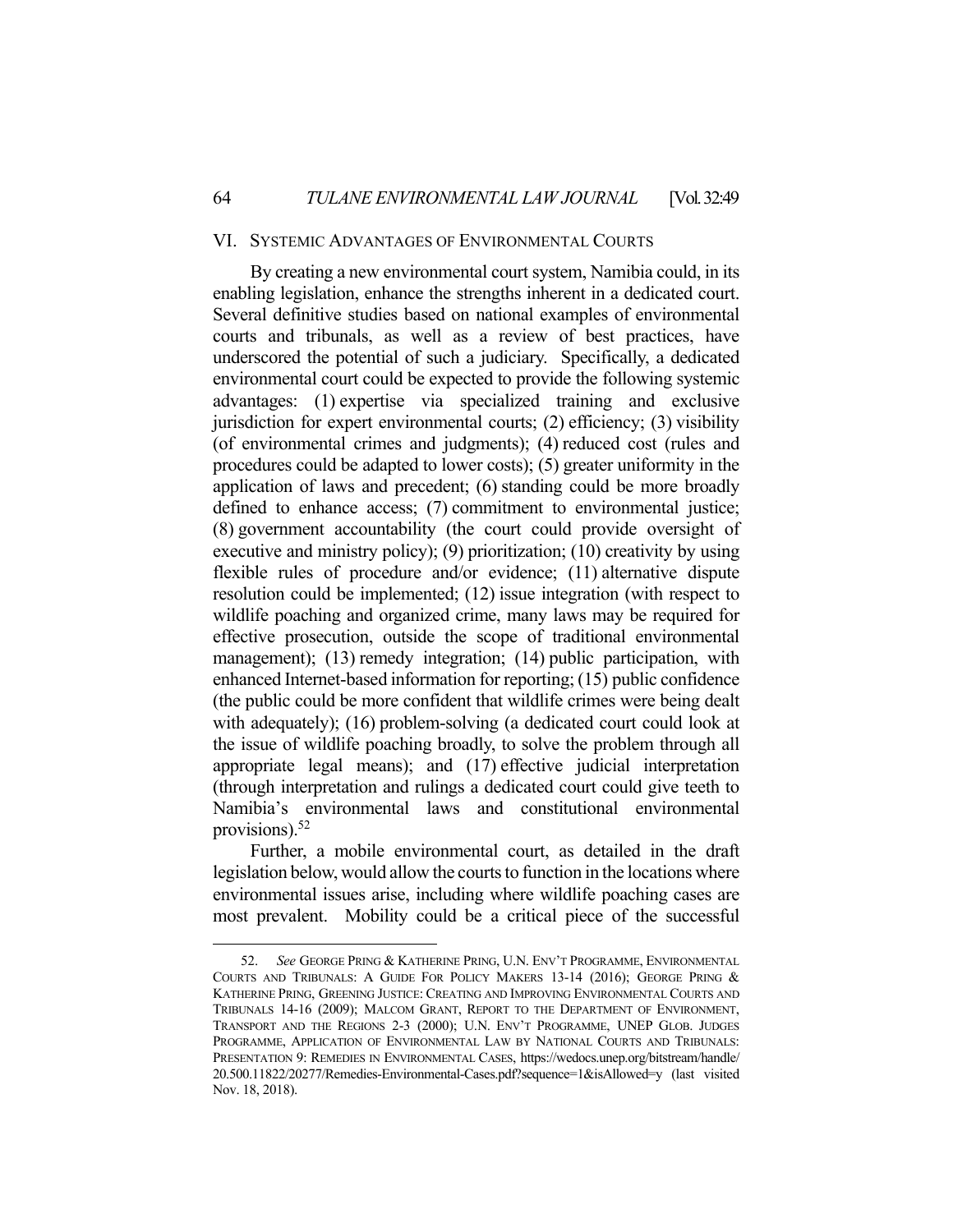operation of a court that deals with issues of land degradation and wildlife crime issues at far-flung locations across the country.

### VII. FOLLOW-UP ISSUES FOR IMPLEMENTING AN ENVIRONMENTAL COURT

 One of the key implementation issues is where an environmental court would fit into the judicial system and where appeals would be heard. Several options could be utilized, including (1) the environmental court sitting as a high court and having appeals heard by a tribunal; (2) the environmental court sitting as a high court and having appeals heard by the Supreme Court; and (3) the environmental court sitting at the regional magistrate courts and being appealed to a high court.

 We recommended the second option during my presentation at a stakeholders and government officials' workshop in Windhoek, Namibia, in July 2017. It is important to have appeals from an environmental court heard by a court, rather than a tribunal, to avoid having the outcome of cases swayed by political appointees who may be more susceptible to political pressures or, at worst, corruption outside of the independent judiciary. Also, having appeals heard and decided by judges would help to ensure consistency and better-reasoned environmental law precedent, which is very important for effective enforcement of the legislative framework. Establishing strong precedent through the court system on these critical environmental-constitutional issues also factors into the recommendation to favor courts over a tribunal.

 To improve the public visibility of wildlife crimes, it is ideal that the environmental court have the same authority as a high court in order to impress upon the judiciary and society the significance of wildlife offenses and adjudication of these cases. Societal perception creates a risk that, if the environmental court were considered a magistrate court, it would be considered inferior and less effective. Although it is recommended that a mobile environmental court sit in the magistrate courts, this is only for logistical purposes and not because the environmental court would be equivalent to a magistrate court. In addition, because the judges of the environmental court would undergo specialized training and would deal only with environmental and land-use cases, they would be sufficiently knowledgeable about these matters and more likely to provide wellreasoned opinions. Therefore, having just one level of appeal to the Supreme Court would likely be an adequate appellate framework.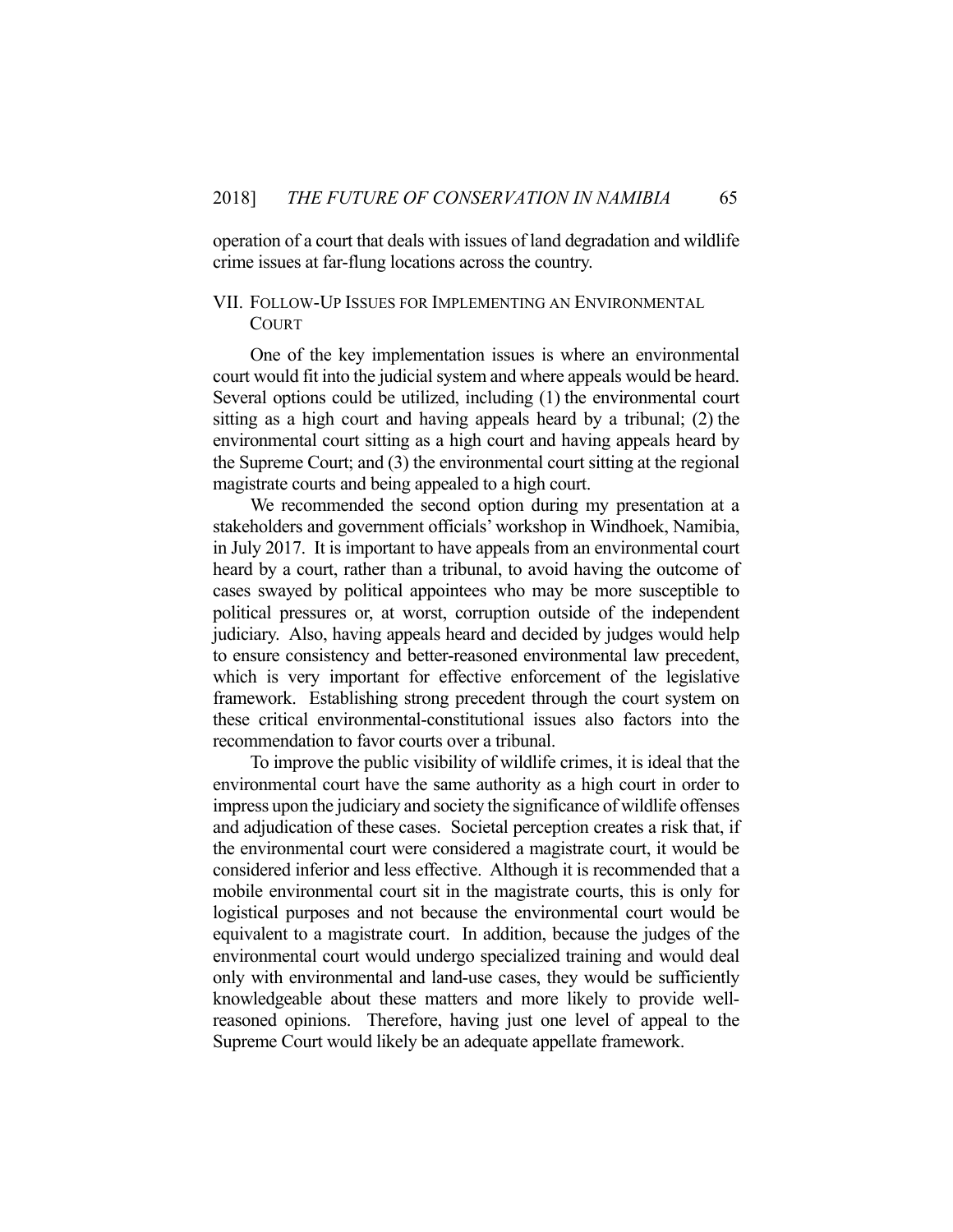### *A. Mobile Courts*

 Certain logistical issues arise with a mobile court that would need to be addressed. These issues include the schedule of the court, managing case flow, and organizing matters so that they are heard in a timely manner, but with geographic rotation. These are important considerations to ensure that a mobile court is effective and cases are processed in a timely manner. They are not, however, reasons to avoid implementing mobile courts. Indeed, mobile courts already exist in many countries and have had a substantial amount of success.

 According to an evaluation of the support provided by the United Nations Development Programme (UNDP) to mobile courts in Sierra Leone, Democratic Republic of the Congo (DRC), and Somalia, along with pre-crisis courts in the Central African Republic, a number of successes have arisen as a result of the implementation of mobile courts.<sup>53</sup> These successes include increased access to justice for remote communities, reducing the backlog of cases in the lower courts, and strengthening the role of the formal justice system in areas where traditional justice mechanisms are prevalent.<sup>54</sup> In the DRC, the mobile courts have also served justice on defendants who thought that they were untouchable in the remote areas where they were carrying out their crimes.<sup>55</sup> These successes have not come without challenges, however, and the report cites similar core challenges across all three African countries: (1) sustainability and funding, (2) planning and logistical issues, and (3) lack of awareness of the legal process by users.<sup>56</sup> We discuss each of these challenges below and how they can be effectively addressed.

#### 1. Sustainability and Funding

Funding and sustainability directly impact long-term viability. The mobile courts examined were all, to varying degrees, funded by

 <sup>53.</sup> *See* MONICA RISPO, U.N. DEV. PROGRAMME, EVALUATION OF UNDP'S SUPPORT TO MOBILE COURTS IN SIERRA LEONE, DEMOCRATIC REPUBLIC OF THE CONGO AND SOMALIA 6-7, 10- 14, 16-17 (May 2014), http://www.undp.org/content/undp/en/home/librarypage/crisis-preventionand-recovery/evaluation-of-undp-s-support-to-mobile-courts-in-drc--sierra-leo.html.

 <sup>54.</sup> *Id.* 

 <sup>55.</sup> MICHAEL MAYA, AM. BAR ASS'N RULE OF LAW INITIATIVE*,* MOBILE COURTS IN THE DEMOCRATIC REPUBLIC OF CONGO:COMPLEMENTARITY IN ACTION? (Dec. 2012), https://worldjustice project.org/sites/default/files/mobile\_courts\_in\_the\_democratic\_republic\_of\_congo\_maya.pdf.

 <sup>56.</sup> *See*RISPO, *supra* note 53, at 7, 11, 14-15, 18-21.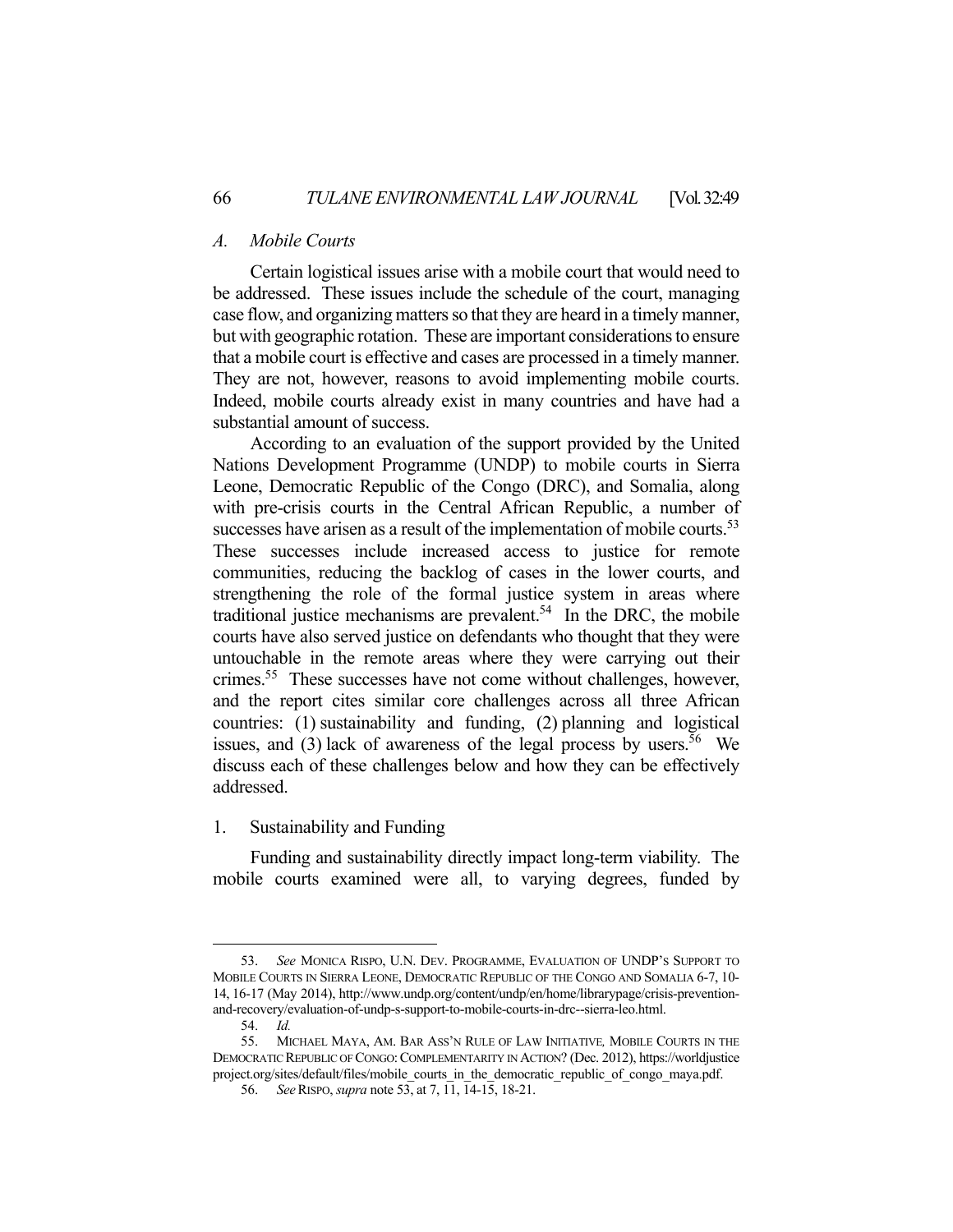international organizations rather than the government.<sup>57</sup> Where high levels of funding were provided, donors often directed the courts to prioritize certain cases and the mobile courts were seen as unsustainable due to lack of funding certainty.<sup>58</sup> The courts seen as most sustainable were those where the government provided a separate budget to operate the courts, perhaps supported by a smaller amount of international donor funds.<sup>59</sup>

 While it would be highly appropriate and desirable for international funds to contribute to establishing a Namibian environmental court and, specifically, to training the judges and special wildlife crimes prosecutors, it would be ideal for the Namibian government to allocate annual funds to the operations of the court in the same manner in which Namibia's other courts are funded. Also, it should be made clear to donors that they do not have the authority to direct the court to prioritize certain cases or otherwise affect the operations of the court. This is important in order to maintain the independence of the judiciary and for long-term efficacy of the court.

2. Logistical and Planning Issues

The mobile courts reviewed in the UNDP report fell into one of two categories in terms of planning: (1) ad hoc court sessions where a court session could be requested by the parties or when the judiciary deemed it was needed; or  $(2)$  planned, timetabled sessions.<sup>60</sup> Although the ad hoc sessions, particularly in the DRC, proved useful in reducing the backlog of cases where they were most needed, they also tended to be costly and, ultimately, somewhat inefficient.<sup>61</sup> In addition, some defendants suffered from prolonged detention due to delays in the arrival of the mobile courts.<sup>62</sup>

 Courts that followed the second approach and scheduled a mobile sitting in advance had more success. $63$  There are various ways to accomplish this logistically. For example, every year, Sierra Leone's Chief Justice issued an order that specifies the locations and the schedule

 <sup>57.</sup> *See id.* at 6, 10, 16, 20; *see also* MAYA, *supra* note 55, at 34-36 (with endnote #4 delineating the major international foundations and governments that had helped fund mobile courts in the DRC).

 <sup>58.</sup> *See*RISPO, *supra* note 53, at 6, 19-20, 27-28.

 <sup>59.</sup> *See id.* 

 <sup>60.</sup> *Id.* at 24-25.

 <sup>61.</sup> *See id.* at 11, 20.

 <sup>62.</sup> *Id.* 

 <sup>63.</sup> *Id.* at 24-25.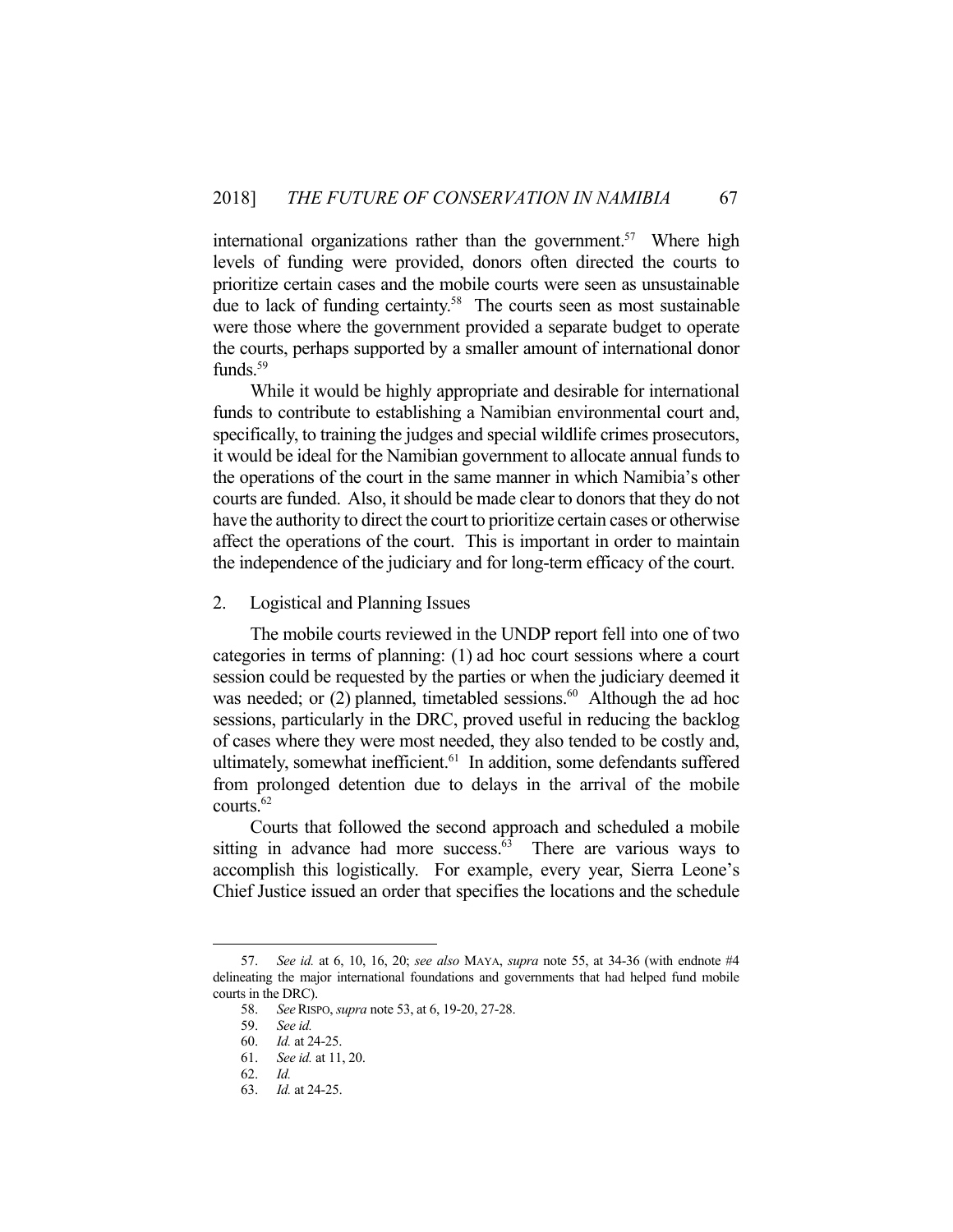for the mobile high court. $64$  Also in Sierra Leone, the mobile magistrate courts had more flexibility in selecting their locations and schedule to cover eight stations.<sup>65</sup> This method provided more certainty to the circuit tour than in the other countries examined.<sup>66</sup> A mobile court's schedule could be set annually, biannually, or even quarterly. In Namibia, there could also be an option for a regional matter to be expedited in Windhoek or another particular regional center by petition if the issue were especially time-sensitive; we included a provision to this effect in the draft legislation.

#### 3. Lack of Awareness of Legal Process

 A third major issue identified in the three African countries described in the UNDP report was a lack of awareness of the legal process, which affected the efficacy of the courts.<sup>67</sup> In Sierra Leone, the absence of witnesses in court produced high levels of adjournment rates.<sup>68</sup> It was reported that the courts often drew a large number of individuals who were interested in learning about the process but, in some areas, more work was needed to actually raise the level of legal education.<sup>69</sup> The same issue was found in Timor Leste, but there, efforts were made to run legal awareness initiatives simultaneously with the mobile court hearings.<sup>70</sup> Running the sessions simultaneously proved to be "exceptionally challenging," and eventually a separate project was set up for the legal awareness sessions.<sup>71</sup>

 A lack of awareness of the legal process, however, is not a problem that is unique to mobile courts but rather can adversely impact the judicial system as a whole. The specialized training that should be cultivated for an environmental court and special wildlife-crime prosecutors would help ensure that judges and prosecutors are adequately trained in such issues. Namibia may also consider a legal awareness initiative, particularly in the communities that have seen a significant amount of poaching and in which the mobile courts would sit, to educate the public about these new courts and how they would work. Such educational outreach could be in connection with educating Namibians about any new changes to the wildlife-crime and environmental legislation that may be adopted,

 <sup>64.</sup> *Id.* at 6.

 <sup>65.</sup> *Id.*

 <sup>66.</sup> *See id.* at 6-7, 11, 13.

 <sup>67.</sup> *See id.* at 7, 11, 14, 19, 21, 25.

 <sup>68.</sup> *Id.* at 7.

 <sup>69.</sup> *Id.* at 21.

 <sup>70.</sup> *Id.* at 17.

 <sup>71.</sup> *Id.*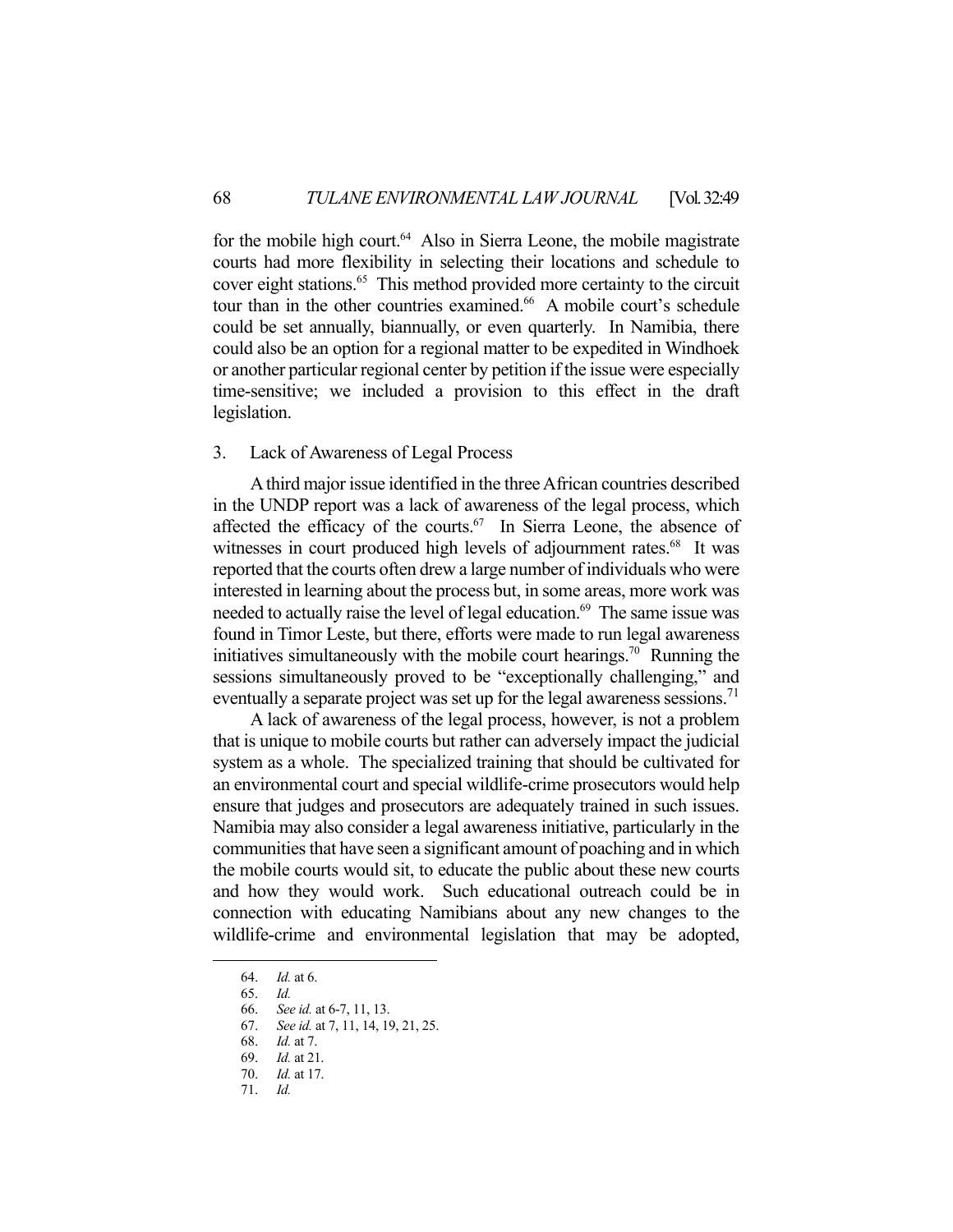including stricter penalties, and could also have the effect of deterring wildlife crimes.

## *B. Establishing an Environmental Court Would Benefit the People and Environment of Namibia*

 As this Article details, creating an environmental court in Namibia would fulfill the country's duty under Article 95 of the Constitution to "actively promote and maintain the welfare of the people," with respect to "maintenance of ecosystems, essential ecological processes and biological diversity of Namibia and utilization of living natural resources on a sustainable basis for the benefit of all Namibians, both present and future."72 Faced with the very real potential of losing all of the high-value wildlife in Namibia in the near future, particularly the possible extinction of the black rhino, Namibians need to have their wildlife laws strengthened and effectively adjudicated before such a court in accordance with this constitutional principle.

 Additionally, impartial and above-board use of the nation's environmental laws, particularly the Environmental Management Act, has recently come under question with the improper granting of a seabed phosphate mining license, as described above.73 The public demanded remedy with demonstrations and activism at a level never seen before in Namibia.

## VIII. OVERVIEW OF NAMIBIA'S LEGISLATIVE FRAMEWORK FOR WILDLIFE CRIMES

 Namibia, as discussed, was the first, and remains one of the few, countries in the world with an express provision within its Constitution establishing conservation and ecological principles.<sup>74</sup> While this constitutional provision is not enforceable in court, it allows for a robust national framework of conservation laws, including (1) the Nature Conservation Ordinance 4 of 1975 (NCO),<sup>75</sup> which, *inter alia*, outlines hunting regulations;<sup>76</sup> (2) the Nature Conservation Amendment Act 5 of

 <sup>72.</sup> *See* CONSTITUTION art. 95 (1990) (Namib.).

 <sup>73.</sup> *See supra* note 37.

 <sup>74.</sup> *See* CONSTITUTION art. 95 (1990) (Namib.).

 <sup>75.</sup> *See* Nature Conservation Ordinance 4 of 1975 (Namib.).

In 2008, the draft Protected Areas and Wildlife Management Bill was under consideration by the Ministry of Environment and Tourism, but this bill has not been passed by Parliament, although, since 2017, an amended version of the bill has also been considered. *See* BRIAN T.B. JONES, LEGISLATION AND POLICIES RELATING TO PROTECTED AREAS, WILDLIFE, CONSERVATION, AND COMMUNITY RIGHTS TO NATURAL RESOURCES IN COUNTRIES BEING PARTNER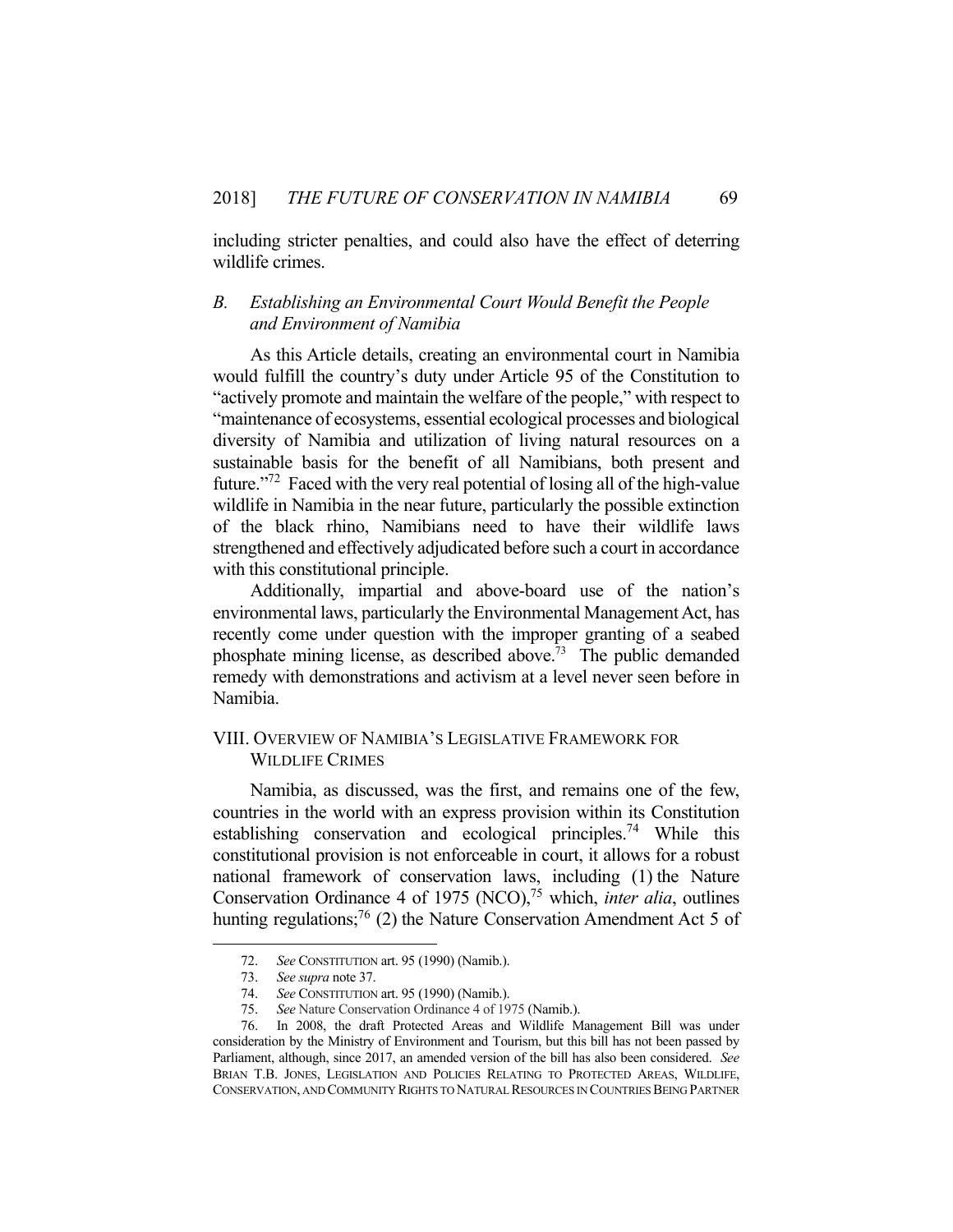1996,<sup>77</sup> which amended the NCO and created a "conservancy" system of community-owned land with financial benefits of conservation accruing to local populations; (3) the Game Products Trust Fund Act 7 of 1997, $^{78}$ which established a government fund supporting the conservancies, wildlife councils, and other projects concerning wildlife conservation and resource management; (4) Government Notice 240/1976, Regulations Relating to Nature Conservation (August 25, 1976);<sup>79</sup> and (5) the Controlled Wildlife Products and Trade Act 9 of 2008 (CWPTA), which deals with the possession, trade, import, and export of wildlife products.<sup>80</sup> Namibia's Ministry of Environment and Tourism (MET) oversees the implementation of this regulatory framework. MET also controls the issuing of hunting permits and generally formulates policies and guidance in relation to human-wildlife management and species-specific management plans.<sup>81</sup>

#### *A. The Nature Conservation Ordinance (NCO)*

 The Nature Conservation Ordinance (NCO) is the primary Namibian legislation governing the prevention of wildlife crime and sustainable conservation. It prohibits the hunting of any animal in any national park or any nature reserve without the written permission of the state. $82 \text{ In}$ relation to private game parks, the owner of the land may not hunt game, wild bird, and animals (except Protected and Specially Protected Game, as defined below) without the written permission of the state.<sup>83</sup>

 The NCO divides animal species into three protective categories: (1) Specially Protected Game,  $84$  which includes elephants, rhinoceros, and giraffes; (2) Protected Game, such as leopards, lions, cheetahs, and many more;<sup>85</sup> and (3) Huntable Game, such as buffalo and springboks.<sup>86</sup> Under

IN THE KAVANGO ZAMBEZI TRANSFRONTIER CONSERVATION AREA (Aug. 2008). The draft bill has been amended as of 2017 and has received public comment but has not yet been introduced in final form. If it becomes law, however, it promises to completely overhaul the mechanisms for land and wildlife management in Namibia.

 <sup>77.</sup> Nature Conservation Act of 1996 (Namib.).

 <sup>78.</sup> Game Products Trust Fund Act 7 of 1997 (Namib.).

 <sup>79.</sup> Gov't Notice No. 240 (Aug. 25, 1976) OFFICIAL GAZETTE EXTRAORDINARY OF SW. AFRICA, No. 3556, http://www.lac.org.na/laws/1976/og3556.pdf.

 <sup>80.</sup> Controlled Wildlife Products and Trade Act 9 of 2008 (Namib.).

 <sup>81.</sup> *See* REPUBLIC OF NAMIB.: MINISTRY OF ENV'T & TOURISM, http://www.met. gov.na/ (last visited Nov. 18, 2018).

 <sup>82.</sup> Nature Conservation Ordinance 4 of 1975, at 20 (Namib.).

 <sup>83.</sup> *Id.* 

 <sup>84.</sup> *Id.* at 75.

 <sup>85.</sup> *Id.* at 75-76.

 <sup>86.</sup> *Id.* at 76.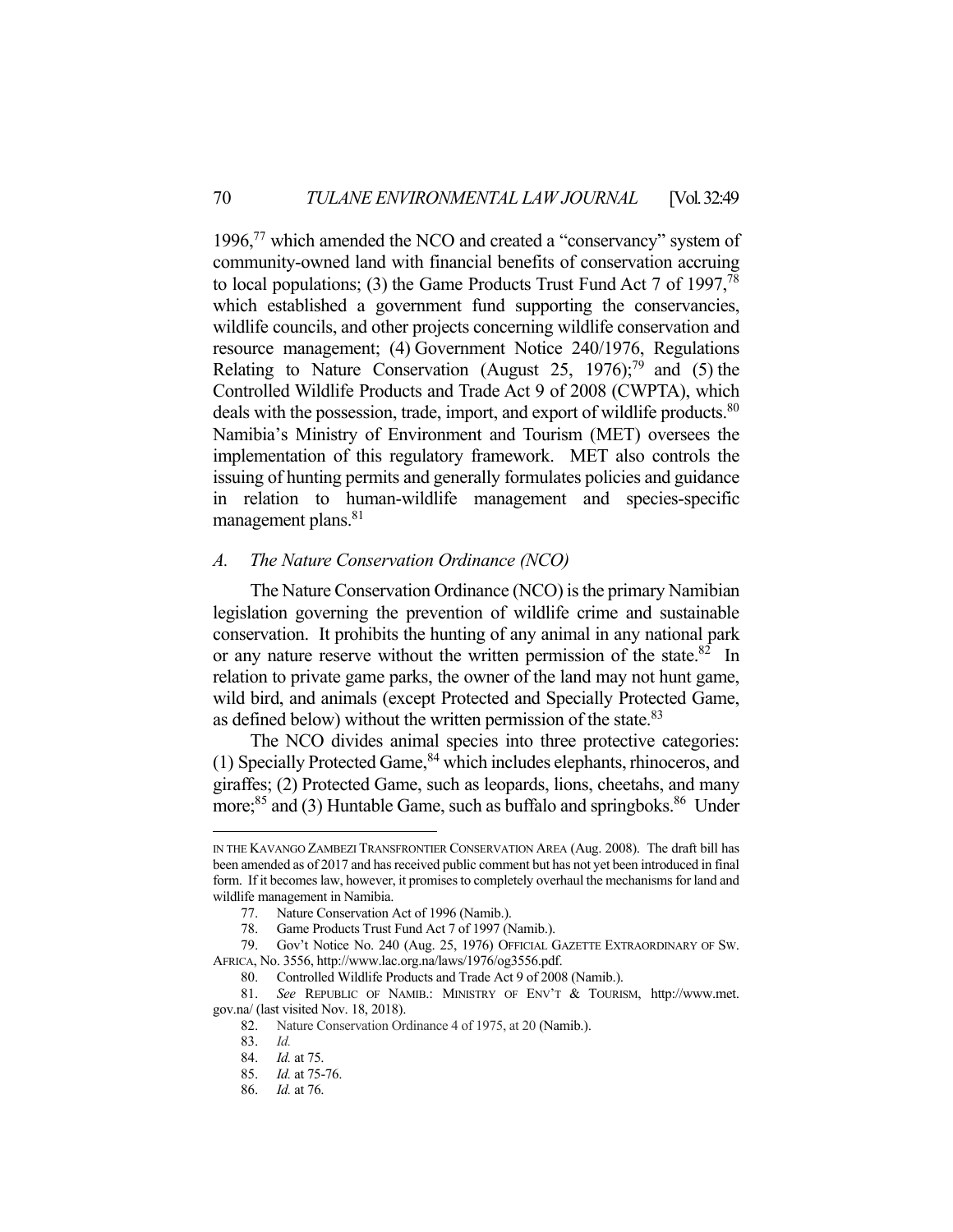sections 26, 27, and 30 of the NCO, Specially Protected Game and Protected Game can be hunted on both state-owned and private land if an individual possesses a permit granted by the MET. It is important to note that all black rhinos are property of the state and thus cannot be hunted on private property in lieu of a permit. $87$  Affirmative defenses to killing any animal with protected status without a permit exist in statute if this is done (1) in defense of human life or (2) to prevent harm to livestock, poultry, or other domestic animals.88 Permits are granted subject to conditions imposed in relation to the number and species of Specially Protected Game and the location in which the hunting may occur. For example, a permit may relate to one adult bull elephant in a particular area of Caprivi Strip. However, the NCO does not set out any conditions or criteria for the issuance of a permit. Permits can therefore be issued to hunt Specially Protected Game and Protected Game for purely commercial purposes.

 The severity of the punishment for an infringement of the NCO depends upon the protected status of the species that is the subject of the crime. Penalties under the NCO generally operate on a sliding scale of severity according to the following categories of animal. From most severe to least, the penalties relate to  $(1)$  elephants and rhinoceroses; (2) other Specially Protected Game; and (3) Protected Game. Although elephants and rhinoceroses are included within the category of Specially Protected Game, the NCO generally provides for additional enhanced penalties to apply in respect of offenses involving elephants and rhinos, in addition to the penalties that otherwise apply to offenses involving all Specially Protected Animals.<sup>89</sup>

 The NCO, as amended in 1996, provides for community conservation units on communal land,<sup>90</sup> known as conservancies, in recognition of the necessity for proactive wildlife management. Conservancies are essentially locally managed areas in which communities possess rights over wildlife and tourism similar to those of freehold farmers. However, there are notable differences as conservancies have use-rights over wildlife but not ownership, whereas freehold farmers have both rights. Under the conservancy system, communities are

 <sup>87.</sup> FIN. INTELLIGENCE CTR., *supra* note 11, at 7; *Private Ownership of Black Rhinos Rejected*, NEW ERA (Aug. 14, 2015), https://neweralive.na/posts/private-ownership-black-rhinosrejected.

 <sup>88.</sup> Nature Conservation Ordinance 4 of 1975, at 18, 25 (Namib.).

 <sup>89.</sup> *See id.* at 71.

 <sup>90.</sup> Nature Conservation Act of 1996 (Namib.). The Communal Land Reform Act 5 of 2002 defines areas of communal land as tribal land, ownership of which is vested in the State on behalf of traditional communities. *See generally* Communal Land Reform Act 5 of 2002 (Namib.).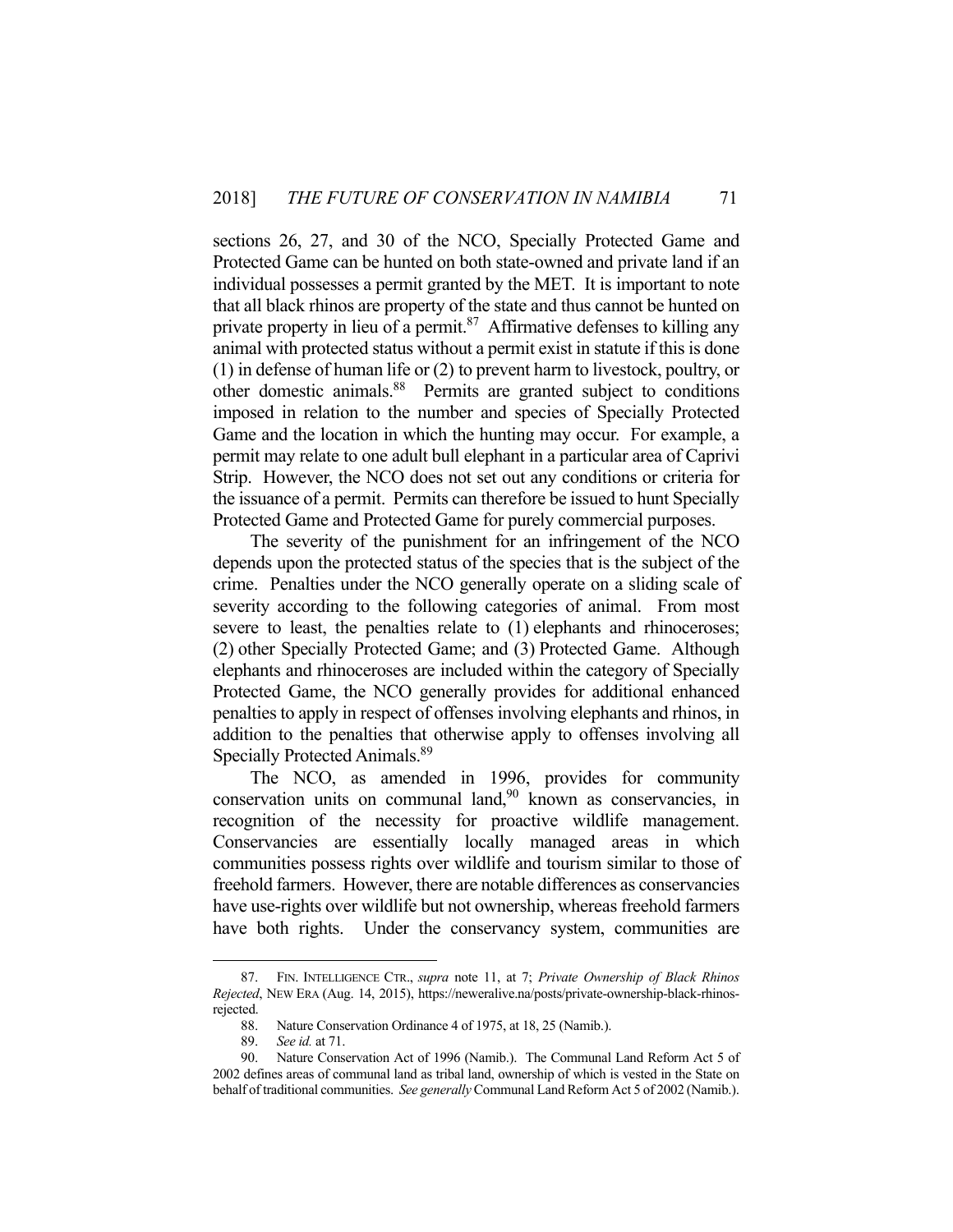motivated to take responsibility for the conservation and management of their own local natural resources. Nongovernmental organizations (NGOs) have identified conservancies as crucial in mitigating the impact of human-wildlife conflicts.

 There are currently eighty-two registered conservancies in Namibia, covering an approximate area of 162,000 square kilometers and involving approximately 189,000 local community members. $91$  Initially, the creation of conservancies led to successful natural resources-based management of these areas and the conservation of wildlife. $92$  It has been reported that, within these conservancies, wildlife was considered a valued livelihood asset, with populations of lions, cheetahs, black rhinos, zebras, and other native species restored. $93$  However, in recent years, poaching in the conservancies has increased significantly, indicating that additional measures are needed to effectively prevent wildlife crime.

 On June 28, 2017, the Nature Conservation Amendment Act was passed, which significantly increased poaching penalties as follows: (1) in the case of elephants and rhinoceros—a fine not exceeding N\$25,000,000 or up to twenty-five years imprisonment, or both;  $94$  (2) in the case of other Specially Protected Game—a fine not exceeding N\$10,000,000 or up to ten years imprisonment, or both;<sup>95</sup> or (3) in the case of Protected Game a fine not exceeding N\$500,000 or up to five years imprisonment, or both.<sup>96</sup> In addition, the amendment states that, if a person has previously been convicted of an offense under (1) or (2), he or she is liable for a fine not exceeding N\$50,000,000 or imprisonment for up to forty years, or both. $97$  If a person referred to in subsection (3) above has previously been

 <sup>91.</sup> *Conservancies*, REPUBLIC OF NAMIB.: MINISTRY OF ENV'T & TOURISM, http://www. met.gov.na/services/conservancies/193/ (last visited Nov. 9, 2018).

 <sup>92.</sup> *See*, *e.g.*, *id.*; *Morning Edition: Inside Namibia's Rural Communal Conservancies*, NAT'L PUB. RADIO (Oct. 11, 2011), https://www.npr.org/templates/transcript/transcript.php?story Id=141227453; Richard Conniff, *An African Success: In Namibia, the People and Wildlife Coexist*, YALE ENV'T 360 (May 12, 2011), https://e360.yale.edu/features/an\_african\_success\_in\_namibia\_ the people and wildlife coexist; *Namibia: How Communities Led a Conservation Success Story*, WORLD WILDLIFE FOUND. (Apr. 12, 2011), http://wwf.panda.org/?200002/Namibia-howcommunities-led-a-conservation-success-story (pertaining specifically to conservation areas).

 <sup>93.</sup> *See, e.g.*, Conniff, *supra* note 92 ("It has worked so well that the Ministry of Environment and Tourism now often translocates animals—including critically endangered black rhinos—out of overcrowded national parks onto unfenced conservancy land, where they have room to recover to their former numbers.").

 <sup>94.</sup> Nature Conservation Amendment Act (June 28, 2017) GOV'T GAZETTE OF THE REPUBLIC OF NAMIB. 5, http://www.lac.org.na/laws/2017/6344.pdf.

 <sup>95.</sup> *Id.*

 <sup>96.</sup> *Id.* at 6.

 <sup>97.</sup> *Id.* at 5.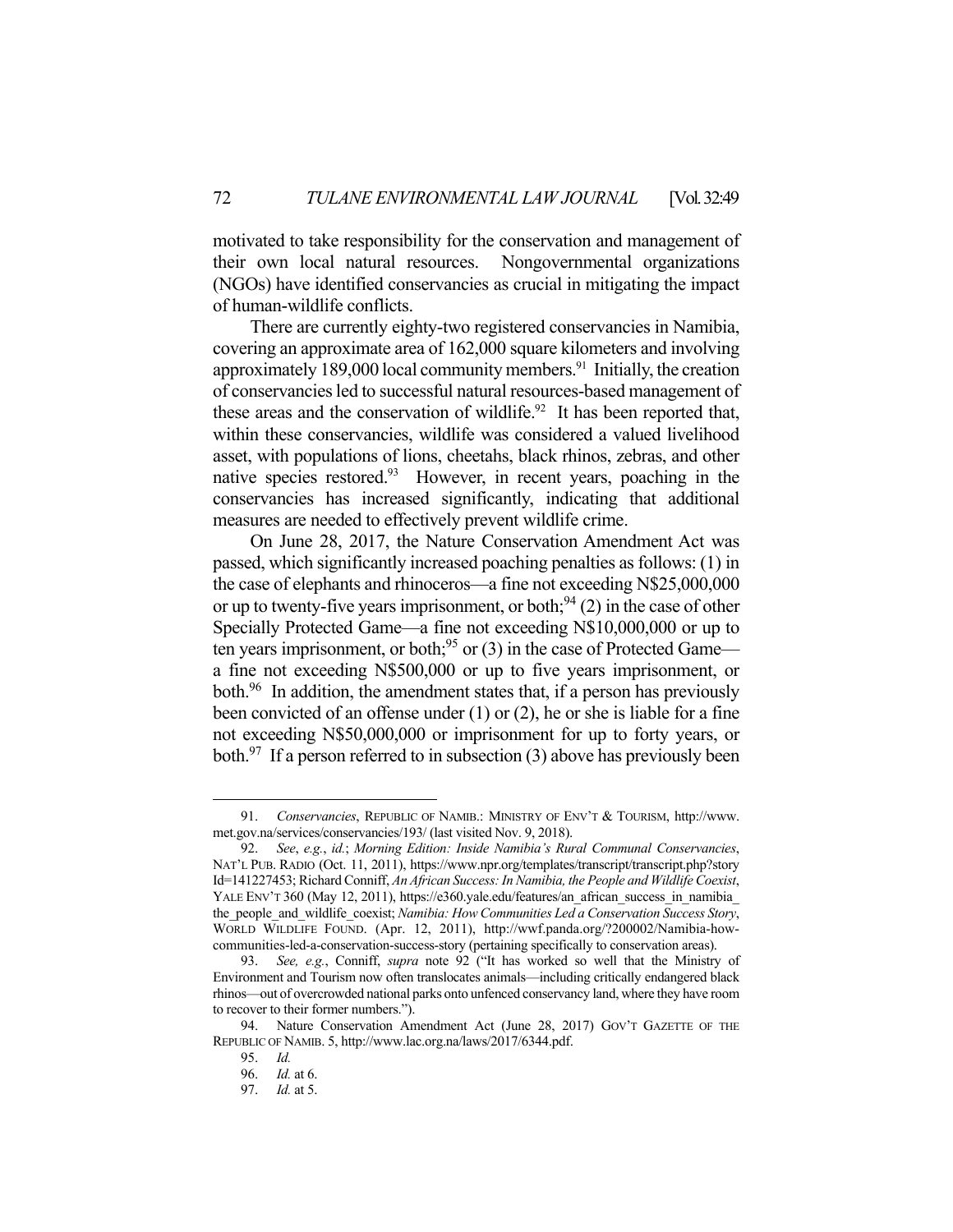convicted of an offense referred to in that subsection, he or she is liable for a fine of up to N\$1,000,000 or to imprisonment for up to ten years, or both.98

 There is still significant differentiation between penalties for possession offenses and hunting offenses, with possession offenses carrying disproportionately lower fines—however, the low penalties are under review for increase via legislative amendment.<sup>99</sup> Anecdotally, the act of poaching or hunting can be difficult to prove, as there are currently not robust field patrol systems in place and, as the hunter is usually at the bottom of the chain, he receives less compensation for his efforts. In addition, it is often the case that the person who commits the illegal act of poaching (the hunter) is not the same person who is found to be in possession of the illegally obtained wildlife products. The person found to be in possession of the illegally obtained wildlife products is likely to be higher up the chain of the syndicate network and is likely to receive more for his efforts than the hunter. This differentiation between penalties for possession offenses and hunting offenses suggests that the existing regulatory framework is predicated upon penalization of offenses already committed, as opposed to offense *prevention*. An approach that considers the realities behind these criminal actions and seeks to prevent the offense before it is committed, when combined with the implementation of higher penalties for both hunting and possession, would be a more effective deterrent.

 Black rhinos and elephants are at particularly high risk because poaching rates of these animals have increased dramatically over the past several years, a disturbing trend that is only exacerbated by the naturally low birth rates of these animals.<sup>100</sup> However, many other species are also highly sought after and need to be protected by higher penalties as well. For example, lion bones and giraffe bones are being sold in the illegal wildlife trade to replace the demand for tiger bones in Southeast Asia.<sup>101</sup>

 <sup>98.</sup> *Id.* 

 <sup>99.</sup> *See* Nat'l Assembly, Republic of Namib., Draft Controlled Wildlife Products and Trade Amendment Bill, 2017, http://ippr.org.na/wp-content/uploads/2017/06/Controlled-wildlifeproducts-and-trade-amendment-Bill-B.6-2017.pdf.

 <sup>100.</sup> *See, e.g.*, *Recorded Numbers of Rhinos Poached in South Africa*, SAVE RHINO TR., https://www.savetherhino.org/rhino-info/poaching-stats/ (last visited Nov. 9, 2018); RICHARD EMSILE ET AL., IUCN SPECIES SURVIVAL GRP., AFRICAN AND ASIAN RHINOCEROSES—STATUS, CONSERVATION AND TRADE 2 (2016), https://cites.org/sites/default/files/eng/cop/17/WorkingDocs/ E-CoP17-68-A5.pdf.

 <sup>101.</sup> *See* LEGAL ASSISTANCE CTR., WILDLIFE CRIME PROJECT: COMBATING POACHING AND ILLICIT WILDLIFE TRADING IN NAMIBIA THROUGH THE STRENGTHENING OF THE LAW ENFORCEMENT FRAMEWORK 14 (June 2016); Chris Macsween, *Namibia Enters the Lion Bone Trade to Asia*, LION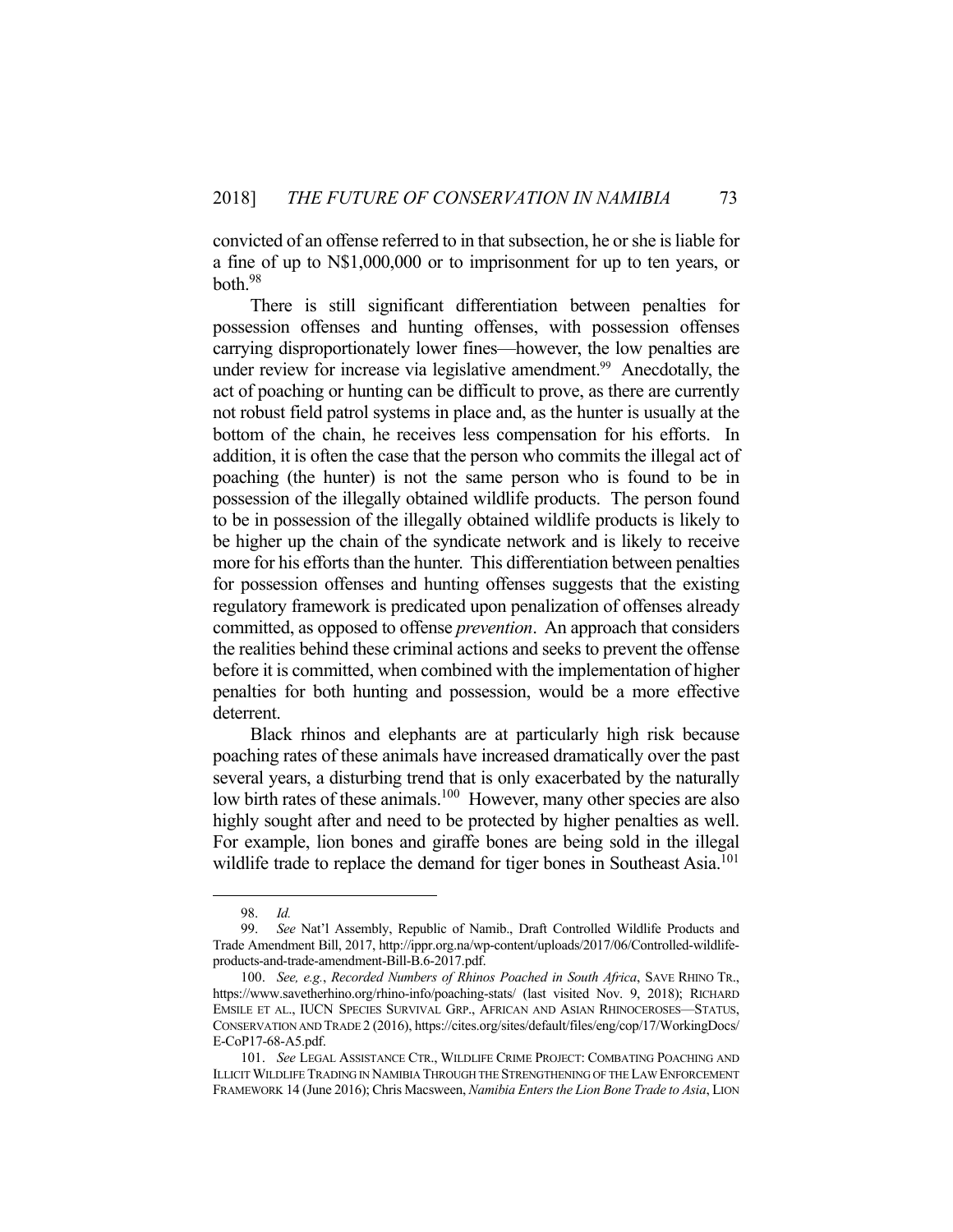In addition, firsthand reports obtained by the Legal Assistance Centre (LAC) in Namibia, and observation of game conducted by the LAC, indicated that the illegal hunting of Huntable species was on the rise, resulting in fewer of these species in many conservancies. Thus, stronger penalties across all categories of animals have been needed to protect various species under threat, and such penalties may need to be further increased depending on their efficacy.<sup>102</sup>

 Another worthwhile critique of the NCO is that it allows judicial discretion to impose either a fine or custodial sentence. Because of this, in combination with a general lack of transparency surrounding wildlifecrime prosecution, it is not clear what types of penalties are typically imposed on perpetrators of wildlife crimes. For example, a Namibian ivory trafficker was sentenced in 2014 to either a fine of N\$20,000 or three-year imprisonment, and it was unclear from the press report which penalty was ultimately imposed.103 Such discretion and dearth of transparency creates a lack of consistency, confusion, and undermining of possible deterrent effects.

 The penalties for illegal possession and dealing of wildlife products under the Controlled Wildlife Products and Trade Act 9 of 2008 were amended on September 27, 2017, reflecting a need to update the penalties to meet the high value of wildlife products.<sup>104</sup> These amendments apply to wildlife products listed under Schedule 1 of the 2008 Act, including ivory and rhino horn.<sup>105</sup> The penalty for illegal possession of wildlife products was radically increased from a previous maximum fine of N\$20,000 to a current maximum of N\$15,000,000, which can be coupled with a maximum prison sentence of fifteen years.<sup>106</sup> Illegal dealing of wildlife products increased from a previous maximum fine of N\$200,000 to a current maximum of N\$25,000,000, with potential imprisonment of

AID (Oct. 31, 2016), https://lionaid.org/news/2016/10/namibia-enters-the-lion-bone-trade-to-asia. htm.

 <sup>102.</sup> *See* Legal Assistance Ctr., *Penalties for Poaching*, NAMIBIAN: PRO BONO (Aug. 31, 2017), https://www.namibian.com.na/168715/archive-read/Penalties-For-Poaching (noting that penalties for huntable game, such as buffalo, oryx, kudu, springbok, and warthog, had also been increased).

 <sup>103.</sup> *See* Werner Menges, *Ivory Trafficker Sentenced After Admitting Guilt*, NAMIBIAN (Oct. 20, 2014), https://www.namibian.com.na/index.php?id=129424&page=archive-read.

 <sup>104.</sup> *See* Office of the Prime Minister, Republic of Namib., Controlled Wildlife Products and Trade Amendment Bill, 2017 (CWPTA 2017) (Sept. 27, 2017) GOV'T GAZETTE OF THE REPUBLIC OF NAMIB., http://www.lac.org.na/laws/2017/6421.pdf; *see also* FIN. INTELLIGENCE CTR.,*supra* note 11, at 41 (indicating prices as high as US\$66,139 per kilogram of rhino horn on the Chinese black market).

 <sup>105.</sup> CWPTA 2017, at 4.

 <sup>106.</sup> *Id.* at 2.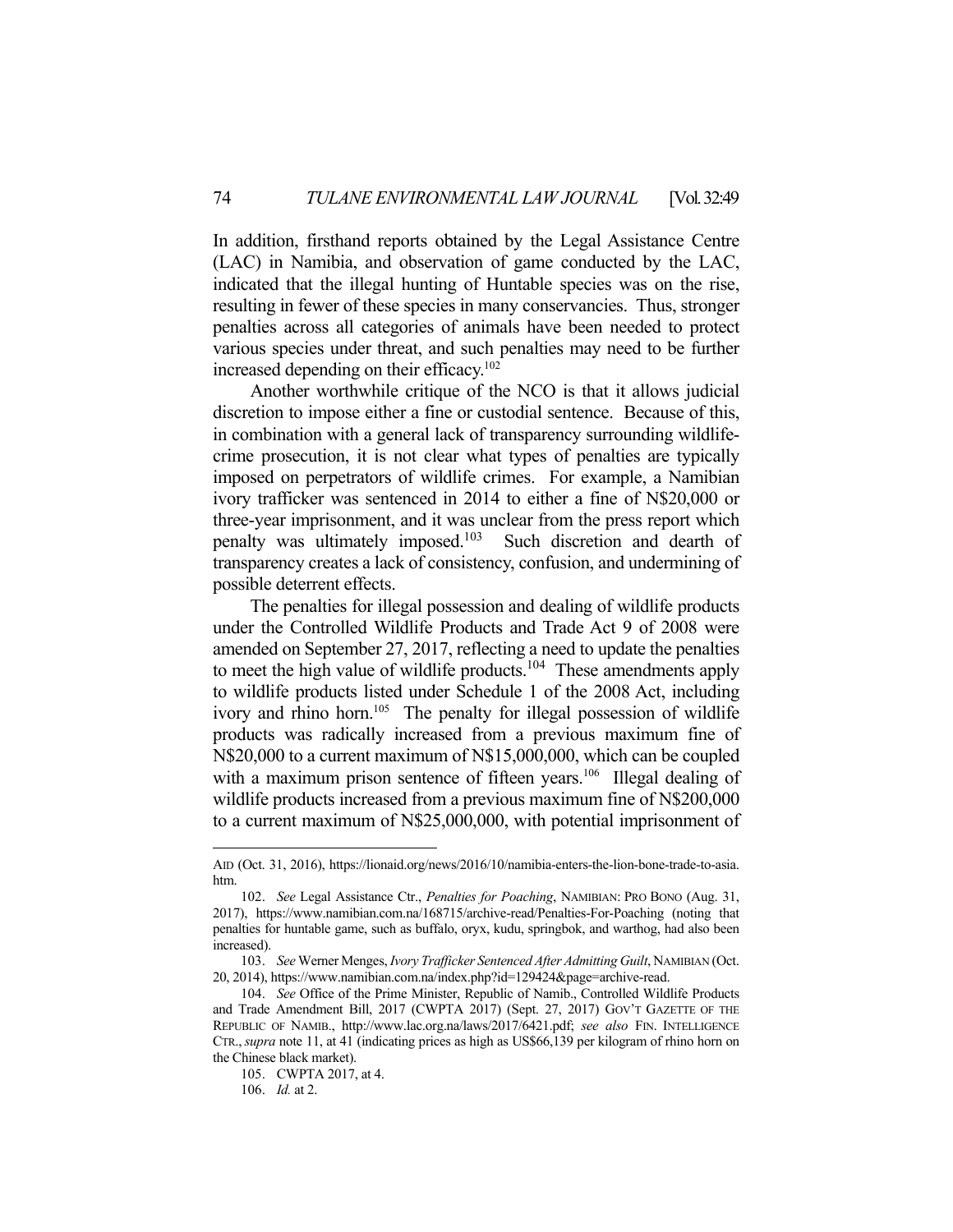up to twenty-five years. $107$  Notably, the Act also provided a definition of "support," with regard to such wildlife crimes, that included "aiding, abetting, inciting, inducing, instigating, instructing, or commanding any other person to commit" such an offense.<sup>108</sup>

## *B. Game Products Trust Fund Act 7 of 1997*

 The Game Products Trust Fund Act 7 of 1997 established a government fund that has the objectives of, *inter alia,* (1) making grants to emerging conservancies and wildlife councils; (2) supporting measures aimed at improving the relationship between wildlife and people; and (3) allocating funds to conservancies, wildlife councils, and protected areas for programs and projects concerning wildlife conservation and resource management.<sup>109</sup> Under this Act, any income generated from game products (whether from the sale of permits for trophy hunting, park entry fees, or the legal sale of ivory if permitted by CITES) is returned to the conservancies and used towards promoting rural development.<sup>110</sup> This dedicated fund provides incentive for local communities to establish conservancies. According to a local Namibian (unverified) news source, an example of where the Game Products Trust Fund Act has proved successful is in the ≠Khoadi-//Hôas conservancy in the Kunene region, whereby proceeds from the fund were used to construct designated water points for elephants.

 The Game Products Trust Fund Act also allows the government fund to receive income from the restricted export of ivory by CITES-approved auctions of ivory from stockpiled animals that died of natural causes, ensuring that the proceeds of such sales are used exclusively for elephant conservation, community conservation, and development programs. However, research and investigations suggest that exporting stockpiled ivory has been unhelpful in curtailing poaching and indicate that any ivory entering the market fuels demand.<sup>111</sup>

 <sup>107.</sup> *Id.* 

 <sup>108.</sup> *Id.*

 <sup>109.</sup> Game Products Trust Fund Act 7 of 1997, at 3 (Namib.), http://www.lac.org.na/ laws/annoSTAT/Game%20Products%20Trust%20Fund%20Act%207%20of%201997.pdf.

 <sup>110.</sup> *See id.* at 3, 8-9.

 <sup>111.</sup> *See* Laura Neme, *How the World's Largest Legal Ivory Market Fuels Demand for Illegal Ivory*, NAT'L GEOGRAPHIC (Oct. 22, 2015), https://news.nationalgeographic.com/2015/10/ legal-loopholes-fuel-ivory-smuggling-in-hong-kong/; Paula Kahumbu & Andrew Halliday, *Why It Makes Sense to Burn Ivory Stockpiles,* GUARDIAN (Apr. 23, 2016), https://www.theguardian.com/ environment/africa-wild/2016/apr/23/why-it-makes-sense-to-burn-ivory-stockpiles; GRACE G. GABRIEL, NING HUA & JUAN WANG, MAKING A KILLING: A 2011 SURVEY OF IVORY MARKETS IN CHINA 3 (2012), http://www.ifaw.org/sites/default/files/Making%20a%20Killing.pdf ("The sale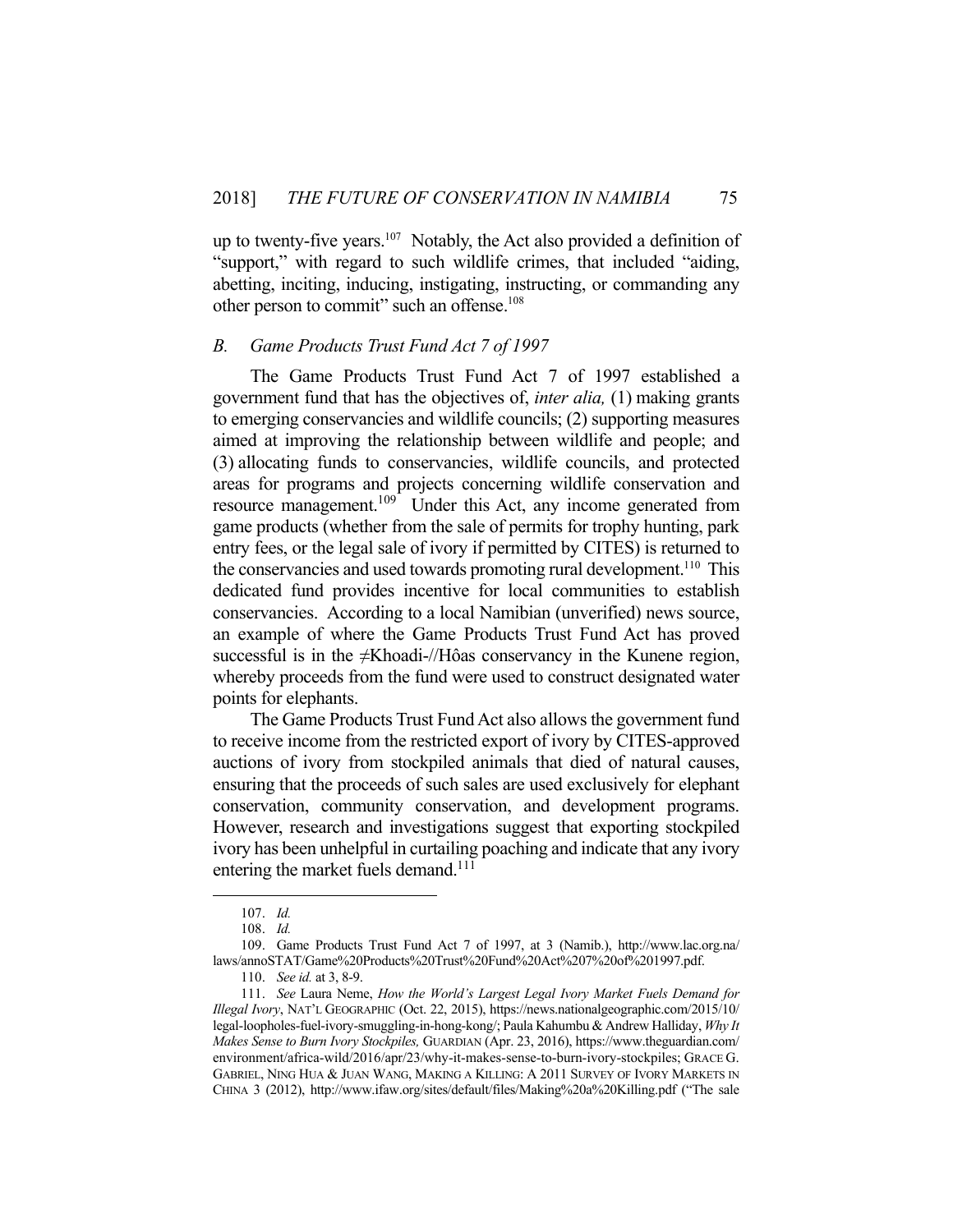#### *C. The Controlled Wildlife Products Trade Act 9 of 2008 (CWPTA)*

 The CWPTA, enacted on December 14, 2008, and brought into force on February 15, 2012,<sup>112</sup> repealed the Controlled Game Products Proclamation (AG. 42 of 1980) and provided for the implementation of CITES within Namibia.113 The CWPTA addresses the possession, trade, import, and export of wildlife products but does not regulate the hunting or capturing of wildlife.<sup>114</sup> The CWPTA principally regulates the possession and manufacture of "controlled wildlife products" and the import and export of species listed in the CITES Appendices.<sup>115</sup> A "controlled wildlife product" is defined as "any animal or plant (or any portion thereof)," as well as any product or substance derived from any plant or animal, as set out in Schedule 1 of the CWPTA.<sup>116</sup>

 One key problem with the replacement of the Controlled Game Products Proclamation was that the penalty for possession of controlled wildlife products was, inexplicably, massively reduced. The major issue here is that it is often difficult to prove that an individual caught in possession of wildlife parts has been or is involved in hunting or trading the parts, but possession is easily proven. Schedule 1 of the CWPTA provides that no person may possess, manufacture any object from, deal in, import into, or export from Namibia any tusk, horn, head, ear, trunk, skin, tail, or foot or any part thereof, of any elephant or rhinoceroses, or any part of any species mentioned in CITES Appendix I, unless the action in question is authorized by a permit and the person holding the permit complies with the conditions specified therein.<sup>117</sup> The powers that an inspector has in relation to the implementation of the CWPTA are also set out therein.<sup>118</sup> These powers are quite wide-ranging and, importantly, include the ability to seize anything that is used in the commission of an

approved by CITES in 2008 spurred production and trade of ivory products in China and stimulated the demand for ivory from a growing class of wealthy consumers that covets ivory products as collectibles and investment vehicles.").

 <sup>112.</sup> Ministry of Env't & Tourism, Republic of Namib., Determination of Date of Commencement of Controlled Wildlife Products and Trade Act, 2008 (Feb. 15, 2012) GOV'T GAZETTE OF THE REPUBLIC OF NAMIB., http://www.lac.org.na/laws/2012/4883.pdf.

 <sup>113.</sup> Controlled Wildlife Products Trade Act 9 of 2008 (CWPTA), at 1, 10, 12 (Namib.).

 <sup>114.</sup> *See, e.g.*, *id.* at 5.

 <sup>115.</sup> *See, e.g.*, *id.* at 2, 4, 29-73.

 <sup>116.</sup> *Id.* at 2.

 <sup>117.</sup> *See id.* at 11. Schedule 1 provides exceptions for the possession of up to five items of worked ivory with a total weight of less than 1 kg—for personal use only—and for *omakipa* or other ivory carvings that are possessed or transferred in accordance with the customary law or the long-standing customs of any group of people indigenous to Namibia.

 <sup>118.</sup> *Id.* at 6-7.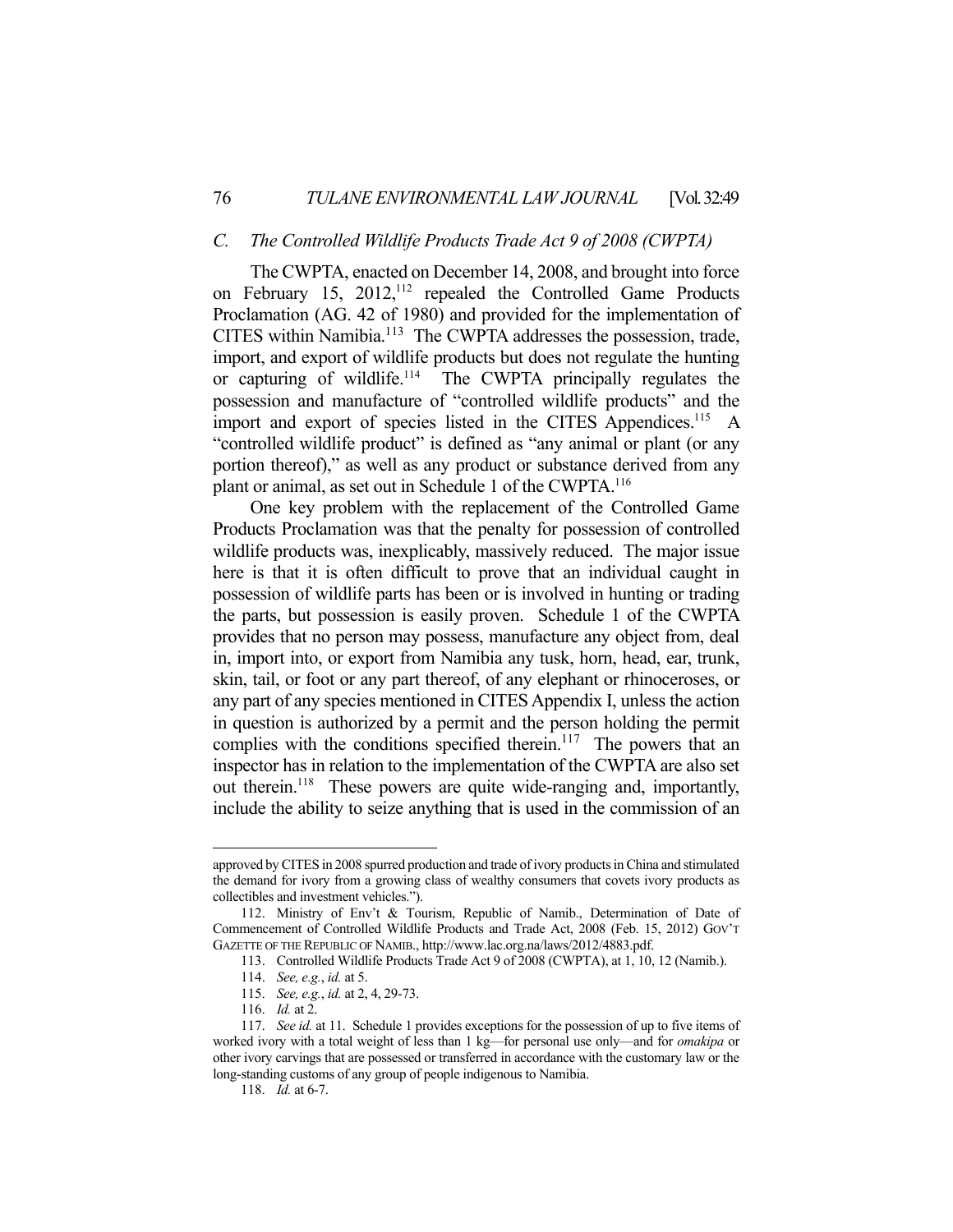offense under the CWPTA (such as a vehicle or firearm), as well as examine any paperwork or computer systems as the inspector deems appropriate.<sup>119</sup>

## *D. Draft Protected Areas and Wildlife Management Bill (as of July 17, 2017)*

 The Namibian government is currently considering a draft Protected Areas and Wildlife Management bill (PAWM), which would replace and repeal the NCO.<sup>120</sup> At present, there is no indication that this bill would also repeal the EMA.<sup>121</sup> If the EMA were not repealed by the bill, it is essential that the provisions of the Protected Areas and Wildlife bill not undercut any EMA provisions; a coordinated approach to tackling the issue of wildlife crime and promoting biodiversity must be maintained.

 The PAWM proposes consolidation and reform of the existing legislation on the protection and conservation of wildlife and retains the familiar three categories of wildlife: (1) Specially Protected Species; (2) Protected Species; and (3) Huntable Species.<sup>122</sup> As of the date of this Article, these categories are not defined in the bill but would instead be defined subject to the discretion of the Minister upon enactment, per Section 41:

 (1) The Minister shall by regulation promulgated in accordance with subsection (2), determine criteria for the classification of species that are critically endangered, endangered, or vulnerable.

 (2) The Minister may, by notice in the Official Gazette, publish a list of:

 (a) Specially Protected Species, being those indigenous species that are:

(i) critically endangered or vulnerable; and

(ii) endemic or near endemic to Namibia. []

 (b) Protected Species, being species that may only be used in terms of the provisions of this Act.

 (c) Huntable Species, being species that may be used in terms of provisions of this Act.<sup>123</sup>

 <sup>119.</sup> *Id.*

 <sup>120.</sup> Draft Protected Areas and Wildlife Management Bill (PAWM), at 2 (July 17, 2017) (Namib.) (to be presented to the Minister of Env't & Tourism).

 <sup>121.</sup> *See id.* 

 <sup>122.</sup> *Id.* at 12, 15-16.

 <sup>123.</sup> *Id.* at 67-68.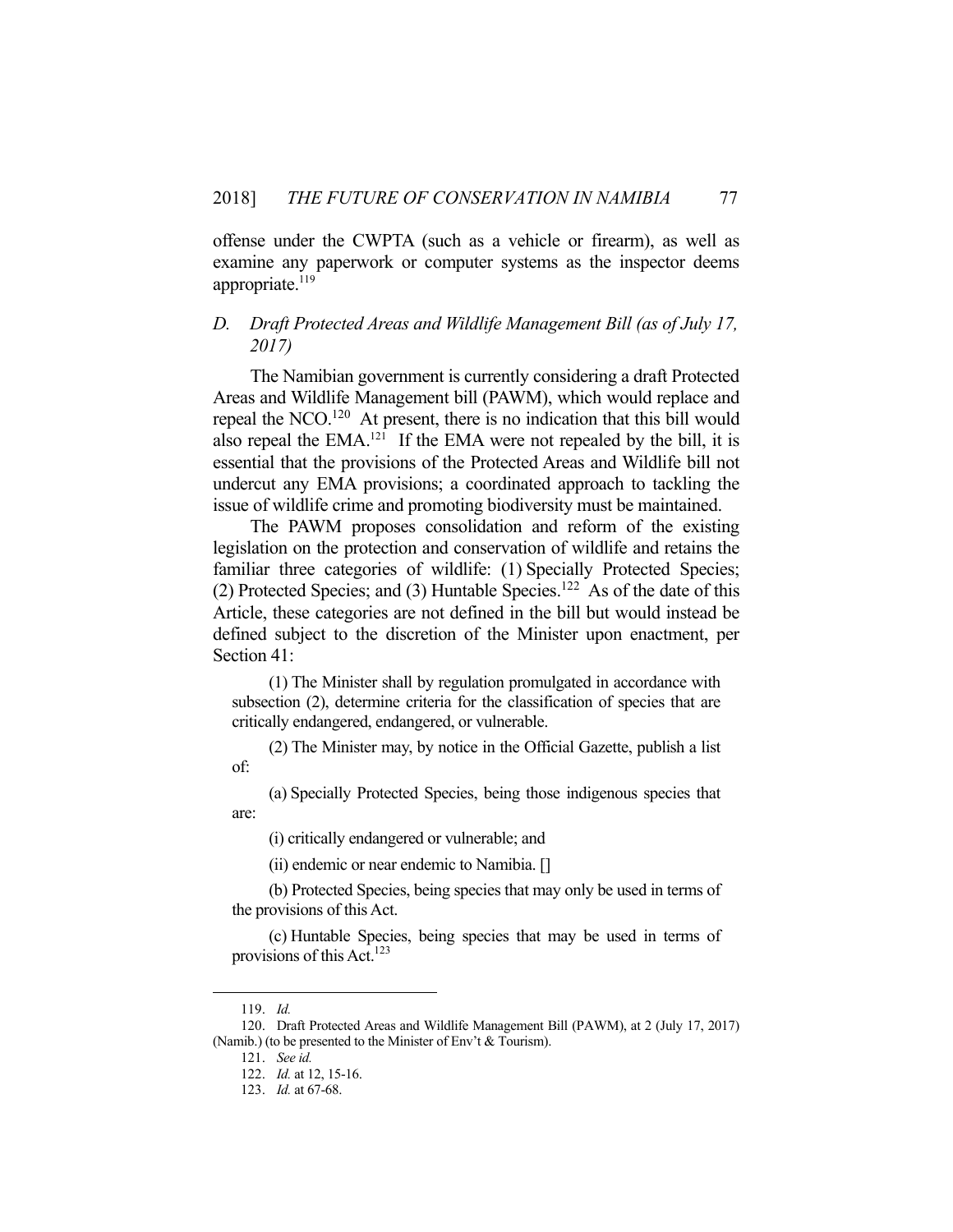The draft bill proposes that penalties for hunting Specially Protected Species without a permit, or in violation of any condition, requirement, or restriction of a permit, be repealed and replaced with the following, as set out in Section 43(3):

[Any person who violates the provision] shall be guilty of an offense and liable on conviction—(a) to a fine not exceeding N\$25,000,000 or to imprisonment for a period not exceeding twenty-five years, or to both such fine and such imprisonment if such offense relates to the hunting of any elephant or rhinoceros; (b) to a fine not exceeding N\$10,000,000 or to imprisonment for a period not exceeding ten years, or to both such fine and such imprisonment if such offense relates to the hunting of any other specially protected species but if such person has been previously convicted of an offense referred to in paragraph (a) or (b), he or she is liable for a fine not exceeding N\$50,000,000 or to imprisonment for a period not exceeding forty years, or to both such fine and such imprisonment.<sup>124</sup>

 The draft maintains the human-wildlife conflict provisions, allowing for the killing of any species to prevent loss of life or injury to humans or their property (including livestock, a loophole that has often been exploited by criminal syndicates to their benefit).<sup>125</sup> However, a humanwildlife conflict management and mitigation plan would need to be a part of a conservancy's plan, potentially leading to better practices to eliminate these encounters that can lead to the death of a Protected or Specially Protected Species.<sup>126</sup>

 Recommendations to improve the PAWM include improving definitions of Specially Protected and Protected Species. Specifically, the criteria for classifying species, as determined by the International Union for Conservation of Nature  $(IUCN),<sup>127</sup>$  would ideally be incorporated into the PAWM to ensure consistency in listing procedure and adherence to the latest science and methodologies.<sup>128</sup> If a species being monitored fulfills

1

128. IUCN provides the following guidelines:

 <sup>124.</sup> *Id.* at 69-70.

 <sup>125.</sup> *Id.* at 70.

 <sup>126.</sup> *See id.* at 63.

 <sup>127.</sup> *See The IUCN Red List of Threatened Species*, INT'L UNION FOR CONSERVATION NATURE, https://www.iucnredlist.org (last visited Nov. 18, 2018).

There are five quantitative criteria which are used to determine whether a taxon is threatened or not, and if threatened, which category of threat it belongs in (Critically Endangered, Endangered, or Vulnerable). These criteria are based around the biological indicators of populations that are threatened with extinction, such as rapid population decline or very small population size.

IUCN RED LIST, GUIDELINES FOR USING THE IUCN RED LIST CATEGORIES AND CRITERIA, VERSION 13 (Mar. 2017), https://cmsdocs.s3.amazonaws.com/RedListGuidelines.pdf.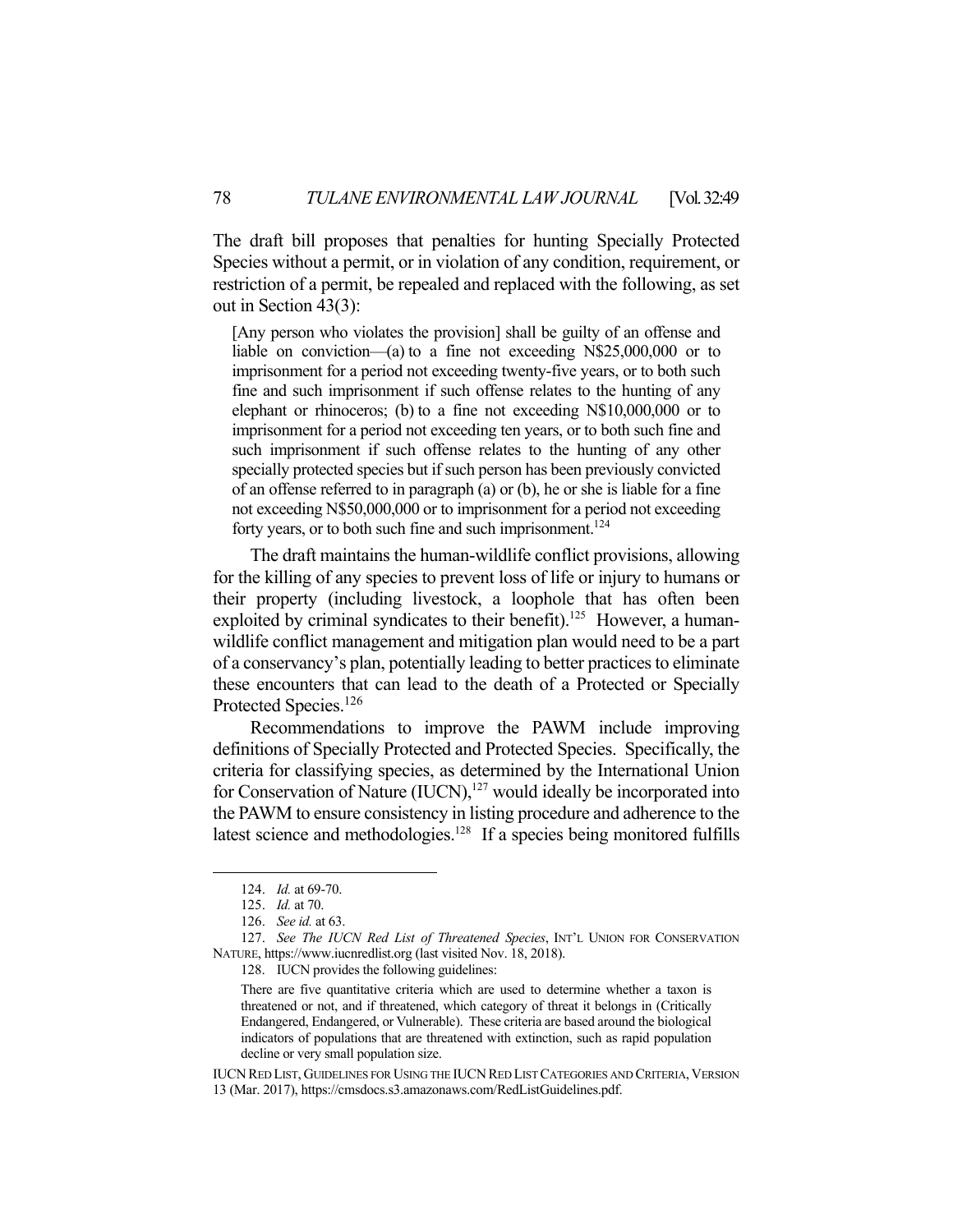the criteria to be listed as Critically Endangered, Endangered, or Vulnerable, they would become entitled to protected status. This would ensure that species that have not previously been listed can readily become protected, as data becomes available. It would also be to ensure that such methodology is statutorily provided for, to ensure transparency in designating, relisting, or delisting species.

 In addition, although there are valid reasons for not allowing research on wildlife without a permit from MET, it is also important that applications for research permits not be unduly denied in order to keep important information regarding wildlife and poaching rates from the public.129 The requirement for the permit should exist in order to ensure that research efforts would be consistent with the objects of the PAWM and other laws, not to restrict information available to the public about wildlife. To this end, changes to part III, section 12(10), are recommended to make clear that the bill does not intend to deter or limit research on wildlife that does not cause any adverse impacts on wildlife or the environment, and to state that the Minister shall authorize research into the investigation of wildlife crimes and poaching rates unless they make an express finding based on substantial evidence that the proposed research methodology would have a significant adverse effect on wildlife.

 Further, with regard to the list of purposes of managing protected areas, deleting "economic growth" would ensure that preservation values remain core to the mission of a protected area.<sup>130</sup> Conservation management and economic development too often pose an inherent conflict that may easily be abused and could lead to circumstances that frustrate the other stated purposes, including habitat destruction and excess hunting.

 Next, improving management of protected areas and restricting permissible activities in protected areas, including hunting, mining, recreational access, and unnecessary privileges for MET officers, would serve to limit unnecessary risks to wildlife.<sup>131</sup> Additionally, prohibiting the hunting of Specially Protected Species would prevent the state-sanctioned killing of high-value wildlife. Hunters, and even some conservationists, support this practice (or the revenue generated by it), yet eliminating permitted hunting of these species would create an incentive to protect them so that they increase in numbers sufficient to no longer be listed as specially protected. The precautionary principle also suggests

 <sup>129.</sup> *See* PAWM, at 31-33 (Namib.).

 <sup>130.</sup> *See id.* at 36.

 <sup>131.</sup> *See, e.g.*, *id.* at 43, 46, 48.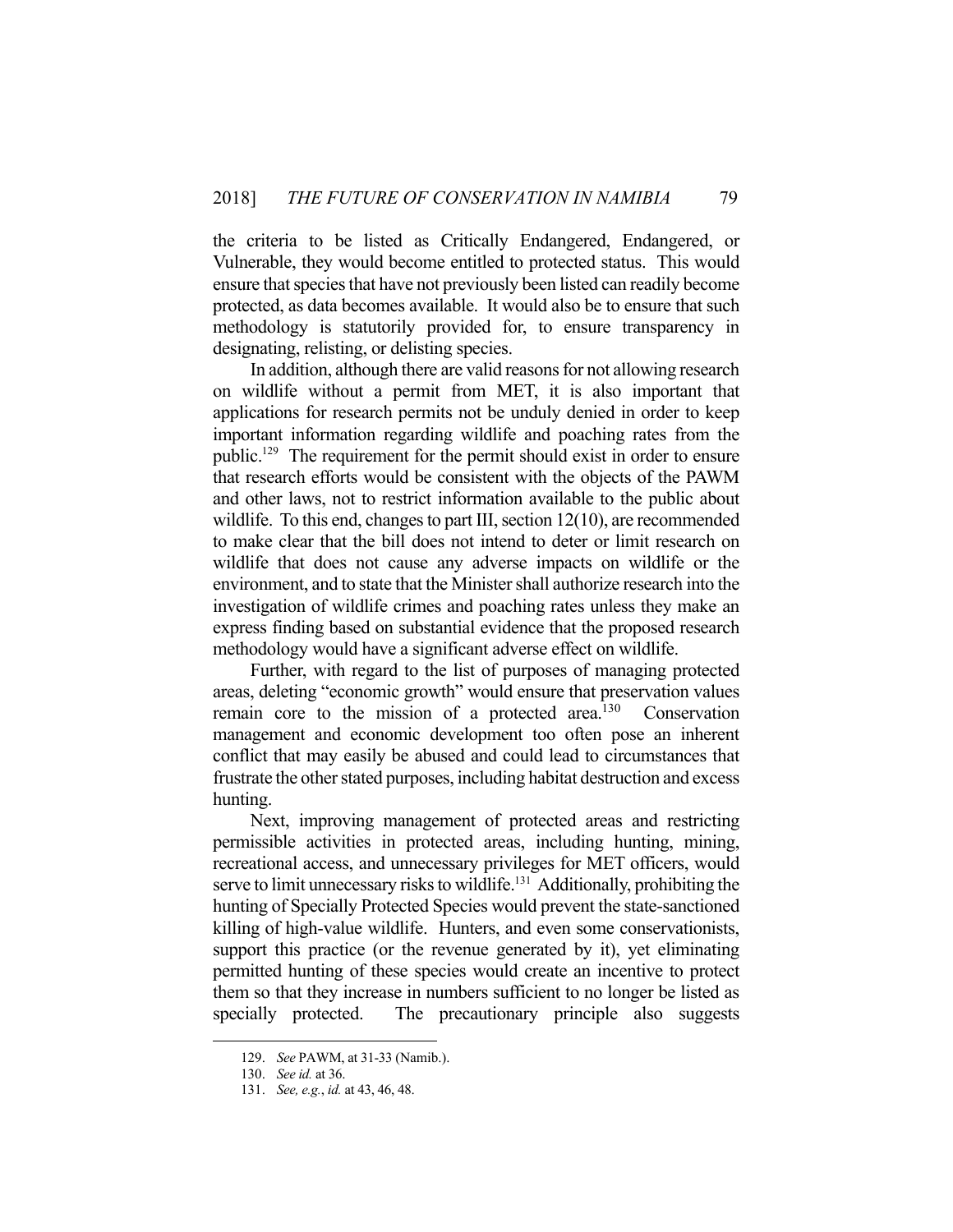strengthening the provisions allowing for the hunting of other species until it is proven that populations are stable, hunting should be minimized.

 The author also recommends eliminating provisions in the PAWM bill allowing for authorization of trophy hunting by any person, from any country, for any Specially Protected Species.132 Such provisions are too broad and unduly threaten the most critically endangered species. There is an alarming lack of transparency in the numbers of Specially Protected Species that MET permits to be hunted, which is inconsistent with Article 95 of the Namibian Constitution and national policy to preserve wildlife for all Namibians and future generations.<sup>133</sup> If trophy hunting is desirable, it will be an incentive to protect the Specially Protected Species to increase their numbers so that they could be eligible for trophy hunting in the future.

## *E. The Legislative Framework Must Be Expanded to Include Investigation and Prosecution of Aiders, Abettors, and Corruption Crimes Related to Wildlife Crimes*

Various organizations have identified corruption as an issue that is hindering the effective implementation of Namibian legislation.<sup>134</sup> Namibia has been ranked number fifty-three on a list of 180 countries tiered from least to most corrupt by Transparency International, a global NGO that combats corruption.<sup>135</sup> Whilst Namibia has numerous anticorruption laws in place, gaps still remain, as do issues with lack of funding, resources, and staff dedicated to this area.

 Anecdotally, law enforcement and prosecutors often only pursue the individuals responsible for the actual poaching, as opposed to pursuing lines of inquiry to take down organized crime syndicates that sponsor and fund the illegal enterprises. One challenge with such investigations is that the syndicates do not use traditional financial channels that can be tracked, such as bank accounts, choosing instead to deal with cash or barter, which cannot be easily monitored or tracked. Enhanced financial investigations

 <sup>132.</sup> *See, e.g.*, *id.* at 66, 71-74, 86-87.

 <sup>133.</sup> *See* CONSTITUTION art. 95 (1990) (Namib.).

 <sup>134.</sup> *See, e.g.*, John Grobler, *Namibia Slipping into Endemic Corruption*, AL JAZEERA (Sept. 2, 2014), https://www.aljazeera.com/news/africa/2014/09/namibia-slipping-into-endemic-corruption-201492131519733850.html; *Namibia Corruption Report*, GAN BUS. ANTI-CORRUPTION PORTAL, https://www.business-anti-corruption.com/country-profiles/namibia/ (last visited Nov. 10, 2018) ("The legal framework for curbing corruption in Namibia is strong, but enforcement is inconsistent.").

 <sup>135.</sup> *Namibia*, TRANSPARENCY INT'L, https://www.transparency.org/country/NAM (last visited Nov. 9, 2018).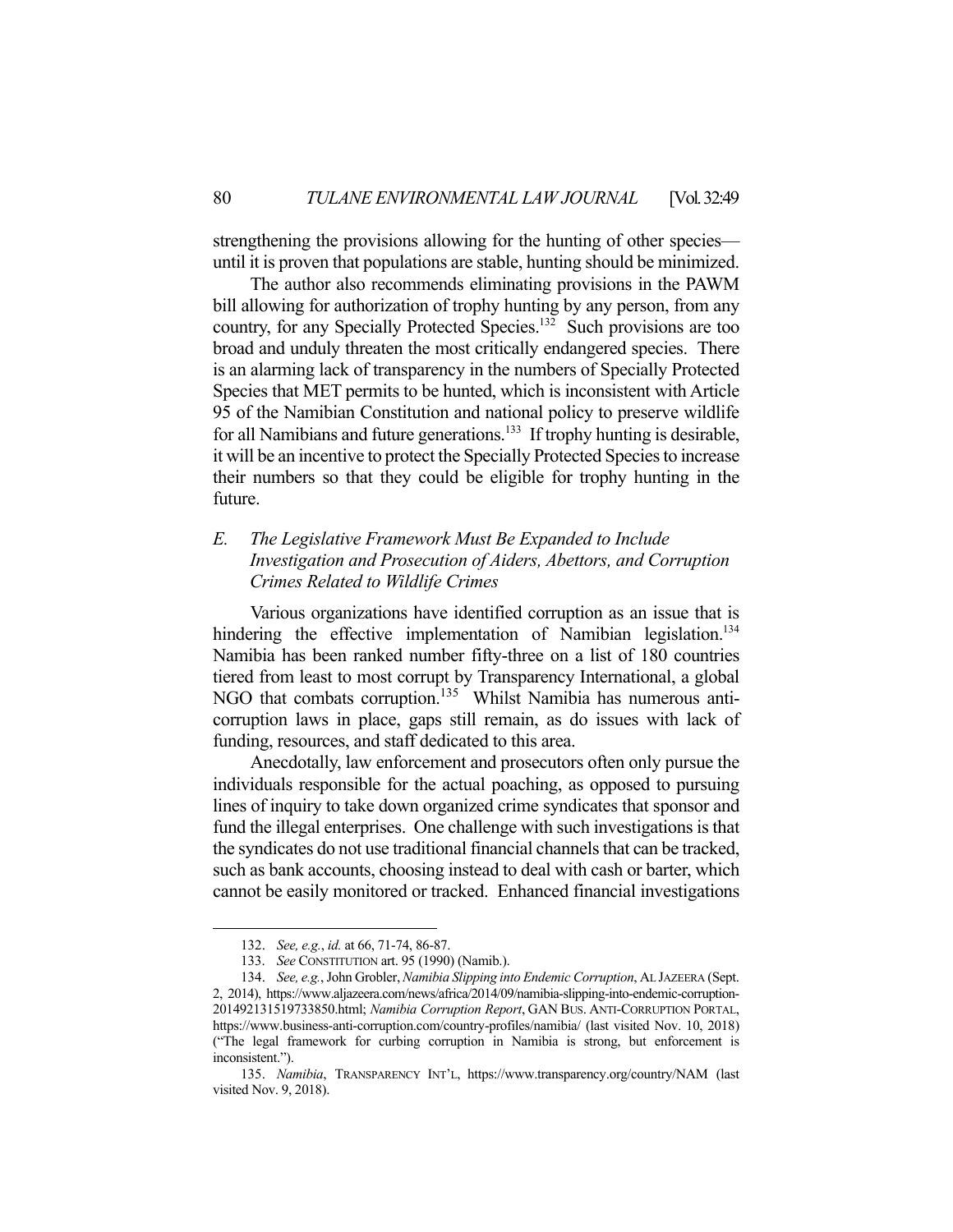are critical to implicate the broader criminal network and not just a lowlevel "fall guy" who is typically the only actor, if anyone, brought to justice.<sup>136</sup>

 Another challenge with investigating the syndicates, which, based on convictions and investigations in southern Africa recently, often appear to be run by Chinese or Southeast Asian crime organizations, is that the Chinese also create, fund, and control major infrastructure projects throughout Namibia.<sup>137</sup> Through such activities, these individuals and groups reap benefits from the government and obtain favorable immigration treatment, together with control over transportation in certain areas to facilitate these projects.138 This system is likely to aid the smuggling of rhinoceros horns and other wildlife trophies. For example, the Chinese are engaging in significant uranium mining operations near areas where poaching is occurring and, according to interviews conducted in Namibia in September 2016, security at the check points was reported to be lacking. The Chinese are also redeveloping the port of Walvis Bay,<sup>139</sup> Namibia's largest port and an area where significant smuggling has occurred.<sup>140</sup>

### *G. Greater Coordination in the Prosecution of Wildlife Crimes Is Needed*

 There is an evident, substantial lack of cohesion between the various authorities charged with investigating and prosecuting wildlife crime. Often, this seems due to distrust and a lack of cooperation between prosecutors and law enforcement, various government agencies, and even between these entities and NGOs. By way of illustration, Etosha National Park has been highlighted as an area of highest concern, with an alarming rate of poaching.<sup>141</sup> Yet it is difficult to obtain information about wildlife

 <sup>136.</sup> *See* FIN.INTELLIGENCE CTR., *supra* note 11, at 38.

 <sup>137.</sup> *See, e.g.*, John Grobler, *Caught in the Crossfire: How Cattle and Chinese Mining Interests Are Killing Off Namibia's Black Rhinos*, OXPECKERS (July 17, 2015), http://oxpeckers.org/ 2015/07/caught-in-the-crossfire-how-cattle-and-chinese-mining-interests-are-killing-off-namibiasblack-rhinos/.

 <sup>138.</sup> *See, e.g.*, *id.*

 <sup>139.</sup> Chamwe Kaira, *Rough Seabed Conditions Delay N\$4b Port Expansion*, NAMIBIAN, (July 11, 2016), https://www.namibian.com.na/152994/archive-read/Rough-seabed-conditions-delay-N\$4b-port-expansion.

 <sup>140.</sup> *See*, *e.g.*, Adam Hartman, *New Police Station in Walvis Bay Harbor*, NAMIBIAN (June 25, 2012), https://www.namibian.com.na/index.php?id=96726&page=archive-read.

 <sup>141.</sup> *See, e.g.*, Jess Fogarty, *Scorpion Hill Puts a Sting in Etosha's Poaching Pandemic*, ETOSHA NAT'L PARK (Feb. 27, 2018), https://www.etoshanationalpark.org/news/scorpion-hillputs-a-sting-in-etoshas-poaching-pandemic.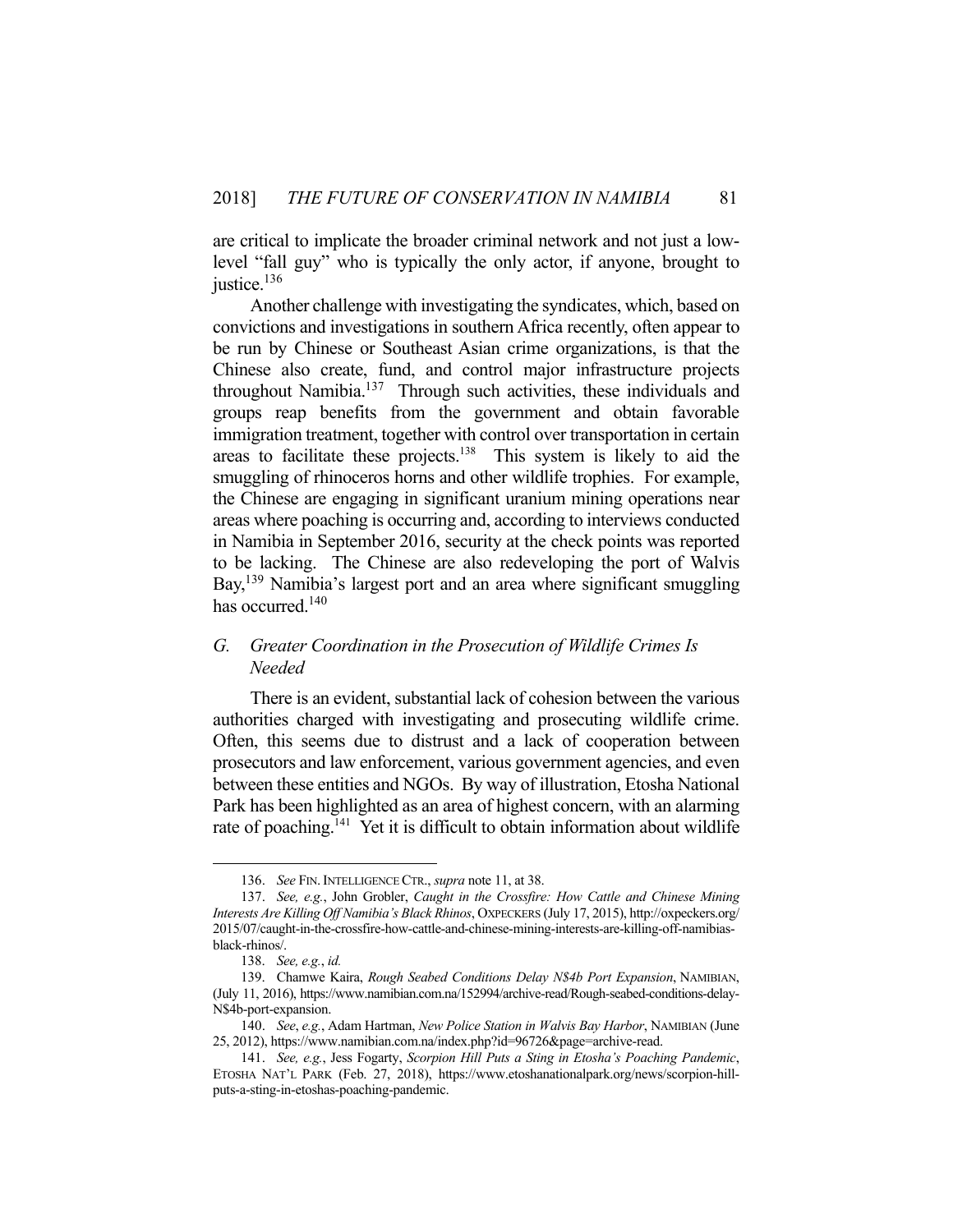crimes in Etosha or to patrol this area because, as a national park, access is restricted. The LAC reports that there is significant distrust between the police in Etosha and MET officers patrolling it, to such an extent that the police will not allow MET to patrol the park unless accompanied by the police. Whether true or not, there have been rumors that individuals in MET and local law enforcement have been corrupted by the criminal syndicates that sponsor poaching, and this has led to distrust between law enforcement groups that should be collaborating. In addition, the national special investigatory unit for wildlife crimes, the Protected Resources Division (PRD) (formerly, Protected Resources Unit or PRU) is very secretive and often unwilling to share information with others, including the LAC, making it difficult to know where they are focusing their efforts. Although concerns about corruption may justify some secrecy, improving the dialogue and working relationships between these groups could assist in the prosecution of wildlife crimes in Namibia.

 To further complicate matters, there has also been a lack of cooperation and agreement between various conservancies in Namibia. One of the reasons why adoption of the PAWM bill has been stalled for so long is disagreement among the eighty-two conservancies over the legislation. These conservancies have competing interests in land and how best to manage natural resources. This lack of consensus has contributed to the current unsatisfactory status quo preventing progress and change.

 Moreover, Namibia has no central record of prosecutions of crimes, including wildlife crimes, and there appears to be little publicity of cases of prosecutions of wildlife crimes. Although statistical information on criminal cases for specific crimes is available from the Namibian Police Force (Nampol) upon written request, the absence of an electronic, publicly available database of criminal offenses or prosecutions means that the decisions of the magistrate courts are unreported and difficult to access. This lack of a readily available database of criminal offenses or prosecutions makes it difficult to compile information to assess the level of corruption within the criminal justice system, as well as the overall implementation, effectiveness, and consistency of decision-making in dealing with the poaching epidemic. This lack of ease in accessing information regarding criminal offenses or prosecutions also results in limited public awareness of prosecutions, which is a lost opportunity to present a valuable deterrent against crime and increase public confidence in the prosecution of offenders.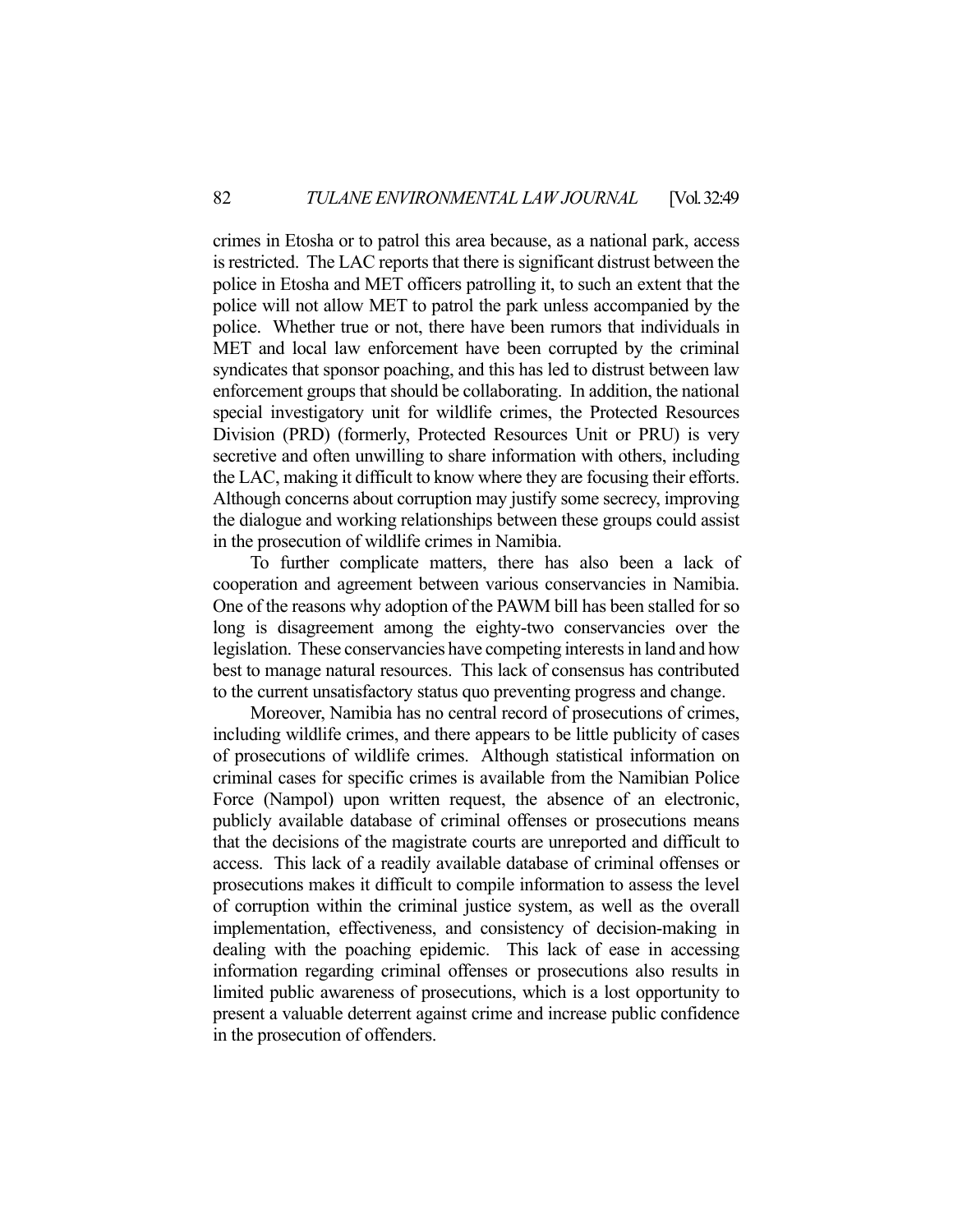#### *H. Judicial Reforms Are Needed to Enable Prosecutors to More Diligently Prosecute Wildlife Crimes*

 Other significant challenges faced by prosecutors in Namibia include the chronic backlog of criminal cases caused by a lack of capacity, including an insufficient number of magistrates and lack of specialization by magistrates at the lower levels of the court system; $142$  economic and geographic barriers due to the areas that are especially vulnerable to wildlife offenses often being located great distances from Namibia's administrative centers;<sup>143</sup> and a shortage of legal aid lawyers.<sup>144</sup> This creates a slow and ineffective system for prosecuting wildlife crimes.

 There are two primary challenges relating to magistracy and judicial capacity: (1) issues concerning corruption and independence of the judiciary and prosecutor-general; and (2) lack of resources. Despite the internationally recognized comparative independence of the Namibian judiciary, it seems as though a number of Namibian citizens perceive judges and magistrates to possibly be involved in corruption at some level, even if that perception is inaccurate.<sup>145</sup> Unverified reports in the Namibian press have stated that the majority of Namibians do not believe that a decline in the number of reports of alleged corruption reflects reality.<sup>146</sup> The Anti-Corruption Commission (ACC), mandated to combat and prevent corruption in Namibia, has previously been criticized in the Namibian press as being "largely toothless"<sup>147</sup> and having "hopelessly failed to deal with high-profile cases."<sup>148</sup> This illustrates a lack of public

 <sup>142.</sup> *See* J. NAKUTA & F. CHIPEPERA, THE JUSTICE SECTOR AND THE RULE OF LAW IN NAMIBIA: THE CRIMINAL JUSTICE SYSTEM 19-21 (2010), https://www.nid.org.na/images/pdf/ democracy/Criminal\_Justice\_System\_Namibia.pdf.

 <sup>143.</sup> *See* BRIAN T.B. JONES, SCANDINAVIAN SEMINAR COLL'S. AFR. PROJECT, COMMUNITY MANAGEMENT OF NATURAL RESOURCES IN NAMIBIA (1999), http://pubs.iied.org/pdfs/7415IIED. pdf.

 <sup>144.</sup> *See Access to Justice and Legal Representation*, NAMIB. SUPERIOR CTS., http://www. ejustice.moj.na/ABOUT%20US/Pages/AccesstoJusticeandLegalRepresentation.aspx (last visited Nov. 10, 2018) (noting limited access to legal aid and unavailability of *pro se* representation).

 <sup>145.</sup> *See Namibia Corruption Report*, *supra* note 134.

 <sup>146.</sup> *See* Da'oud Vries, *Namibia Slips on Corruption Index*, NAMIBIAN (Sept. 25, 2008), https://www.namibian.com.na/index.php?id=49587&page=archive-read ("The report [by Transparency International in 2008] further said that the CPI scores of most African countries, including Namibia, show that the continent is 'dangerously lagging' in meeting the 2010 deadline for the full implementation of the 2005 Paris Declaration, which lays down principles of making aid more effective.").

 <sup>147.</sup> Gwen Lister, Opinion, *Political Perspective*, NAMIBIAN, Dec. 12, 2014, https://www.namibian.com.na/print.php?id=131605&type=2.

 <sup>148.</sup> Alexactus Kaure, Opinion, *Corruption in Namibia—What Corruption?,* NAMIBIAN (May 6, 2016), https://allafrica.com/stories/201605061315.html.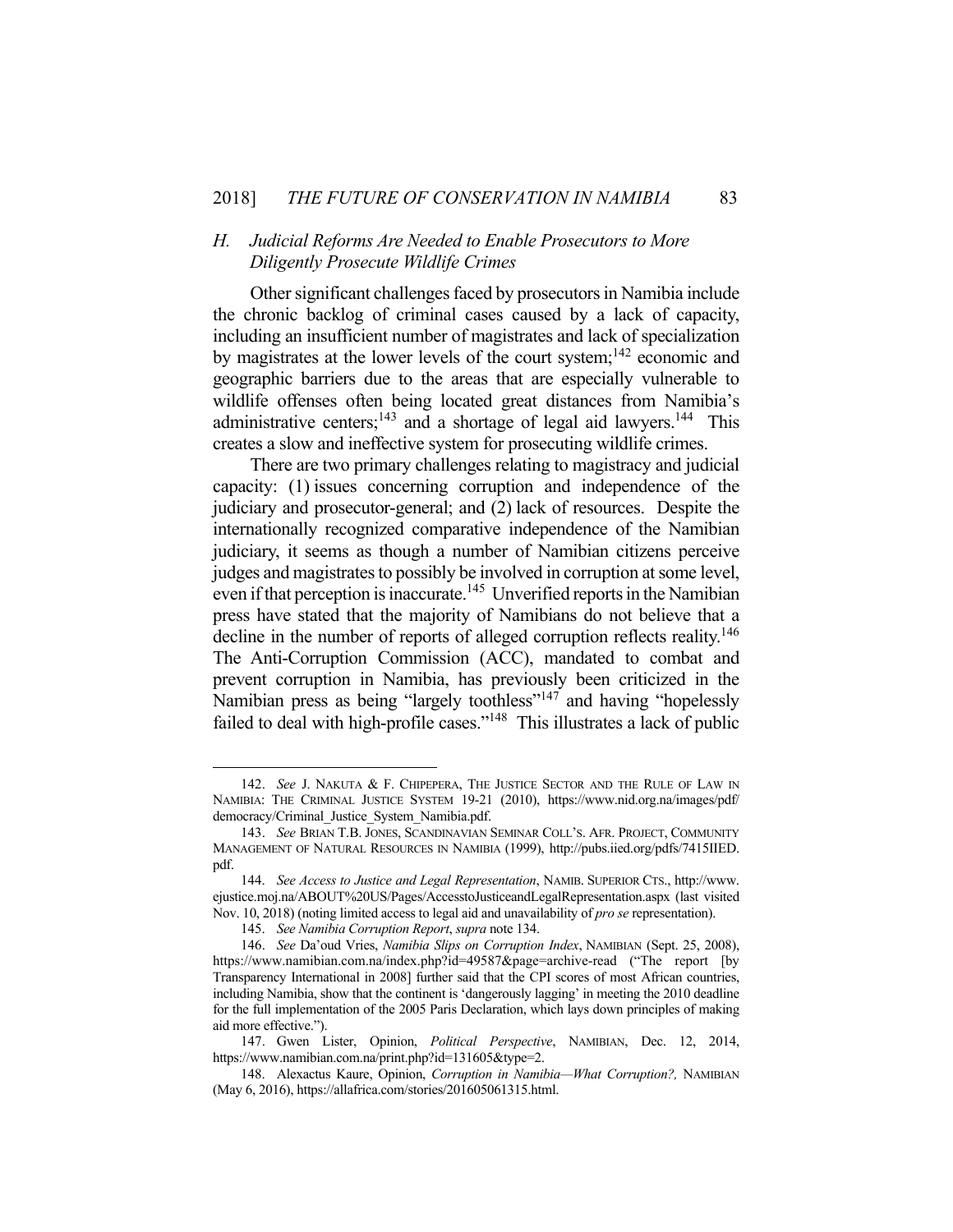confidence in the process of combating corruption and fails to deter individuals from committing wildlife crimes.

#### *I. Communal Property Areas Need Improved Management*

 Namibia's communal property areas, referred to as "communal conservancies," are self-governing, democratic entities managed under committees that are elected by their members.<sup>149</sup> Communal conservancies are areas that have fixed borders, governance, and management structures outside of parks.<sup>150</sup> A portion of the common land held by residents of the conservancies is set aside exclusively for wildlife. MET recognizes conservancies and has powers to de-register a conservancy if the conservancy fails to comply with conservation regulation.<sup>151</sup> Communal conservancies are required to conduct annual and general meetings, prepare financial reports, and have wildlife management or wildlife utilization plans.<sup>152</sup>

 Wildlife management plans incorporate consumptive uses of wildlife, such as trophy hunting and meat harvesting, with nonconsumptive uses of wildlife, like tourism.153 Trophy hunting and tourism provide important revenue streams to communal conservancies.154 Hunting on conservancy land is governed by quotas set by MET on the basis of annual game counts conducted by MET, conservancies, and other groups.<sup>155</sup> Since 1998, Namibia has created eighty-two communal conservancies, which cover approximately 19.6% of the country.156 Communal conservancies are widely recognized as a conservation success story, as increased community recognition of the value of wildlife and wildlife management practices have led to growth in wildlife numbers.<sup>157</sup> Although communal conservancies have resulted in the recovery of the numbers of wildlife, recent increases in poaching incidents have indicated that there are opportunities to improve

 <sup>149.</sup> *Conservancies*,*supra* note 91.

 <sup>150.</sup> *Conserving Wildlife and Enabling Communities in Namibia*, WORLD WILDLIFE FUND, https://www.worldwildlife.org/projects/conserving-wildlife-and-enabling-communities-in-namibia (last visited Nov. 10, 2018).

 <sup>151.</sup> *Conservancies*,*supra* note 91.

 <sup>152.</sup> *Id.*

 <sup>153.</sup> *Id.*

 <sup>154.</sup> *Id.*

 <sup>155.</sup> *Id.*

 <sup>156.</sup> *Id.*

 <sup>157.</sup> *See, e.g.*, *Namibia: How Communities Led a Conservation Success Story*, *supra* note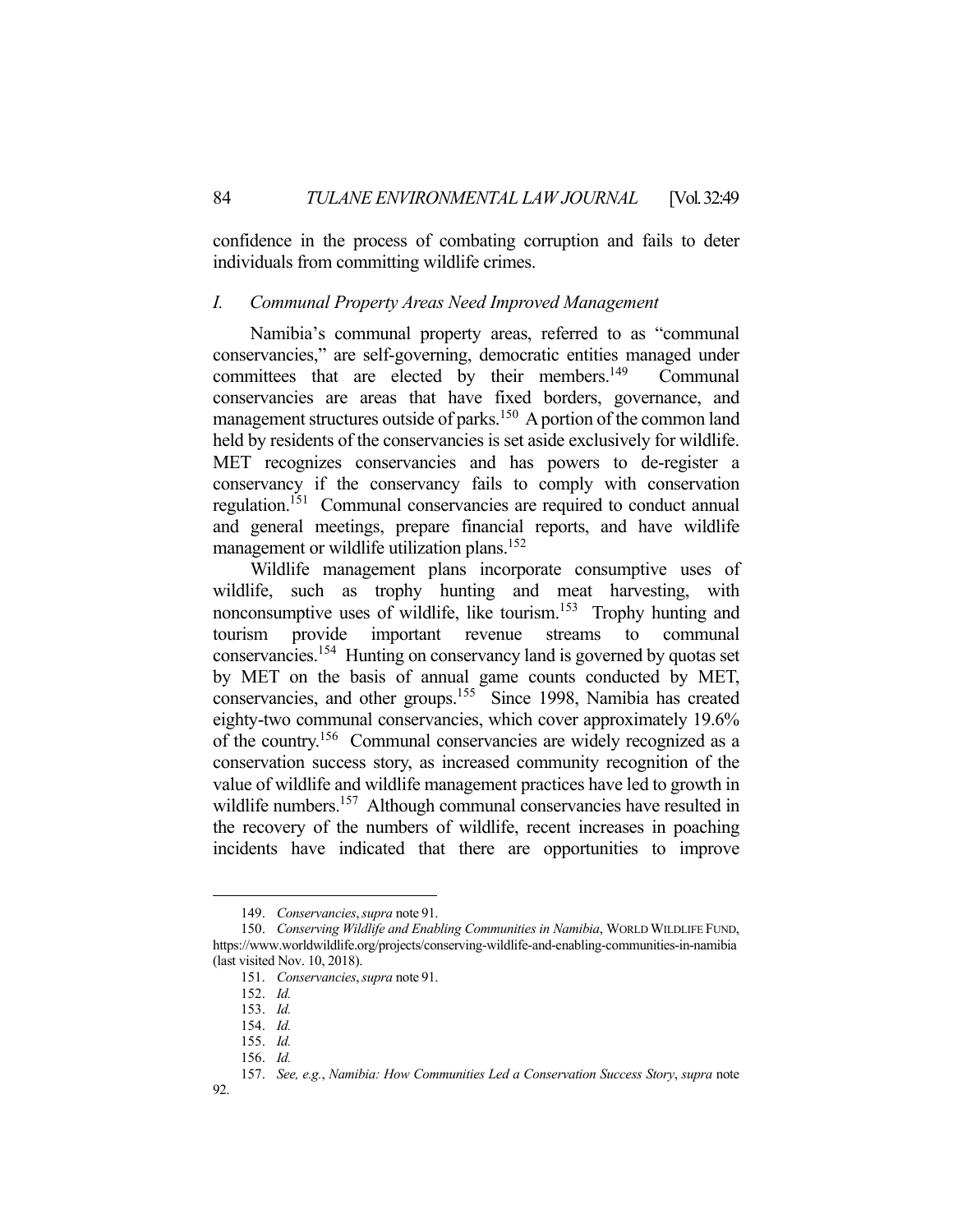management of conservancies in order to ensure that the system of sustainable use of wildlife continues.

 To begin, many conservancies have weak central authorities with very limited oversight. In many conservancies, hunting and poaching laws are not enforced, permitting individual areas to devolve into a "free for all." Often, much of the money that is earned by the conservancy, usually through tourism or hunting permits, does not go back into the community, and many residents of conservancies are poor and struggling. Trophy hunting, which is often cited as a critical revenue stream for conservancies, is ultimately dependent upon successful community implementation of wildlife management plans that are carefully managed and policed to ensure that sustainable numbers of wildlife continue to be present in communal conservancies.<sup>158</sup> Although trophy hunting is often cited as an important source of income for conservancies, permitting trophy hunting can send mixed signals to the local community about the sanctity of wildlife and who is allowed to kill protected species. For example, if community members do not believe that the income generated by trophy hunting benefits them, then there is no incentive for them to be part of a system in which they look out for wildlife.

 The difficulty of policing poaching, and the promise of payment from syndicates to residents in excess of what they may receive through community-ownership and management, creates an incentive for individuals to provide information on the whereabouts of game animals and to poach game animals themselves. It is critical that wildlife management and protection within conservancies be strengthened in order to ensure a sustainable system of wildlife utilization. If wildlife in conservancies is not sustainably managed and protected, and poaching of wildlife continues to go unpunished in most cases, then the conservancies risk losing the resource of wildlife that not only provides them with income from trophy hunting, but also the income from tourism.

#### *J. Beyond the Poacher: Prosecuting Criminals Higher Up the Chain*

 To address the need to systematically eliminate the organized criminal syndicates behind wildlife poaching, it is recommended that the draft PAWM, the existing Anti-Corruption Act (ACA), and the Prevention of Organized Crime Act (POCA) be revised. Currently, the NCO and the PAWM bill allow for a significant loophole that has been exploited to

 <sup>158.</sup> *See Conservation and Hunting*, NAMIB. ASS'N CBNRM SUPPORT ORGANIZATIONS, http://www.nacso.org.na/conservation-and-hunting (last visited Nov. 10, 2018).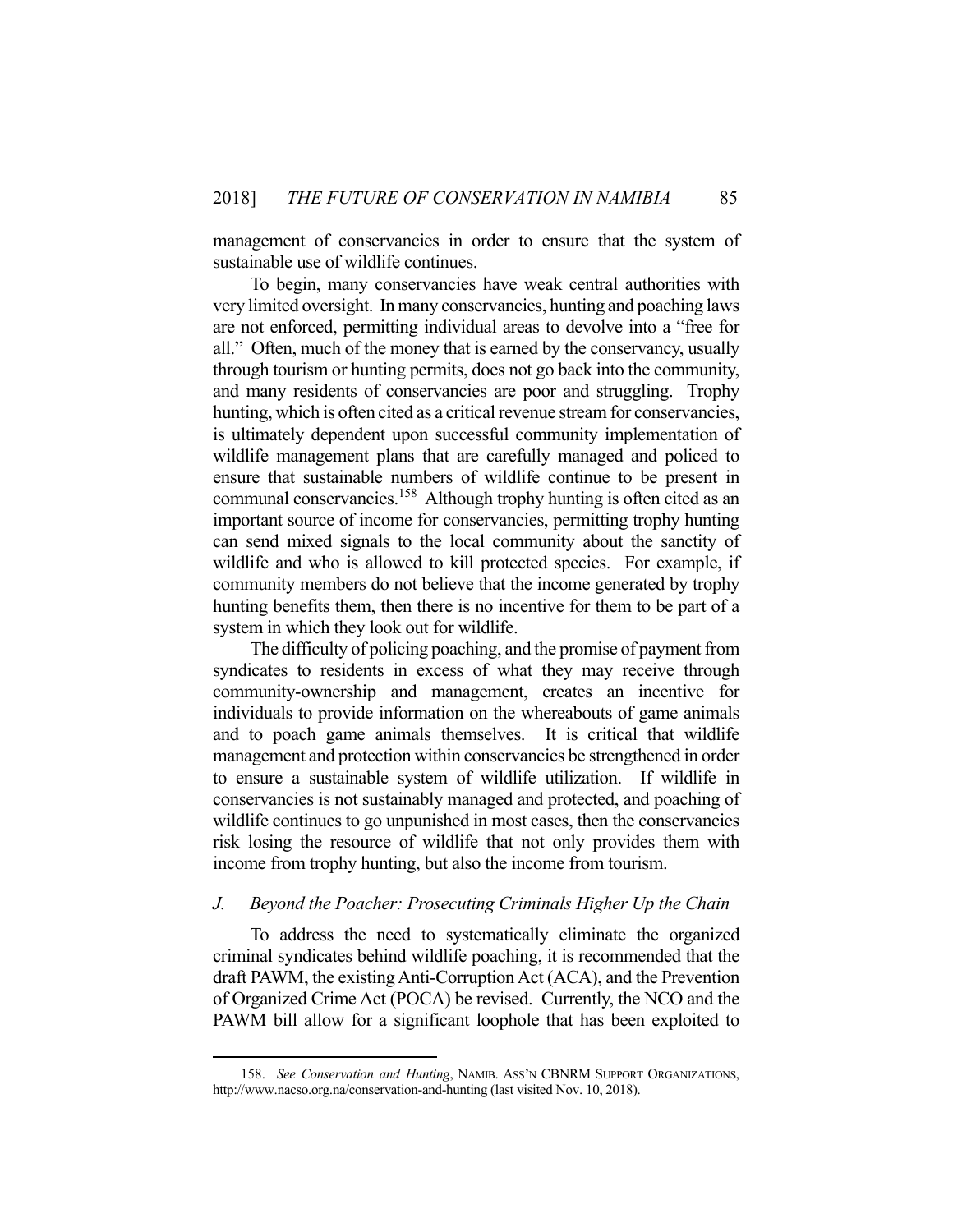justify killing threatened and endangered species, including elephants and rhinos. The provision allows a person to kill an animal even in a protected area if in defense of a person or livestock, an exception that is all too easily gamed.<sup>159</sup> The author recommends narrowing when such a defense may be used as follows:

No person shall, without the written authorization of the Minister, collect any wild species or hunt any wild animal in any State protected area, provided that a dangerous animal may be killed in defense of a human life or to prevent a human being from imminent bodily injury provided that:

 (a) the killing of such animal is necessary for one of these express purposes;

(b) the threat is imminent;

1

 (c) the killing is reported to a conservation officer and the PRD within twenty-four hours of such killing; and

 (d) the entire animal is turned over to a conservation officer or the PRD within twenty-four hours of such killing.

 (e) Each such incident must be investigated by the PRD within fortyeight hours and a report provided by the PRD to the Prosecutor General's Office and MET within seven days setting forth the circumstances of the killing and a finding of whether or not §25 was complied with.

 Under this recommendation, such a killing may only be done to protect a human from imminent death or bodily injury and not to protect against the killing of livestock (although it is also recommended to allow an anti-poaching fund to provide compensation to farmers when their livestock is killed). In addition, specific reporting requirements, including notifying authorities within twenty-four hours and mandating that the entire animal be turned over to the state, would provide additional safeguards.

 The ACA is an important tool in the prevention of corruption in Namibia. The ACA seeks to stem corruption in two primary ways: (1) it establishes the Anti-Corruption Commission (Commission), an "independent and impartial" body with wide-ranging functions, including the initiation of investigations into corrupt practices; and (2) it provides a series of varying corruption offenses, including the corrupt giving/ acceptance of gratification, bribery of public officials, and fraudulent concealment of offenses.<sup>160</sup> Nonetheless, the author's research has identified a range of issues with the ACA legislation in practice. First,

 <sup>159.</sup> *See* Nature Conservation Ordinance 4 of 1975, §§ 26(4)(a), 27(5)(a) (Namib.); PAWM, at 70 (July 17, 2017) (Namib.).

 <sup>160.</sup> *See* Anti-Corruption Act 8 of 2003 (Namib.), http://www.lac.org.na/laws/annoSTAT/ Anti-Corruption%20Act%208%20of%202003.pdf.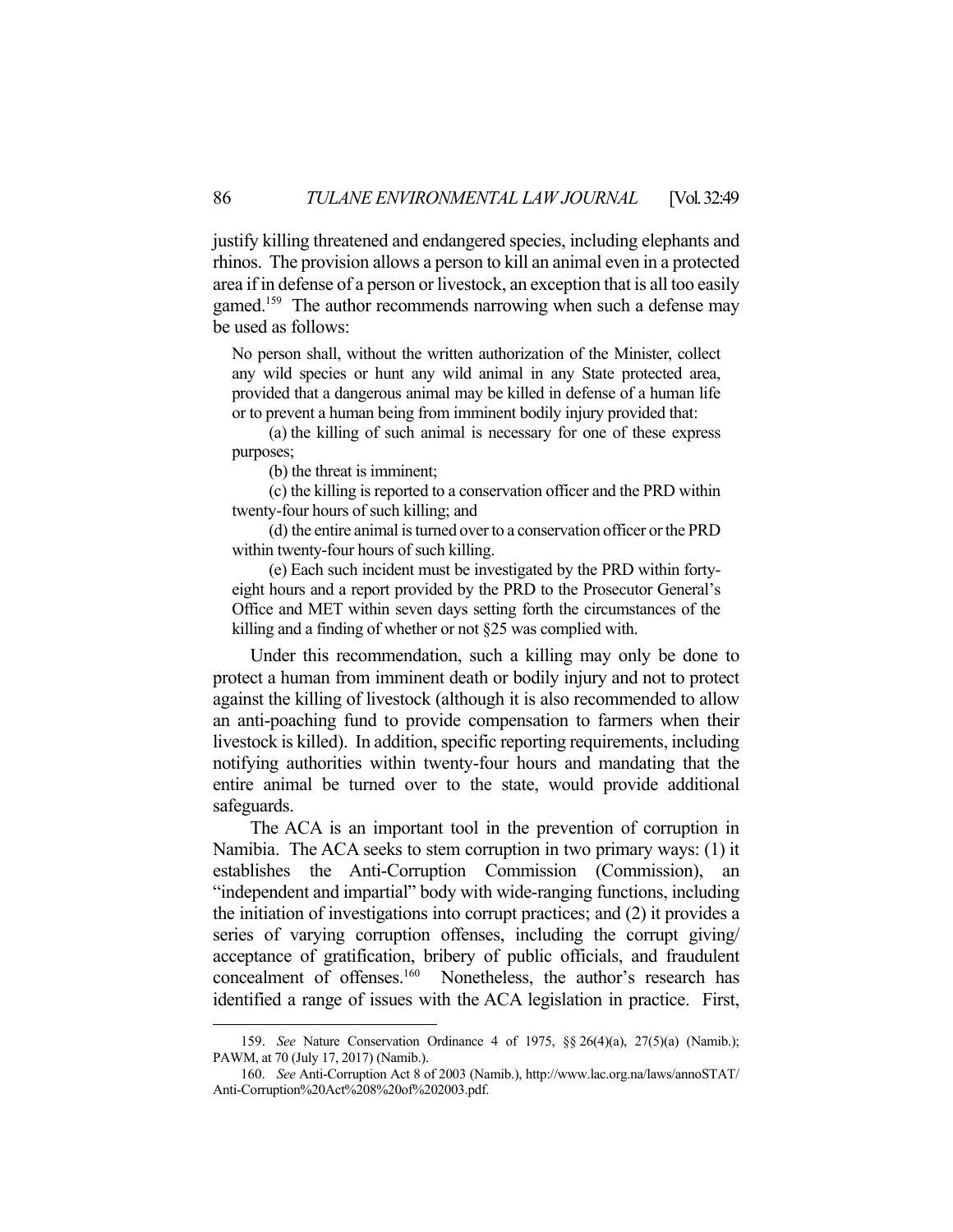individuals often fear retaliation and therefore do not report cases although they are aware of corrupt behavior. According to the Namibia National Urban Corruption Perception Survey, undertaken by the Commission in 2011, 67.5% of respondents were aware of corrupt acts but did not report these.<sup>161</sup> When asked why, the most common response was fear of victimization (42.8%), with 15.9% stating that they did not know to whom to report the matter.<sup>162</sup> Where cases are brought, they are often hampered by a lack of resources and evidence. Out of 262 cases brought by the Commission to the Prosecutor General, thirty-six were not advanced due to a lack of evidence.<sup>163</sup> Enacting whistleblower protections, discussed further below, could be critical in this regard.

 Courts in Namibia recently struck down as unconstitutional the definition of "corruptly" in the ACA because it was "unduly vague."<sup>164</sup> Replacing the current definition with the definition of "corruptly" from the U.S. Code as used in the context of the obstruction of justice could provide a workable and justiciable solution.<sup>165</sup> "Corruptly" is defined therein as "acting with an improper purpose, personally or by influencing another, including making a false or misleading statement, or withholding, concealing, altering, or destroying a document or other information."166 The author also recommends adding, based on the U.S. Foreign Corrupt Practices Act: "This [acting "corruptly"] also includes an offer, payment, promise, gift, or authorization of giving anything of value with the intention to induce the recipient to misuse his official position."167

 The ACA could be amended to increase its efficacy. For example, the ACA could contain a system for cataloging facilitation payments and declaring assets received by public officials, together with provisions concerning compulsory training of the Commission and clear avenues of complaint, should members of the public wish to voice complaints about the Commission. Requiring annual training of the members of the Commission and its staff, including the Deputy Director, to ensure that they sufficiently understand their duties could allow for improved

 <sup>161.</sup> ANTI-CORRUPTION COMM'N NAMIB., NAMIBIA NATIONAL URBAN CORRUPTION PERCEPTION SURVEY REPORT 35 (2016), https://www.accnamibia.org/wp-content/uploads/2017/ 01/National-Corruption-Perception-Survey-Report-2016-Part-01.pdf.

 <sup>162.</sup> *Id.*

 <sup>163.</sup> ELLISON TJIRERA & GRAHAM HOPWOOD, INST. FOR PUB. POLICY RESEARCH, THE ACC IN ACTION: WHAT DOES THE TRACK RECORD SAY? 1 (Nov. 2011), https://ippr.org.na/wp-content/ uploads/2011/11/ACCinAction\_Paper6.pdf.

 <sup>164.</sup> Lameck v. President of the Republic of Namib., 2012 (1) NR 255 (HC) (Namib.).

 <sup>165.</sup> *See* 18 U.S.C. § 1515(b) (2018).

 <sup>166.</sup> *Id.*

 <sup>167.</sup> *See* 15 U.S.C. § 78dd-1(a), -2(a), -3(a).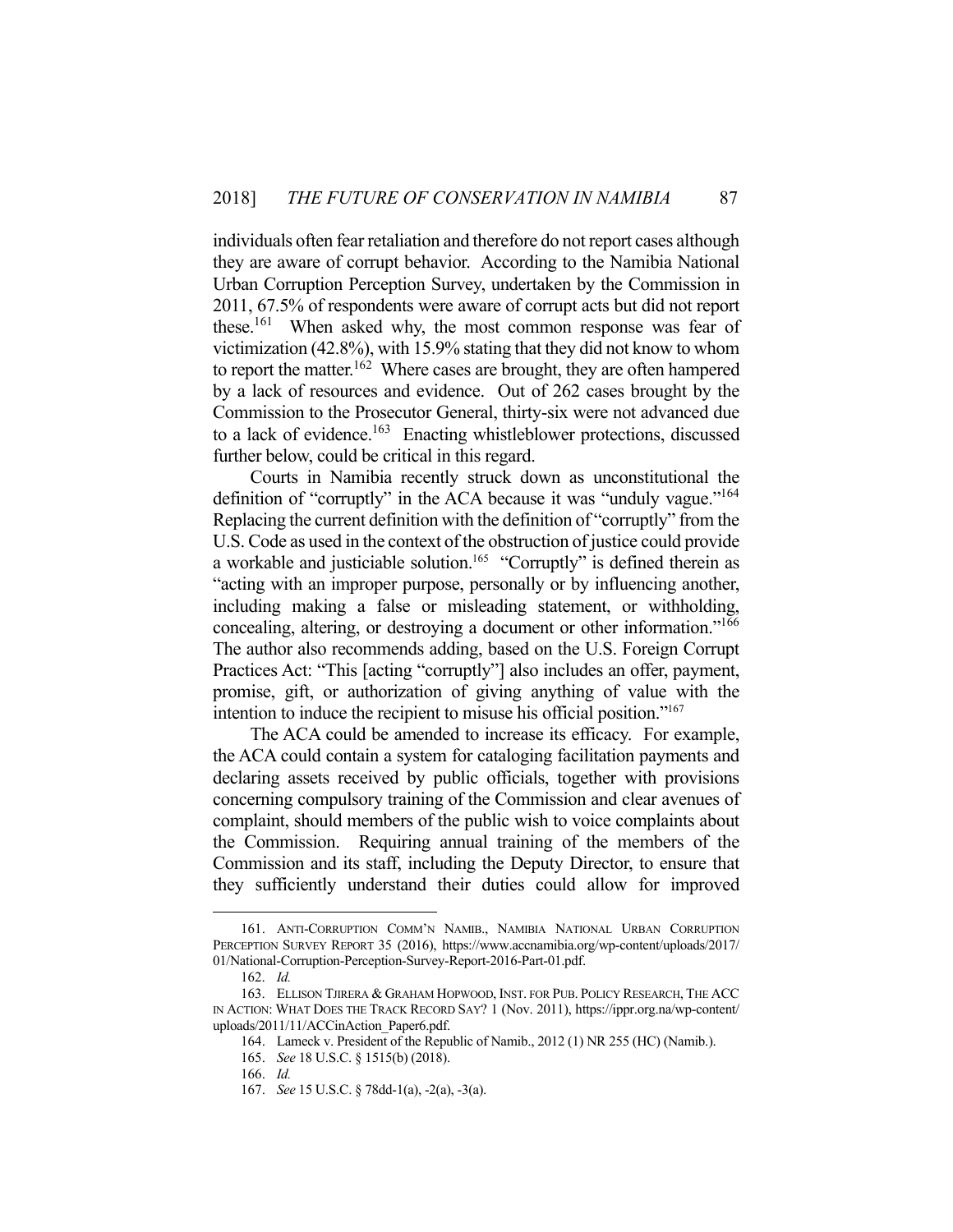functioning of the organization and its authorizing legislation as well. Importantly to the matter at hand, such training should include training on wildlife crimes. Harmonization needs to occur between anti-corruption legislation and wildlife crime penalties, such that these act as sufficient deterrents and adequately punish perpetrators of corrupt activities and wildlife crimes. Our report offered draft legislation that imposed stricter penalties for wildlife crimes, which increased if a person had also engaged in corruption or organized crime. Strengthening the Commission, while seeking to foster its complete political independence, including budgetary independence, should enhance its efficacy.

 Our research has also led to recommendations to strengthen the POCA through a new provision providing that, where a confiscation is made in relation to a wildlife crime, all money confiscated should be given to an anti-poaching trust fund that would be maintained by the Prosecutor General's office, to be used pursuant to the purposes set forth in the legislation imposing harsher penalties for wildlife crimes. The fund would be used to make payments to informants under the CWPTA, to reimburse law enforcement officials, including the Protected Resources Division for investigative costs related to wildlife crimes enforcement, and to provide financial assistance to law enforcement agencies working to investigate and prevent the commission of wildlife offenses. It could also be used to compensate farmers for the killing of livestock by wildlife at the discretion of the MET or court. We also added a catch-all wildlife crimes provision in relation to the preservation of property or forfeiture of property. Further, the model legislation also recommended including wildlife crimes within Schedule 1 of the POCA as a separate and express offense within the legislation.

 Importantly, Namibia passed the Whistleblower Protection Act (WPA) on October 9, 2017.<sup>168</sup> Whistleblower protections are urgently needed in order to provide security to those who offer information about corrupt practices and other criminal activities, including those related to wildlife crimes. Research from our interviews in Namibia revealed that people are afraid to speak out because there are no such protections under the current legislative framework. While it is undeniably beneficial to have this law enacted, a review of the WPA still invited several recommendations to make it more effective. For example, the addition of language that would protect whistleblowers from the threat of harm to

 <sup>168.</sup> Whistleblower Protection Act 10 of 2017 (Namib.), http://www.lac.org.na/laws/anno STAT/Whistleblower%20Protection%20Act%2010%20of%202017.pdf*.*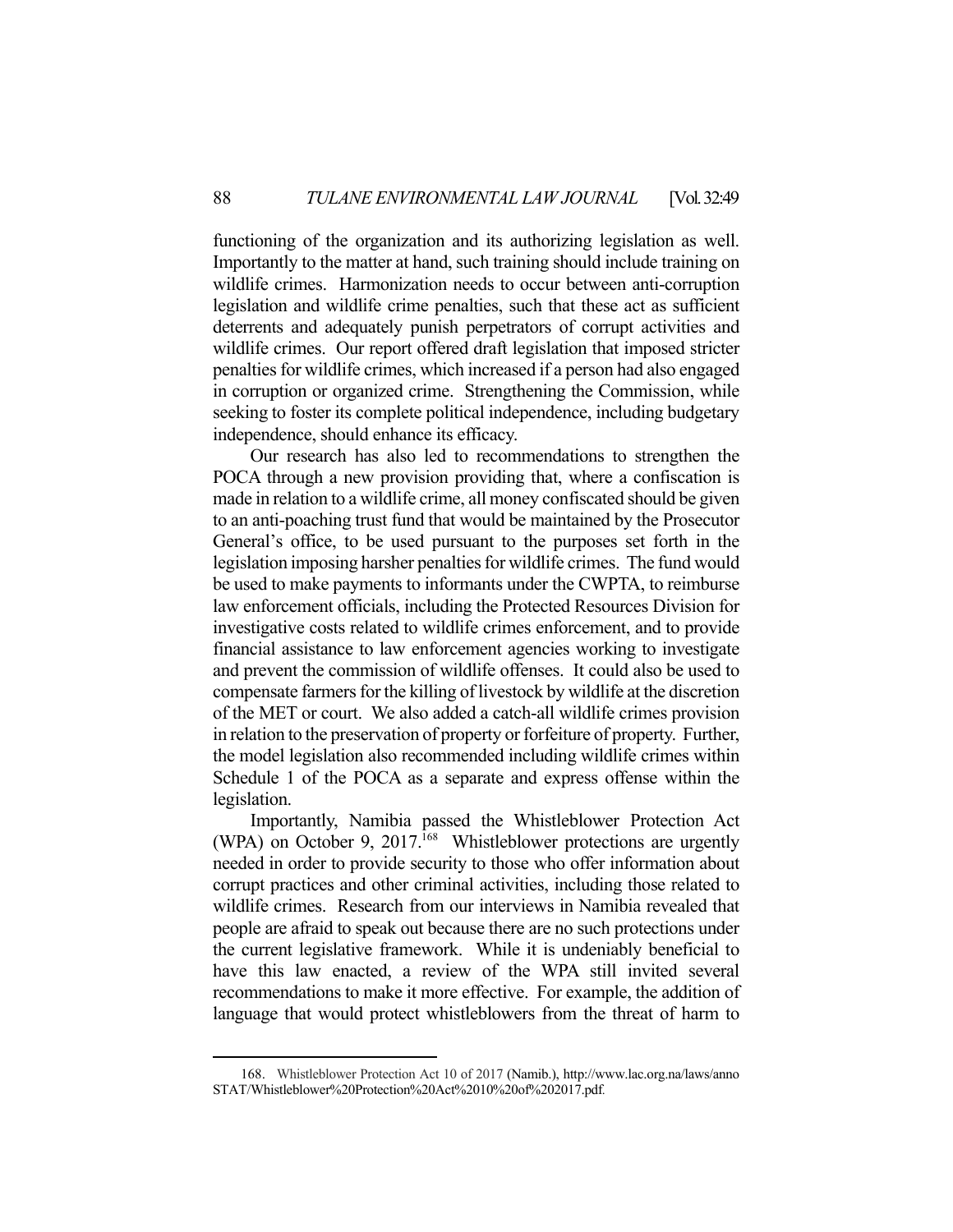person or property, not just actual harm to person or property, was recommended.

 The WPA contains broad provisions regarding who may make disclosures and the type of behaviors that may be disclosed. The Act, under  $\S 35$ , also permits anonymous disclosures,<sup>169</sup> which are especially important in countries, such as Namibia, where corruption may serve as a continual barrier to the effective implementation of legislation. There is also the potential for financial rewards to be given to whistleblowers under §§ 74 and 75 where their disclosure leads to successful conviction and/or the recovery of money, which may further encourage disclosure.<sup>170</sup> Yet, offering such rewards at the discretion of the Commissioner of Whistleblower Protection (CWP) (as appointed by the President with approval of the National Assembly under § 8 of the Act)<sup>171</sup> raises a potential concern regarding the lack of independence of the CWP, and indeed the entire Whistleblower Protection Office.<sup>172</sup> Requiring an independent panel to appoint the CWP, with an express declaration of agency independence within the law, could buttress the validity of the Whistleblower Protection Office in the face of actual or perceived conflict of interest.<sup>173</sup>

 The WPA potentially provides extensive protection to whistleblowers, including employees in both the public and private sector, and also to "any person in respect of another person or a public or private body or institution."174 Although there is no express protection for people who have made applications for employment, contracts, or funding, or those who were formerly employed by a public or private body, the language including "any person" suggests that they may qualify for protection.<sup>175</sup> However, the legislation would be enhanced by inserting an express provision to protect former employees as well.

 The WPA protects the disclosure of "improper conduct," as defined in § 2.176 This covers a broad range of behavior (including the likelihood of such behavior taking place), such as criminal offenses, noncompliance

 <sup>169.</sup> *Id.* at 25.

 <sup>170.</sup> *Id.* at 46.

 <sup>171.</sup> *Id.* at 10.

 <sup>172.</sup> *See Comment—Whistleblower Protection Bill*,INST. FOR PUB. POL'Y RES. 2-3 (Feb. 22, 2017), http://ippr.org.na/wp-content/uploads/2017/02/IPPR\_Comment\_Whistleblower\_Protection\_ Bill.pdf.

 <sup>173.</sup> *Id.* 

 <sup>174.</sup> Whistleblower Protection Act 10 of 2017, at 21 (Namib.).

 <sup>175.</sup> *See id.* 

 <sup>176.</sup> *Id.* at 6.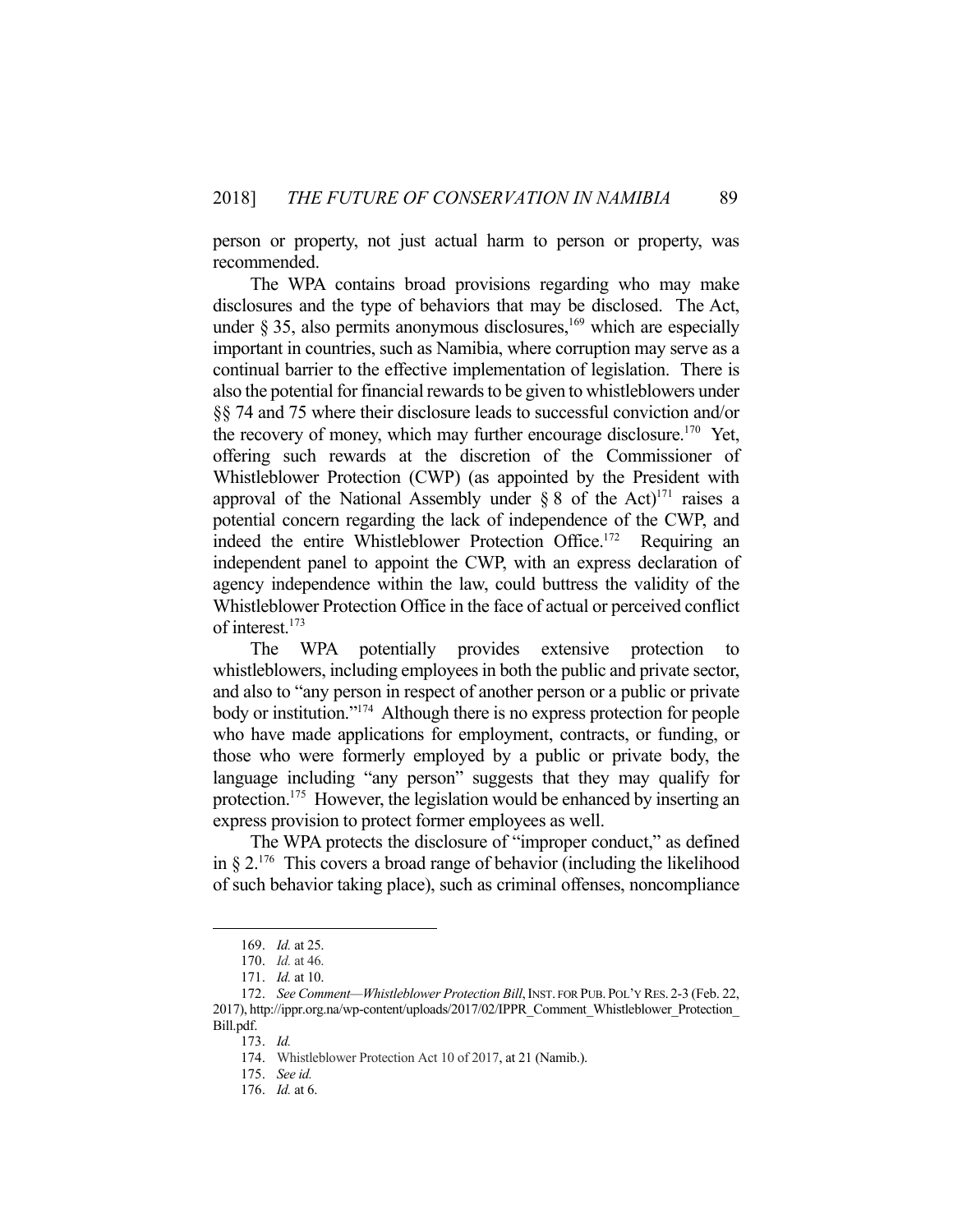with laws, disciplinary offenses, and acts endangering the environment or the health or safety of an individual or a community.<sup>177</sup> There is no express provision for the endangering of wildlife, however, so including "fauna and flora wildlife resources" to the language would make it clear to the public that wildlife-crime whistleblowing is protected under the Act.

 Further, our report made additional recommendations regarding provisions in the draft legislation establishing the environmental court and special wildlife crimes prosecutors that would expressly encourage plea bargaining. These provisions stated that an admission of guilt would be sufficient to convict a defendant without the need for a trial, which is consistent with current practice. The prosecutor could recommend a reduced sentence in exchange for cooperation, and the scope of the reduction should be proportionate to the degree to which the defendant has cooperated with authorities and has provided information or other evidence that may lead to other arrests. The main purposes of plea bargaining are to encourage defendants to cooperate and provide information that will lead to additional arrests and prosecutions.<sup>178</sup> This could increase enforcement of wildlife crimes and lead to more convictions and would likely also therethrough increase deterrence.<sup>179</sup> In addition, plea bargaining would reduce the strain on judicial resources as a result of increased wildlife crimes arrests and prosecutions.

## *K. Improving Coordination and Effectiveness of Prosecution of Wildlife Crimes*

 To improve the efficacy of prosecuting wildlife crimes, our report made several recommendations pertaining to Namibia's criminal procedures, specifically provisions related to bail, and to searches and seizures. Regarding reforms for bail related to wildlife offenses, amending the law to require conditions, including not being allowed to possess a firearm or communicate with people whom the court determines may be

1

 178. *See, e.g.*, New Era Staff Reporter, *Introduce Plea Bargaining as a Means to Combat Poaching Within the Rule of Law*, NEW ERA WEEKEND (Jan. 20, 2017), https://weekend.newera. com.na/2017/01/20/introduce-plea-bargaining-as-a-means-to-combat-poaching-within-the-ruleof-law/ ("Plea-bargaining arrangements are made in the realization that it is next to impossible for a successful prosecution of the rhino horn dealer [for example] to be undertaken due to the inevitable insufficiency of evidence and that there is a greater benefit in convicting the big fish pulling the strings and sustaining poaching, rather than their low-level proxies.").

 <sup>177.</sup> *Id.* 

 <sup>179.</sup> *Id.* ("[L]egislative reform towards the introduction of a plea-bargaining regime could lead to deterrence or conviction or the organized poaching syndicates that are in operation within Namibia and beyond.").